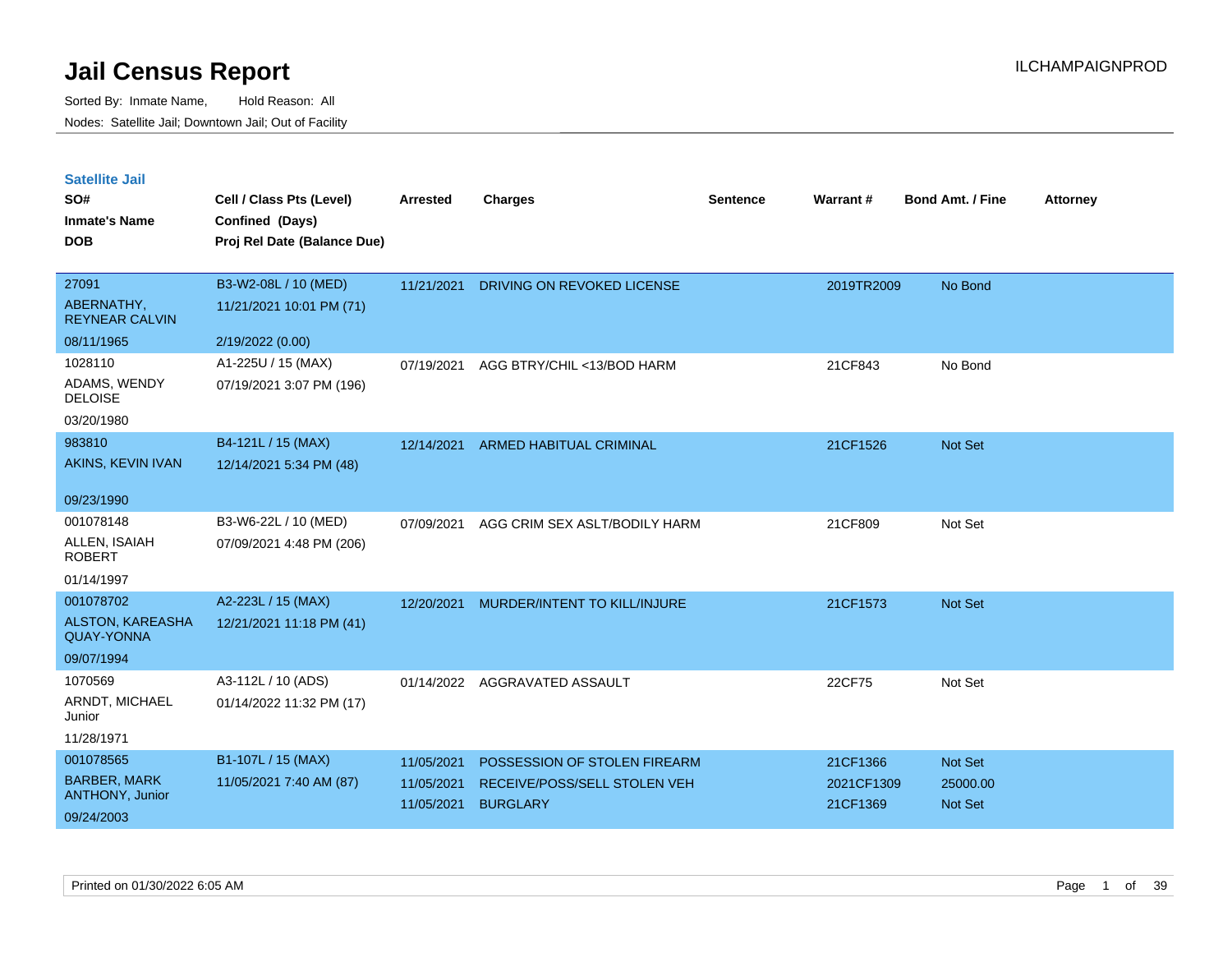| Sorted By: Inmate Name,                               | Hold Reason: All                            |                 |                                          |                 |                 |                         |                 |
|-------------------------------------------------------|---------------------------------------------|-----------------|------------------------------------------|-----------------|-----------------|-------------------------|-----------------|
| Nodes: Satellite Jail; Downtown Jail; Out of Facility |                                             |                 |                                          |                 |                 |                         |                 |
| SO#                                                   | Cell / Class Pts (Level)                    | <b>Arrested</b> | <b>Charges</b>                           | <b>Sentence</b> | <b>Warrant#</b> | <b>Bond Amt. / Fine</b> | <b>Attorney</b> |
| <b>Inmate's Name</b>                                  | Confined (Days)                             |                 |                                          |                 |                 |                         |                 |
| <b>DOB</b>                                            | Proj Rel Date (Balance Due)                 |                 |                                          |                 |                 |                         |                 |
|                                                       |                                             |                 |                                          |                 |                 |                         |                 |
| 518851                                                | B1-105U / 10 (MED)                          | 01/11/2022      | <b>BAD CHK/OBTAIN CON PROP/&gt;150</b>   |                 | 19CF1686        | 15000.00                |                 |
|                                                       | BARKER, ALEXANDER  01/11/2022 2:37 PM (20)  |                 | 01/11/2022 METH DELIVERY/15<100 GRAMS    | 20y (DOC)       | 20CF1383        | No Bond                 |                 |
| <b>MASSIE</b>                                         |                                             | 01/11/2022      | DRIVING ON REVOKED LICENSE               |                 | 2020TR16539     | 1500.00                 |                 |
|                                                       |                                             | 01/11/2022      | OBSTRUCTING IDENTIFICATION               |                 | 2020CM222       | 1500.00                 |                 |
|                                                       |                                             |                 | 01/11/2022 FELON POSS/USE WEAPON/FIREARM |                 | 20CF361         | 15000.00                |                 |
|                                                       |                                             | 01/11/2022      | POSS AMT CON SUB EXCEPT(A)/(D)           |                 | 2020CF863       | 15000.00                |                 |
|                                                       |                                             |                 | 01/11/2022 BAD CHK/OBTAIN CON PROP/>150  |                 | 20CF192         | 15000.00                |                 |
| 09/24/1986                                            |                                             |                 |                                          |                 |                 |                         |                 |
| 1073281                                               | A1-124U / 5 (MIN)                           | 11/15/2021      | DOM BTRY/CONTACT/1-2 PRECONV             |                 | 2021CF206       | 5000.00                 |                 |
| <b>BASLER, MONET</b>                                  | 11/15/2021 11:08 PM (77)                    |                 |                                          |                 |                 |                         |                 |
| <b>MARISA</b>                                         |                                             |                 |                                          |                 |                 |                         |                 |
| 08/17/1994                                            |                                             |                 |                                          |                 |                 |                         |                 |
| 1072477                                               | A4-104U / 15 (ADS)                          |                 | 01/13/2022 FELON POSS/USE WEAPON/FIREARM |                 | <b>22CF74</b>   | <b>Not Set</b>          |                 |
|                                                       | BEASLEY, KEVIN CORY 01/13/2022 8:47 PM (18) |                 |                                          |                 |                 |                         |                 |
|                                                       |                                             |                 |                                          |                 |                 |                         |                 |
| 06/16/2000                                            |                                             |                 |                                          |                 |                 |                         |                 |
| 001078781                                             | A3-217L / 15 (ADS)                          | 01/19/2022      | MACHINE GUN/AUTOMATIC WEAPON             |                 | 22CF89          | Not Set                 |                 |
| <b>BILLINGS, DEMONTE</b><br><b>JADON</b>              | 01/19/2022 9:57 PM (12)                     |                 |                                          |                 |                 |                         |                 |
| 02/06/2000                                            |                                             |                 |                                          |                 |                 |                         |                 |
| 47897                                                 | A3-214U / 15 (ADS)                          |                 |                                          |                 |                 |                         |                 |
| <b>BRANAMAN,</b>                                      |                                             | 01/19/2022      | <b>VIOLATE ORDER PROTECTION</b>          |                 | 22CF85          | <b>Not Set</b>          |                 |
| <b>CLIFFORD EARL</b>                                  | 01/19/2022 9:21 PM (12)                     | 01/19/2022      | DRVG REVOKED/2+/PERS INJ/DEATH           |                 | 22CF84          | <b>Not Set</b>          |                 |
| 03/09/1975                                            |                                             |                 |                                          |                 |                 |                         |                 |
| 923208                                                | A3-111L / 10 (ADS)                          | 01/22/2022      | <b>CRIM TRES TO RES/PERS PRESENT</b>     |                 | 22CF92          | Not Set                 |                 |
| BREADY, ANDREW                                        | 01/22/2022 7:43 PM (9)                      |                 |                                          |                 |                 |                         |                 |
| <b>NICHOLAS</b>                                       |                                             |                 |                                          |                 |                 |                         |                 |
| 06/08/1988                                            |                                             |                 |                                          |                 |                 |                         |                 |
| 51247                                                 | B1-202U / 10 (MED)                          | 04/15/2021      | <b>FELON POSS/USE WEAPON/FIREARM</b>     |                 | 21CF411         | <b>Not Set</b>          |                 |
| <b>BROWN, DANTE</b>                                   | 04/15/2021 6:24 PM (291)                    |                 |                                          |                 |                 |                         |                 |
| <b>MAURICE</b>                                        |                                             |                 |                                          |                 |                 |                         |                 |
| 04/19/1979                                            |                                             |                 |                                          |                 |                 |                         |                 |

Printed on 01/30/2022 6:05 AM Page 2 of 39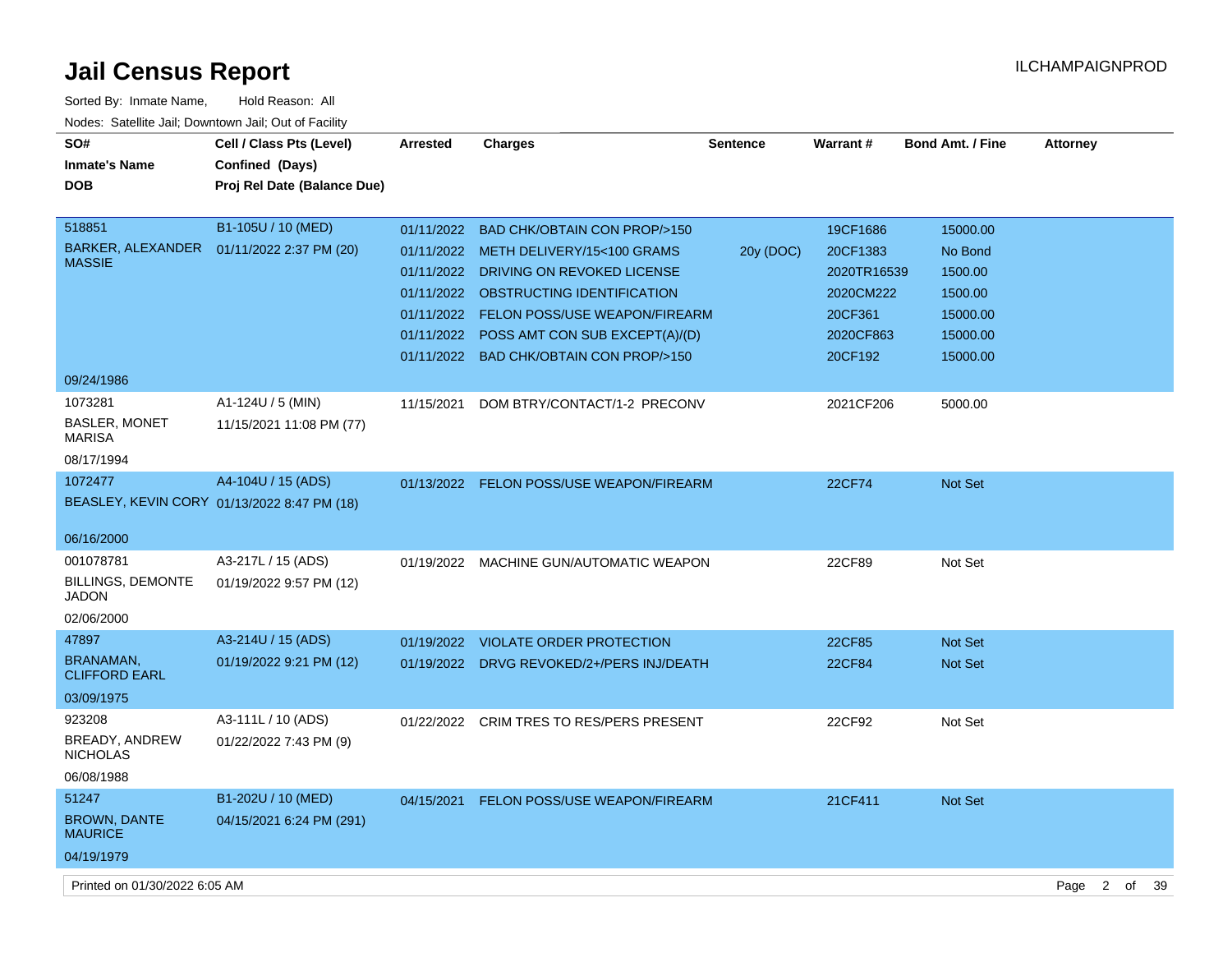| SO#<br><b>Inmate's Name</b><br><b>DOB</b>                              | Cell / Class Pts (Level)<br>Confined (Days)<br>Proj Rel Date (Balance Due) | <b>Arrested</b>                        | <b>Charges</b>                                                                                      | <b>Sentence</b> | <b>Warrant#</b>                    | <b>Bond Amt. / Fine</b>        | <b>Attorney</b> |
|------------------------------------------------------------------------|----------------------------------------------------------------------------|----------------------------------------|-----------------------------------------------------------------------------------------------------|-----------------|------------------------------------|--------------------------------|-----------------|
| 1071100<br><b>BROWN, JEREMY</b><br><b>WAYNE</b><br>05/06/1974          | BOOKH-3<br>01/30/2022 5:31 AM (1)                                          | 01/30/2022<br>01/30/2022               | DRVG UNDER INFLU OF ALCOHOL<br>DRVG UNDER INFLU/BAC 0.08<br>01/30/2022 DRIVING ON SUSPENDED LICENSE |                 | 22DTAWOW<br>22DTAWOW<br>22DTAWOW   | 3000.00<br>Not Set<br>Not Set  |                 |
| 990921<br><b>BROWN, QUINTIN</b><br><b>MARSHAUN</b><br>09/26/1991       | A3-215L / 15 (ADS)<br>01/20/2022 7:19 PM (11)                              | 01/20/2022                             | MFG/DEL 1<15 GR COCAINE/ANLG<br>01/20/2022 ARMED HABITUAL CRIMINAL                                  |                 | 19CF369<br>21CF935                 | 25000.00<br>750000.00          |                 |
| 29957<br><b>BROWN, RODNEY</b><br>LOUIS<br>01/07/1968                   | B4-222L / 15 (MAX)<br>11/13/2021 8:57 PM (79)                              | 11/13/2021<br>11/13/2021               | FELON POSS/USE WEAPON/FIREARM<br>AGG CRIM SX AB/>5 YR OLDER VIC                                     |                 | 21CF1390<br>2019CF0718             | Not Set<br>250000.00           |                 |
| 001077945<br><b>BROWN, SIDREA</b><br><b>RENEIA</b><br>07/23/1992       | A1-227U / 10 (MED)<br>11/13/2021 10:49 AM (79)                             | 11/13/2021<br>11/13/2021<br>11/17/2021 | AGG ASLT PEACE OFF/FIRE/ER WRK<br><b>BURGLARY</b><br><b>BURGLARY</b>                                |                 | 2021CF637<br>2021CF543<br>21CF1264 | 1000.00<br>50000.00<br>1000.00 |                 |
| 981645<br><b>BRUMFIELD,</b><br><b>JONATHAN EZEKEIL</b><br>08/03/1989   | <b>BOOKH-8 / 15 (MAX)</b><br>01/27/2022 8:15 PM (4)                        | 01/27/2022 MURDER                      |                                                                                                     |                 | 22CF114                            | 1000000.00                     |                 |
| 001078739<br>BRYANT, JUDITH ANN<br>10/22/1957                          | A2-122L / 5 (ADS)<br>01/05/2022 6:36 PM (26)                               |                                        | 01/05/2022 CRIMINAL TRESPASS BUILDING                                                               |                 | 2020CM392                          | 1000.00                        |                 |
| 001077954<br>CALKINS, STEVEN RAY 12/21/2021 6:35 AM (41)<br>01/01/1992 | B3-W7-28L / 10 (MED)                                                       | 12/21/2021                             | <b>RESIDENTIAL BURGLARY</b>                                                                         |                 | 21CF1570                           | Not Set                        |                 |
| 39474<br>CAMPBELL, AARON<br>JACOB<br>07/18/1974                        | B1-101U / 10 (ADS)<br>07/06/2021 11:56 PM (209)                            | 07/06/2021                             | MFG/DEL 15<100 GR HEROIN/ANLG                                                                       |                 | 21CF792                            | Not Set                        |                 |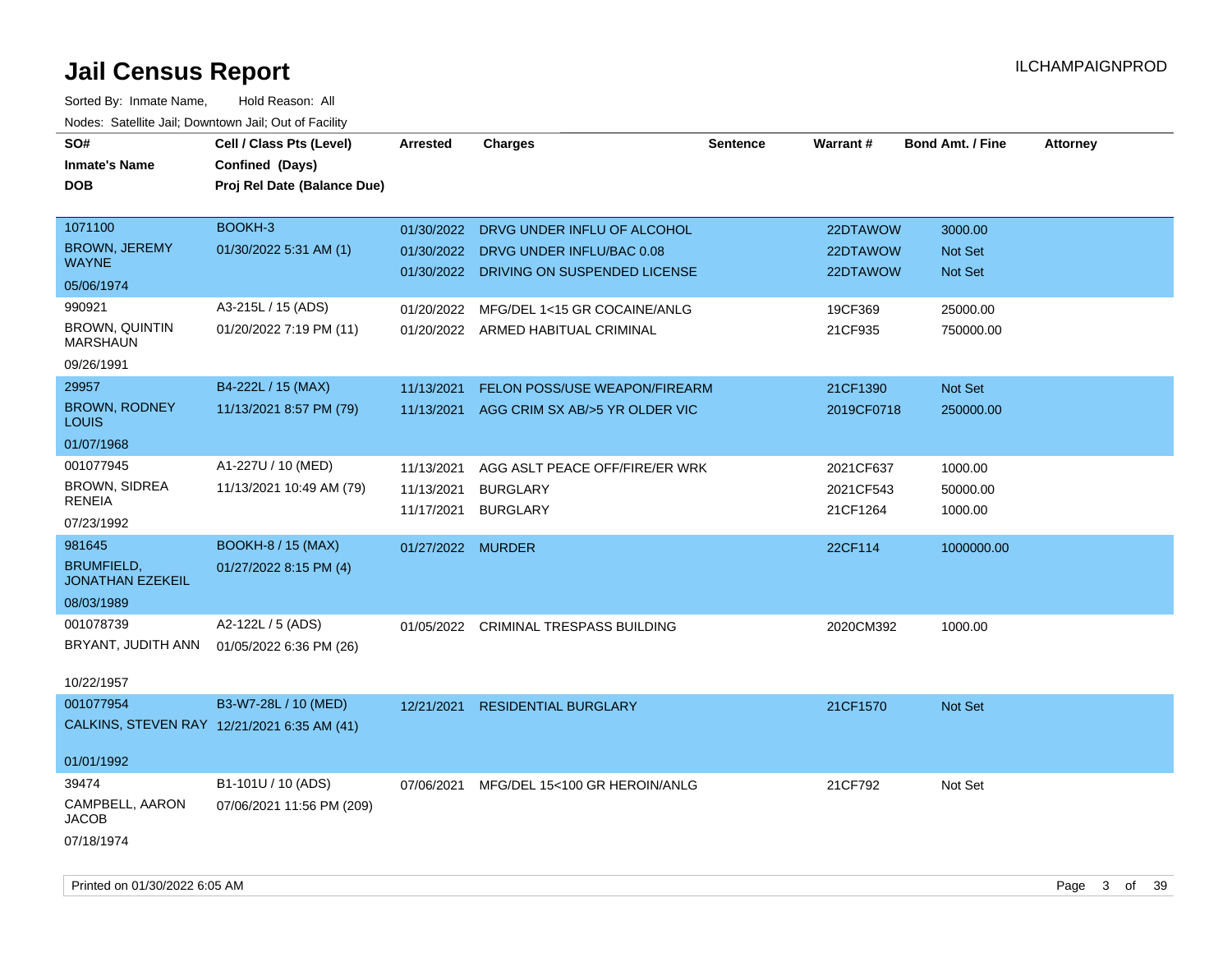Sorted By: Inmate Name, Hold Reason: All Nodes: Satellite Jail; Downtown Jail; Out of Facility

| roaco. Calcinio dan, Domntonn dan, Out or Fability |                                                                            |                 |                                          |                      |                 |                         |                 |
|----------------------------------------------------|----------------------------------------------------------------------------|-----------------|------------------------------------------|----------------------|-----------------|-------------------------|-----------------|
| SO#<br>Inmate's Name<br><b>DOB</b>                 | Cell / Class Pts (Level)<br>Confined (Days)<br>Proj Rel Date (Balance Due) | <b>Arrested</b> | <b>Charges</b>                           | <b>Sentence</b>      | <b>Warrant#</b> | <b>Bond Amt. / Fine</b> | <b>Attorney</b> |
| 996275                                             | BOOKH-3                                                                    |                 | 01/29/2022 AGG UUW/PERSON/LOADED FIREARM | 1y (DOC)             | 21CF1398        | No Bond                 |                 |
| CAMPBELL, JOHNNIE<br>LEE, Third                    | 01/29/2022 9:42 AM (2)                                                     |                 |                                          |                      |                 |                         |                 |
| 04/02/1992                                         |                                                                            |                 |                                          |                      |                 |                         |                 |
| 1060436                                            | B1-106U / 10 (MED)                                                         | 01/06/2022      | AGGRAVATED UNLAWFUL RESTRAINT            |                      | 22CF29          | Not Set                 |                 |
| CARTER, DERESHEO<br>DEWAYNE                        | 01/06/2022 8:43 PM (25)                                                    | 01/06/2022      | FELON ESCAPE/PEACE OFFICER               |                      | 22CF28          | Not Set                 |                 |
| 09/10/1991                                         |                                                                            |                 |                                          |                      |                 |                         |                 |
| 1029088                                            | B1-201U / 10 (MED)                                                         | 12/21/2021      | <b>FELON POSS/USE FIREARM PRIOR</b>      |                      | 21CF1338        | 250000.00               |                 |
| CHAPPLE, MALIK<br><b>BIANCO</b>                    | 12/22/2021 10:02 AM (40)                                                   |                 |                                          |                      |                 |                         |                 |
| 10/25/1994                                         |                                                                            |                 |                                          |                      |                 |                         |                 |
| 56241                                              | A4-205L / 5 (ADS)                                                          |                 | 01/13/2022 VIOLATE ORDER/PRIOR DOM BTRY  |                      | 22CF59          | Not Set                 |                 |
| CLARK, DAMON<br>GILLMORE                           | 01/13/2022 4:36 AM (18)                                                    |                 |                                          |                      |                 |                         |                 |
| 12/21/1976                                         |                                                                            |                 |                                          |                      |                 |                         |                 |
| 001077485                                          | A1-124L / 15 (MAX)                                                         | 12/21/2021      | MURDER/INTENT TO KILL/INJURE             |                      | 2021CF1282      | 1000000.00              |                 |
| COLBERT, ARIEANA<br><b>FELICIA</b>                 | 12/21/2021 2:08 PM (41)                                                    |                 |                                          |                      |                 |                         |                 |
| 12/13/2000                                         |                                                                            |                 |                                          |                      |                 |                         |                 |
| 34805                                              | B4-227U / 15 (MAX)                                                         | 10/01/2021      | DOMESTIC BATTERY                         |                      | 21CF1183        | Not Set                 |                 |
|                                                    | CONERLY, KIN JOSEPH 10/01/2021 1:53 AM (122)                               | 10/01/2021      | ARMED HABITUAL CRIMINAL                  |                      | 21CF1184        | Not Set                 |                 |
|                                                    |                                                                            | 10/06/2021      | POSS STOLEN VEHICLE > \$25,000           |                      | 19CF1786        | Not Set                 |                 |
| 11/16/1971                                         |                                                                            |                 |                                          |                      |                 |                         |                 |
| 958936                                             | A2-220L / 10 (ADS)                                                         | 01/11/2022      | <b>FELON FAIL/RETURN FRM FURLOUGH</b>    |                      | 21CF1351        | 150000.00               |                 |
| <b>COWAN, CAPRICE</b><br>CASHAY                    | 01/11/2022 7:04 PM (20)                                                    |                 | 01/12/2022 AGG BATTERY/USE DEADLY WEAPON | 2y/6m (DOC) 18CF1571 |                 | No Bond                 |                 |
| 07/19/1988                                         |                                                                            |                 |                                          |                      |                 |                         |                 |
| 1074319                                            | B1-104L / 15 (MAX)                                                         | 10/12/2021      | AGGRAVATED CRUELTY TO ANIMALS            |                      | 21CF1238        | Not Set                 |                 |
| CRAIG, DAVUCCI<br><b>DAVION</b>                    | 10/12/2021 11:36 AM (111)                                                  | 10/14/2021      | <b>MURDER</b>                            |                      | 21CF1239        | Not Set                 |                 |
|                                                    |                                                                            |                 |                                          |                      |                 |                         |                 |

08/02/2001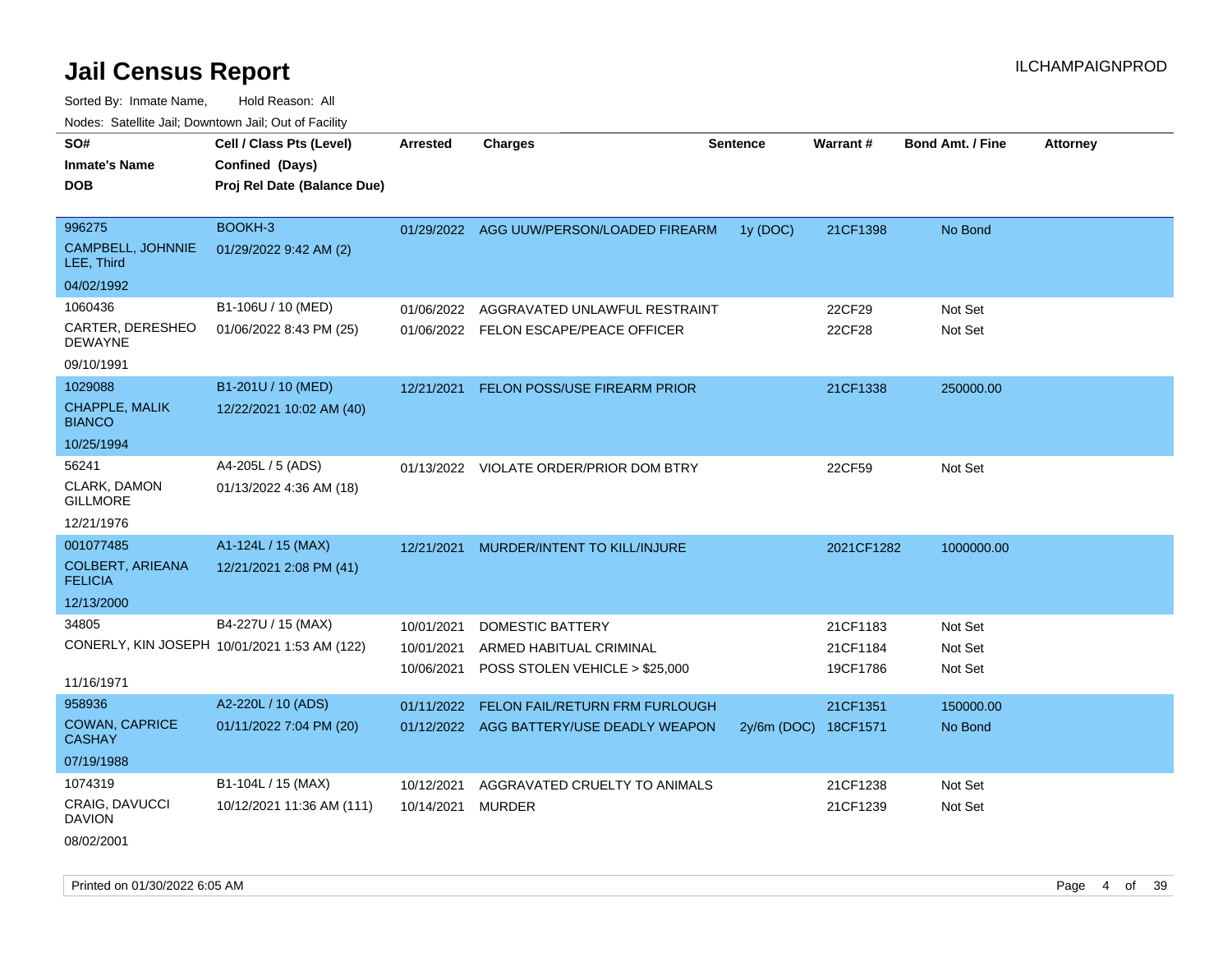Sorted By: Inmate Name, Hold Reason: All Nodes: Satellite Jail; Downtown Jail; Out of Facility

| <u>Houco. Catolino dall, Downtown dall, Out of Fuolint</u> |                             |            |                                         |                 |                 |                         |                 |
|------------------------------------------------------------|-----------------------------|------------|-----------------------------------------|-----------------|-----------------|-------------------------|-----------------|
| SO#                                                        | Cell / Class Pts (Level)    | Arrested   | <b>Charges</b>                          | <b>Sentence</b> | <b>Warrant#</b> | <b>Bond Amt. / Fine</b> | <b>Attorney</b> |
| <b>Inmate's Name</b>                                       | Confined (Days)             |            |                                         |                 |                 |                         |                 |
| <b>DOB</b>                                                 | Proj Rel Date (Balance Due) |            |                                         |                 |                 |                         |                 |
|                                                            |                             |            |                                         |                 |                 |                         |                 |
| 001077549                                                  | B2-T3-10L / 10 (SPH)        | 12/22/2020 | <b>PRED CRIM SEX ASLT/VICTIM &lt;13</b> |                 | 2020CF1469      | Not Set                 |                 |
| CRISTOBAL-MATEO,<br><b>CRISTOBAL</b>                       | 12/22/2020 1:17 PM (405)    |            |                                         |                 |                 |                         |                 |
| 12/02/1988                                                 |                             |            |                                         |                 |                 |                         |                 |
| 1076848                                                    | A4-103L / 15 (ADS)          |            | 01/18/2022 AGG BATTERY/PUBLIC PLACE     |                 | 20CF1491        | No Bond                 |                 |
| <b>CROSS, STEED</b><br><b>GATHON</b>                       | 01/18/2022 4:02 PM (13)     |            |                                         |                 |                 |                         |                 |
| 10/11/1974                                                 |                             |            |                                         |                 |                 |                         |                 |
| 988538                                                     | B1-106L / 10 (MED)          | 12/21/2021 | AGGRAVATED DOMESTIC BATTERY             |                 | 21CF1564        | Not Set                 |                 |
| DAVIDSON, HARLEY<br><b>KYLE SCOTT</b>                      | 12/21/2021 5:45 AM (41)     |            |                                         |                 |                 |                         |                 |
| 08/05/1990                                                 |                             |            |                                         |                 |                 |                         |                 |
| 1023587                                                    | B1-203U / 15 (MAX)          | 09/24/2021 | MFG/DEL CANNABIS/2.5-10 GRAMS           |                 | 21CF1155        | Not Set                 |                 |
| DAVIS, MARTIN<br><b>DENNIS</b>                             | 09/24/2021 9:38 PM (129)    | 09/24/2021 | ARMED HABITUAL CRIMINAL                 |                 | 2021-CF681      | 500000.00               |                 |
| 12/02/1994                                                 |                             |            |                                         |                 |                 |                         |                 |
| 001078538                                                  | B1-205L / 10 (MED)          | 10/26/2021 | <b>CRIM SEX ASSAULT/FORCE</b>           |                 | 21CF1301        | Not Set                 |                 |
| DAWKINS, LEN                                               | 10/26/2021 8:18 PM (97)     |            |                                         |                 |                 |                         |                 |
| 03/23/1987                                                 |                             |            |                                         |                 |                 |                         |                 |
| 56972                                                      | B3-W8-32L / 10 (MED)        | 08/30/2021 | POSS STOLEN VEHICLE > \$25,000          |                 | 21CF1044        | Not Set                 |                 |
| DAY, DANIEL JOSEPH                                         | 08/30/2021 3:07 PM (154)    | 09/04/2021 | <b>BURGLARY</b>                         |                 | 21CF1054        | Not Set                 |                 |
|                                                            |                             |            |                                         |                 |                 |                         |                 |
| 10/16/1982                                                 |                             |            |                                         |                 |                 |                         |                 |
| 25659                                                      | B4-125L / 15 (MAX)          | 06/15/2021 | <b>RESIDENTIAL BURGLARY</b>             |                 | 2020CF1218      | 50000.00                |                 |
| DORRIS, LORENZO                                            | 06/15/2021 6:17 AM (230)    | 06/15/2021 | <b>BURGLARY</b>                         |                 | 21CF689         | Not Set                 |                 |
| 07/19/1966                                                 |                             |            |                                         |                 |                 |                         |                 |
| 1024895                                                    | B3-DR / 10 (MED)            | 12/15/2021 | MFG/DEL 100<400 GR COCA/ANLG            |                 | 21CF1535        | Not Set                 |                 |
| EDWARDS, GEORGE<br><b>CORTEZ</b>                           | 12/15/2021 12:26 PM (47)    | 12/15/2021 | <b>AGGRAVATED BATTERY</b>               |                 | 21CF1536        | Not Set                 |                 |

06/19/1994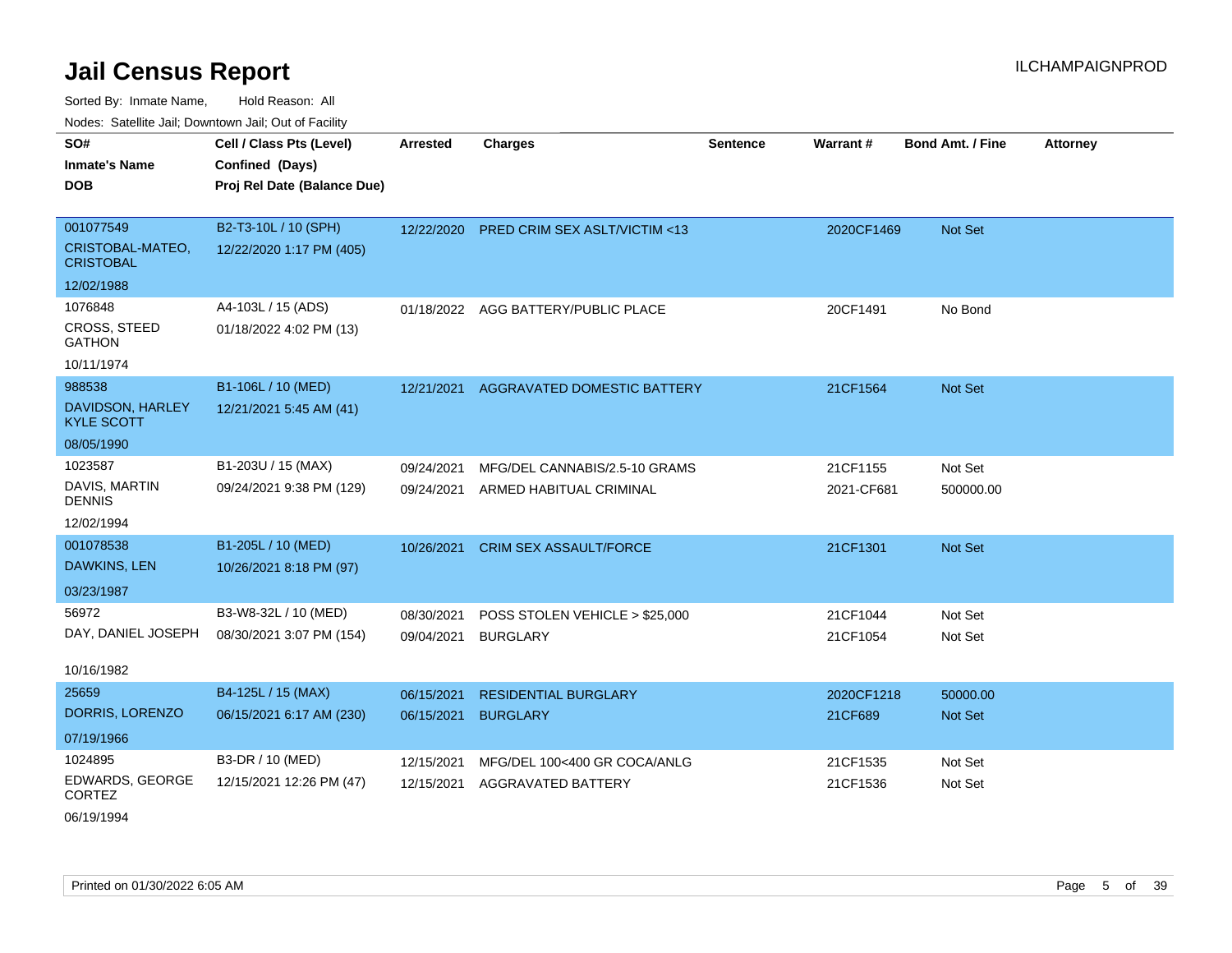Sorted By: Inmate Name, Hold Reason: All

Nodes: Satellite Jail; Downtown Jail; Out of Facility

| roaco. Catolino dall, Downtown dall, Out of Fability           |                                             |                 |                                           |                 |             |                         |                 |
|----------------------------------------------------------------|---------------------------------------------|-----------------|-------------------------------------------|-----------------|-------------|-------------------------|-----------------|
| SO#                                                            | Cell / Class Pts (Level)                    | <b>Arrested</b> | <b>Charges</b>                            | <b>Sentence</b> | Warrant#    | <b>Bond Amt. / Fine</b> | <b>Attorney</b> |
| <b>Inmate's Name</b>                                           | Confined (Days)                             |                 |                                           |                 |             |                         |                 |
| <b>DOB</b>                                                     | Proj Rel Date (Balance Due)                 |                 |                                           |                 |             |                         |                 |
|                                                                |                                             |                 |                                           |                 |             |                         |                 |
| 1074720                                                        | A4-204L / 15 (ADS)                          |                 | 01/19/2022 PRED CRIM SEX ASLT/VICTIM <13  |                 | 21CF1414    | 500000.00               |                 |
| ELVIR-REYES, JORGE  01/19/2022 1:43 PM (12)<br><b>LEONARDO</b> |                                             |                 |                                           |                 |             |                         |                 |
| 06/03/1988                                                     |                                             |                 |                                           |                 |             |                         |                 |
| 1069992                                                        | A3-116L / 10 (ADS)                          |                 | 01/14/2022 VIO BAIL BOND/CLASS 4 OFFENSE  |                 | 22CM19      | Not Set                 |                 |
| EMBEYA, CRISTAVI<br><b>TSHOMBA</b>                             | 01/14/2022 5:19 PM (17)                     |                 |                                           |                 |             |                         |                 |
| 03/19/1999                                                     |                                             |                 |                                           |                 |             |                         |                 |
| 43977                                                          | B2-T1-02L / 5 (SPH)                         | 12/20/2021      | AGG FLEEING POLICE/21 MPH OVER            |                 | 21CF1566    | Not Set                 |                 |
| <b>EMKES, DOUGLAS</b><br><b>ALAN</b>                           | 12/20/2021 9:59 AM (42)                     | 12/20/2021      | <b>PAROLE REVOCATION</b>                  |                 |             | No Bond                 |                 |
| 06/08/1959                                                     |                                             |                 |                                           |                 |             |                         |                 |
| 987328                                                         | A2-121L / 10 (MED)                          | 12/11/2021      | AGG ASLT PEACE OFF/FIRE/ER WRK            |                 | 21CF1515    | Not Set                 |                 |
| ERVIN, DEIDRA ANN<br>RUTH                                      | 12/11/2021 8:48 PM (51)                     |                 |                                           |                 |             |                         |                 |
| 04/15/1991                                                     |                                             |                 |                                           |                 |             |                         |                 |
| 527081                                                         | B3-W6-24L / 10 (MED)                        |                 | 09/06/2021 ARSON/REAL/PERSONAL PROP>\$150 |                 | 2021 CF 797 | 25000.00                |                 |
| FERGUSON,<br><b>CHRISTOPHER</b>                                | 09/06/2021 1:18 PM (147)                    |                 |                                           |                 |             |                         |                 |
| 12/21/1981                                                     |                                             |                 |                                           |                 |             |                         |                 |
| 1039744                                                        | B4-224U / 15 (MAX)                          | 12/06/2021      | <b>MURDER</b>                             |                 | 20CF959     | 1000000.00              |                 |
| FONVILLE, TREVOY<br><b>JERMAINE</b>                            | 12/06/2021 10:52 AM (56)                    |                 |                                           |                 |             |                         |                 |
| 01/13/1996                                                     |                                             |                 |                                           |                 |             |                         |                 |
| 518395                                                         | B2-T3-12L / 15 (SPH)                        | 07/07/2020      | <b>CRIMINAL SEXUAL ASSAULT</b>            |                 | 2020-CF735  | 250000.00               |                 |
|                                                                | FRANDLE, MARK RYAN 07/07/2020 3:42 PM (573) |                 |                                           |                 |             |                         |                 |
|                                                                |                                             |                 |                                           |                 |             |                         |                 |
| 09/10/1985                                                     |                                             |                 |                                           |                 |             |                         |                 |
| 001077934                                                      | A1-125L / 10 (MED)                          | 08/22/2021      | <b>DOMESTIC BATTERY</b>                   |                 | 21 CM 172   | 10000.00                |                 |
| FREED, LOGAN<br><b>SUZANNE</b>                                 | 08/22/2021 11:45 PM (162)                   | 08/22/2021      | AGG DUI/ACCIDENT/DEATH                    |                 | 21CF1024    | Not Set                 |                 |
| 08/18/1996                                                     |                                             |                 |                                           |                 |             |                         |                 |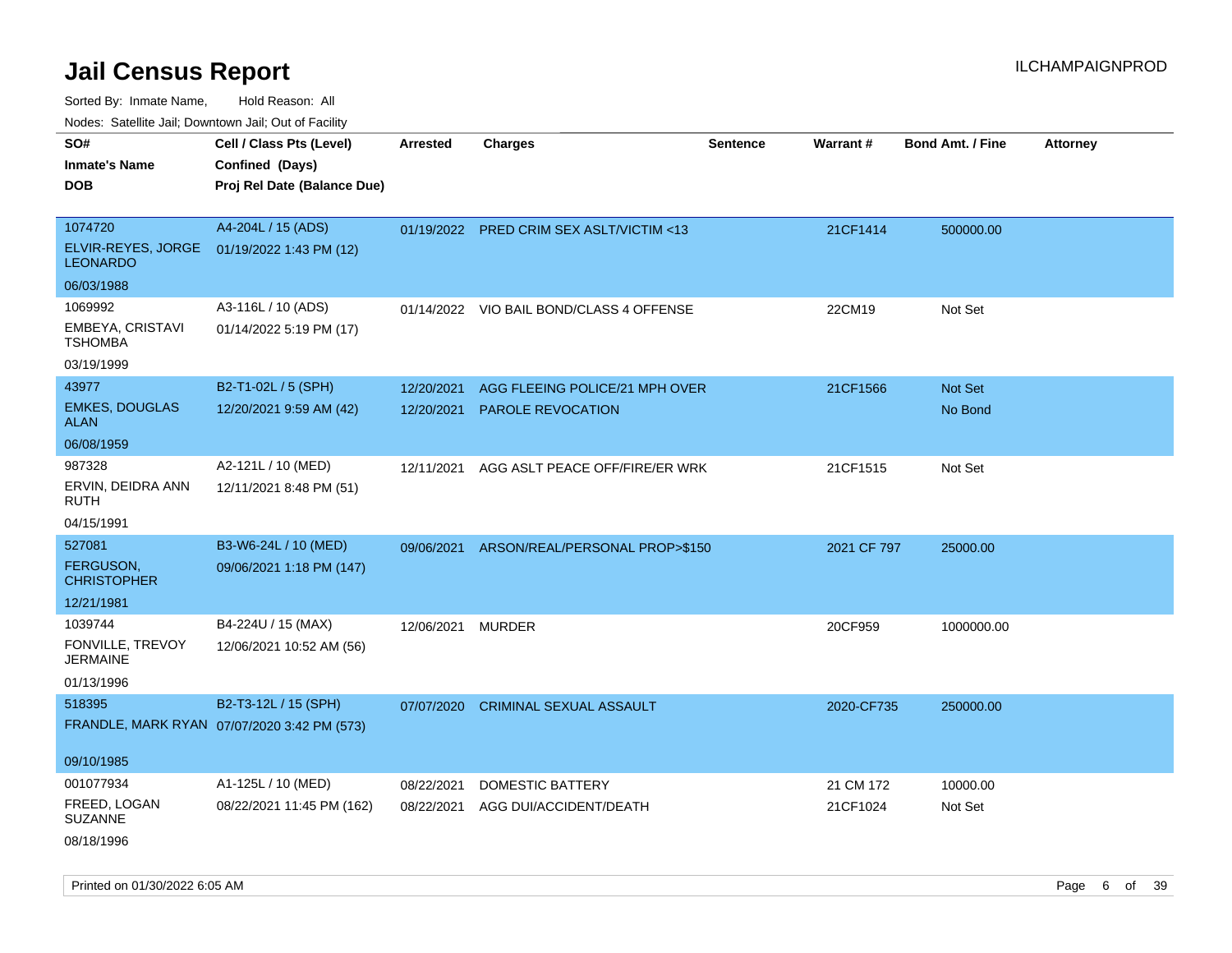| rouco. Calcillo Jali, Downtown Jali, Out of Facility    |                                                                            |                          |                                                       |                 |                      |                         |                 |
|---------------------------------------------------------|----------------------------------------------------------------------------|--------------------------|-------------------------------------------------------|-----------------|----------------------|-------------------------|-----------------|
| SO#<br>Inmate's Name<br>DOB                             | Cell / Class Pts (Level)<br>Confined (Days)<br>Proj Rel Date (Balance Due) | Arrested                 | <b>Charges</b>                                        | <b>Sentence</b> | <b>Warrant#</b>      | <b>Bond Amt. / Fine</b> | <b>Attorney</b> |
| 001078290<br><b>FREEMAN, ANGEL</b><br><b>JANILA KAY</b> | A1-125U / 10 (ADS)<br>08/19/2021 1:26 AM (165)                             | 08/19/2021               | MACHINE GUN/AUTO WEAPON/VEH                           |                 | 21CF1012             | Not Set                 |                 |
| 12/25/1995                                              |                                                                            |                          |                                                       |                 |                      |                         |                 |
| 001078780<br>FULWILEY, KANYE<br>TONY<br>09/24/2003      | A3-217U / 15 (ADS)<br>01/19/2022 9:39 PM (12)                              |                          | 01/19/2022 FIREARM/FOID INVALID/NOT ELIG              |                 | 2CF90                | Not Set                 |                 |
| 1068917                                                 | <b>BOOKH-1 / 5 (MIN)</b>                                                   |                          |                                                       |                 |                      |                         |                 |
| <b>GARCIA, JUAN</b><br><b>CARLOS</b>                    | 08/11/2021 9:24 PM (173)                                                   |                          | 08/11/2021 VIO ORDER/PRIOR VIO OF ORDER               |                 | 21CF965              | <b>Not Set</b>          |                 |
| 10/21/1997                                              |                                                                            |                          |                                                       |                 |                      |                         |                 |
| 001078154                                               | B4-121U / 10 (MED)                                                         | 01/09/2022               | DRVG UNDER INFLU OF ALCOHOL                           |                 | 2021 DT 182          | 5000.00                 |                 |
| <b>GENTRY, DAMON</b><br>LIONEL                          | 01/09/2022 4:41 PM (22)                                                    | 01/09/2022               | AGG DOMESTIC BATTERY/STRANGLE                         |                 | 2021 CF 1396         | 50000.00                |                 |
| 12/25/1971                                              |                                                                            |                          |                                                       |                 |                      |                         |                 |
| 001078633                                               | B2-DR / 25 (SPH)                                                           | 12/01/2021               | <b>PRED CRIM SEX ASLT/VICTIM &lt;13</b>               |                 | 21CF1416             | 250000.00               |                 |
| GONZALEZ-GUILLEN.<br>EDWARD                             | 12/01/2021 12:08 PM (61)                                                   |                          |                                                       |                 |                      |                         |                 |
| 08/25/2002                                              |                                                                            |                          |                                                       |                 |                      |                         |                 |
| 65766<br>GRAY, SAMMIE LEE<br>06/01/1963                 | BOOKH-7<br>01/30/2022 3:48 AM (1)                                          | 01/30/2022               | <b>BURGLARY</b>                                       |                 | 2022CFAWOW           | Not Set                 |                 |
| 001078607                                               | B4-221L / 15 (MAX)                                                         | 11/22/2021               | FELON POSS/USE FIREARM/PAROLE                         |                 | 21CF1437             | <b>Not Set</b>          |                 |
| <b>GRAY, WILLIAM</b><br>DA'VON                          | 11/22/2021 2:57 PM (70)                                                    | 11/22/2021               | ATTEMPT (FIRST DEGREE MURDER)                         |                 | 21CF1435             | <b>Not Set</b>          |                 |
| 04/18/1984                                              |                                                                            |                          |                                                       |                 |                      |                         |                 |
| 56342                                                   | B1-206L / 10 (MED)                                                         | 10/21/2021               | THEFT CONTROL INTENT <\$500                           |                 | 17CF1451             | 10000.00                |                 |
| GRIFFIN, NATHAN<br>EUGENE<br>02/24/1969                 | 10/21/2021 4:20 PM (102)                                                   | 10/21/2021<br>10/21/2021 | DRIVING ON REVOKED LICENSE<br>ARMED HABITUAL CRIMINAL |                 | 20TR1979<br>21CF1279 | 3000.00<br>Not Set      |                 |
|                                                         |                                                                            |                          |                                                       |                 |                      |                         |                 |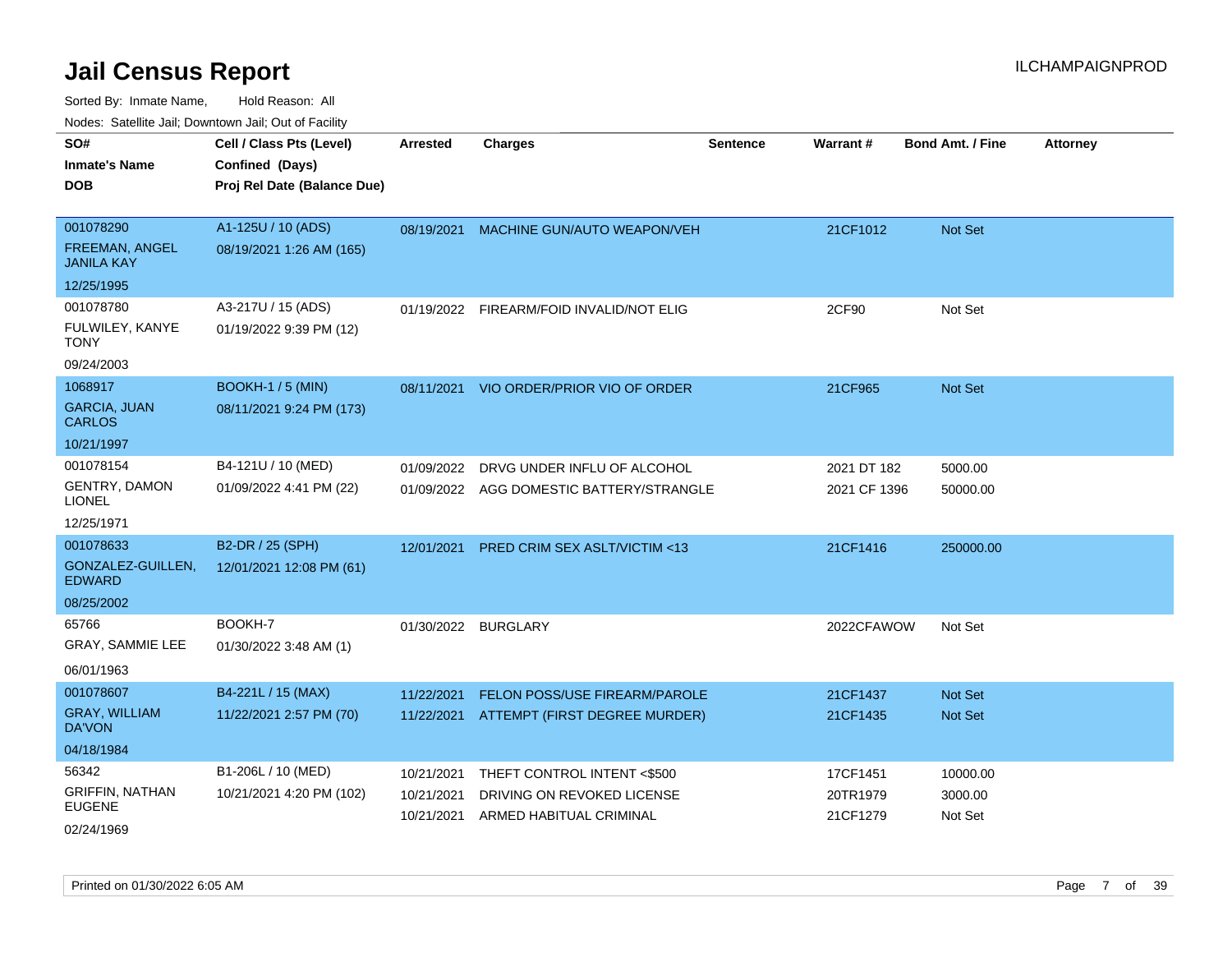| Noucs. Catchitic sail, Downtown sail, Out of Facility |                             |            |                                         |                 |           |                         |                 |
|-------------------------------------------------------|-----------------------------|------------|-----------------------------------------|-----------------|-----------|-------------------------|-----------------|
| SO#                                                   | Cell / Class Pts (Level)    | Arrested   | <b>Charges</b>                          | <b>Sentence</b> | Warrant#  | <b>Bond Amt. / Fine</b> | <b>Attorney</b> |
| <b>Inmate's Name</b>                                  | Confined (Days)             |            |                                         |                 |           |                         |                 |
| <b>DOB</b>                                            | Proj Rel Date (Balance Due) |            |                                         |                 |           |                         |                 |
|                                                       |                             |            |                                         |                 |           |                         |                 |
| 987254                                                | A3-115L / 10 (ADS)          |            | 01/12/2022 DOMESTIC BATTERY/OTHER PRIOR | 6y (DOC)        | 20CF356   | No Bond                 |                 |
| <b>HAYES, CARL DONJO</b>                              | 01/12/2022 5:20 PM (19)     |            |                                         |                 |           |                         |                 |
| 03/02/1963                                            |                             |            |                                         |                 |           |                         |                 |
| 001078488                                             | B2-DR / 15 (SPH)            | 10/14/2021 | PRED CRIM SEX ASLT/VICTIM <13           |                 | 21CF1232  | 500000.00               |                 |
| HERNANDEZ-LOPEZ,<br><b>ERNESTO</b>                    | 10/14/2021 3:15 PM (109)    | 10/14/2021 | <b>FUGITIVE FROM JUSTICE</b>            |                 | 21CF1246  | Not Set                 |                 |
| 11/28/1975                                            |                             |            |                                         |                 |           |                         |                 |
| 975293                                                | B2-T4-14L / 10 (SPH)        | 07/21/2021 | <b>STALKING</b>                         |                 | 2021CF863 | Not Set                 |                 |
| HILL, JACOB MILES                                     | 07/21/2021 8:43 PM (194)    | 07/21/2021 | VIO ORDER/PRIOR VIO OF ORDER            |                 | 21CF914   | No Bond                 |                 |
|                                                       |                             | 07/25/2021 | <b>PAROLE REVOCATION</b>                |                 | CH2104646 | Not Set                 |                 |
| 02/06/1988                                            |                             | 08/18/2021 | <b>HARASS WITNESS/FAMILY MBR/REP</b>    |                 | 21CF992   | <b>Not Set</b>          |                 |
|                                                       |                             | 09/09/2021 | AGG STALKING/BODILY HARM                |                 | 21CF1073  | <b>Not Set</b>          |                 |
| 48471                                                 | B1-207L / 15 (MAX)          | 08/08/2021 | AGG BATTERY/DISCHARGE FIREARM           |                 | 21CF946   | Not Set                 |                 |
| HILL, RAMESH<br><b>JERMAINE</b>                       | 08/08/2021 4:45 AM (176)    |            |                                         |                 |           |                         |                 |
| 12/11/1978                                            |                             |            |                                         |                 |           |                         |                 |
| 980939                                                | BOOKH-7                     | 01/30/2022 | <b>RESIDENTIAL BURGLARY</b>             |                 | 22CFAWOW  | No Bond                 |                 |
| HILL, XAVIER                                          | 01/30/2022 3:51 AM (1)      | 01/30/2022 | OBSTRUCT JUST/DESTROY EVIDENCE          |                 | 22CFAWOW  | No Bond                 |                 |
| <b>LENSHAUN</b>                                       |                             |            | 01/30/2022 VIOLATE SEX OFFENDER REGIS   |                 | 22CFAWOW  | No Bond                 |                 |
| 06/18/1988                                            |                             |            |                                         |                 |           |                         |                 |
| 1043704                                               | B4-223L / 15 (MAX)          | 07/13/2021 | ARMED ROBBERY/ARMED W/FIREARM           | 12y (DOC)       | 21CF815   | Not Set                 |                 |
| HOUSTON, STEVEN<br><b>CORDELL</b>                     | 07/13/2021 5:56 AM (202)    |            |                                         |                 |           |                         |                 |
| 01/24/1989                                            |                             |            |                                         |                 |           |                         |                 |
| 999198                                                | B4-226L / 15 (MAX)          | 11/30/2021 | FELON POSS/USE FIREARM PRIOR            |                 | 21CF1377  | 500000.00               |                 |
| HOWARD, BRION LIN                                     | 11/30/2021 10:41 AM (62)    |            |                                         |                 |           |                         |                 |
|                                                       |                             |            |                                         |                 |           |                         |                 |
| 06/10/1992                                            |                             |            |                                         |                 |           |                         |                 |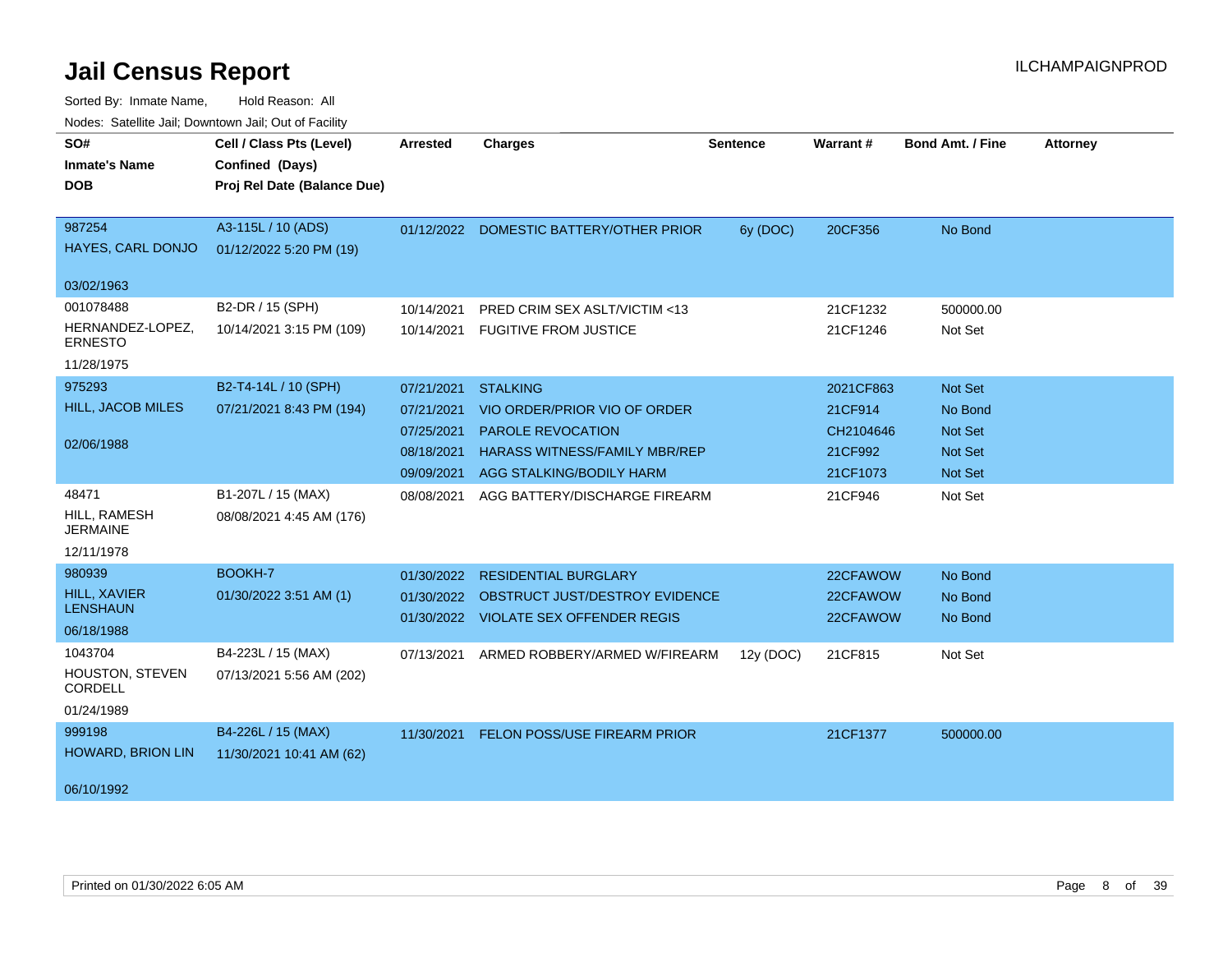| <u>Houce.</u> Catoling bail, Downtown bail, Out of Fability |                                            |                 |                                           |                 |              |                         |                 |
|-------------------------------------------------------------|--------------------------------------------|-----------------|-------------------------------------------|-----------------|--------------|-------------------------|-----------------|
| SO#                                                         | Cell / Class Pts (Level)                   | <b>Arrested</b> | <b>Charges</b>                            | <b>Sentence</b> | Warrant#     | <b>Bond Amt. / Fine</b> | <b>Attorney</b> |
| <b>Inmate's Name</b>                                        | Confined (Days)                            |                 |                                           |                 |              |                         |                 |
| <b>DOB</b>                                                  | Proj Rel Date (Balance Due)                |                 |                                           |                 |              |                         |                 |
|                                                             |                                            |                 |                                           |                 |              |                         |                 |
| 1061996                                                     | A1-225L / 5 (MIN)                          | 10/30/2021      | DRVG UNDER INFLUENCE OF DRUG              |                 |              | No Bond                 |                 |
| HUBBARD, REBEKIAH                                           | 10/30/2021 1:37 PM (93)                    | 10/30/2021      | RETAIL THEFT/DISP MERCH/<\$300            |                 | 2018CF1302   | 20000.00                |                 |
| <b>DIONA</b>                                                |                                            | 10/31/2021      | USE FORGED CR/DEBIT CARD/<\$300           | 2y (DOC)        |              | No Bond                 |                 |
| 04/08/1998                                                  | 1/26/2022 (0.00)                           |                 |                                           |                 |              |                         |                 |
| 953555                                                      | B4-122L / 15 (MAX)                         | 03/10/2021      | CRIM TRESPASS TO RESIDENCE                |                 | 21CF272      | Not Set                 |                 |
| HUNT, TAVARIS EARL                                          | 03/10/2021 4:58 AM (327)                   |                 | 04/14/2021 AGG FLEEING POLICE/21 MPH OVER | 3y (DOC)        | 2020CF94     | 10000.00                |                 |
|                                                             |                                            |                 |                                           |                 |              |                         |                 |
| 12/29/1987                                                  |                                            |                 |                                           |                 |              |                         |                 |
| 38993                                                       | B4-126L / 15 (MAX)                         |                 | 02/13/2021 ATTEMPT (FIRST DEGREE MURDER)  |                 | 21CF181      | Not Set                 |                 |
| <b>JACKSON, LAMONT</b><br><b>JEREMIE</b>                    | 02/13/2021 7:45 AM (352)                   |                 |                                           |                 |              |                         |                 |
| 07/31/1973                                                  |                                            |                 |                                           |                 |              |                         |                 |
| 001078689                                                   | B1-201L / 15 (MAX)                         | 12/17/2021      | FIREARM/FOID INVALID/NOT ELIG             |                 | 21CF1551     | No Bond                 |                 |
| <b>JACKSON, PRENTISS</b>                                    | 12/18/2021 12:39 AM (44)                   |                 | 12/17/2021 POSS STOLEN VEHICLE > \$25,000 |                 | 21JD37       | Not Set                 |                 |
| MANSION DEWAYNE                                             |                                            |                 |                                           |                 |              |                         |                 |
| 09/02/2003                                                  | 1/30/2022 (0.00)                           |                 |                                           |                 |              |                         |                 |
| 001077487                                                   | B3-W8-30L / 10 (MED)                       | 12/03/2020      | FELON POSS/USE WEAPON/FIREARM             |                 | 20CF1377     | Not Set                 |                 |
| <b>JACKSON, TERRELL</b><br><b>DANDRE</b>                    | 12/03/2020 10:18 AM (424)                  | 11/09/2021      | AGG DISCHARGE FIREARM/OCC VEH             |                 | 21CR0331401  | No Bond                 |                 |
| 08/11/1990                                                  |                                            |                 |                                           |                 |              |                         |                 |
| 001077864                                                   | B1-103L / 15 (MAX)                         | 04/18/2021      | FELON POSS/USE WEAPON/FIREARM             |                 | 21CF428      | Not Set                 |                 |
|                                                             | JAMERSON, ANTHONY 04/18/2021 7:21 PM (288) |                 |                                           |                 |              |                         |                 |
| D                                                           |                                            |                 |                                           |                 |              |                         |                 |
| 01/26/1990                                                  |                                            |                 |                                           |                 |              |                         |                 |
| 63110                                                       | BOOKH-3                                    |                 | 01/29/2022 CRIM DMG TO PROP \$500-10K     |                 | 2021CF001548 | 5000.00                 |                 |
| JAMES, DOMINIQUE<br><b>JULIUS</b>                           | 01/29/2022 5:48 PM (2)                     |                 |                                           |                 |              |                         |                 |
| 03/04/1983                                                  |                                            |                 |                                           |                 |              |                         |                 |
| 001078703                                                   | A2-223U / 15 (ADS)                         | 12/20/2021      | MURDER/INTENT TO KILL/INJURE              |                 | 21CF1574     | Not Set                 |                 |
| JOHNS, SHANIQUH<br><b>THERESA</b>                           | 12/22/2021 6:41 AM (40)                    |                 |                                           |                 |              |                         |                 |
| 04/03/1992                                                  |                                            |                 |                                           |                 |              |                         |                 |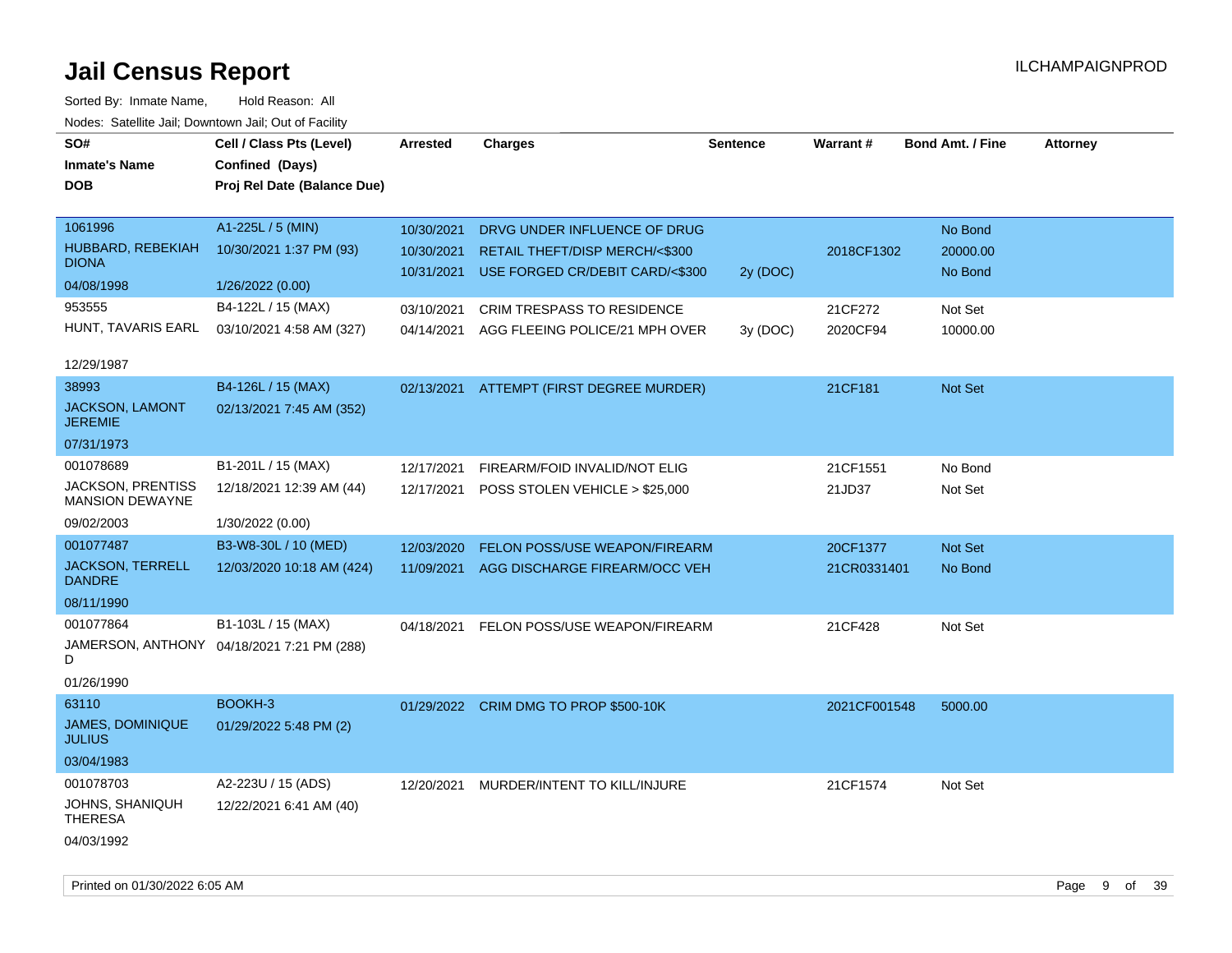Sorted By: Inmate Name, Hold Reason: All

|  |  |  | Nodes: Satellite Jail; Downtown Jail; Out of Facility |  |
|--|--|--|-------------------------------------------------------|--|
|--|--|--|-------------------------------------------------------|--|

| SO#<br><b>Inmate's Name</b><br><b>DOB</b>                  | Cell / Class Pts (Level)<br>Confined (Days)<br>Proj Rel Date (Balance Due) | <b>Arrested</b>                        | <b>Charges</b>                                                                             | <b>Sentence</b> | Warrant#                             | <b>Bond Amt. / Fine</b>              | <b>Attorney</b> |
|------------------------------------------------------------|----------------------------------------------------------------------------|----------------------------------------|--------------------------------------------------------------------------------------------|-----------------|--------------------------------------|--------------------------------------|-----------------|
| 001078788<br>08/07/1987                                    | A4-207U / 5 (ADS)<br>JOHNSON, BRENTON Z 01/21/2022 8:33 PM (10)            |                                        | 01/21/2022 AGGRAVATED BATTERY                                                              |                 | 22CF93                               | Not Set                              |                 |
| 1071536<br>JOHNSON, ZACHERY<br><b>EDWARD</b><br>10/30/1987 | B4-127L / 15 (MED)<br>06/17/2021 2:00 AM (228)                             | 06/17/2021                             | UNLAWFUL RESTRAINT                                                                         | 2y (DOC)        | 21CF702                              | Not Set                              |                 |
| 001078645<br>JONES, KELVIN<br><b>KHYRIC</b><br>02/27/2001  | B4-222U / 10 (MED)<br>12/02/2021 6:56 PM (60)                              | 12/02/2021                             | AGG DISCHARGE FIREARM                                                                      |                 | 21CF1478                             | No Bond                              |                 |
| 956822<br>JONES, MARIO<br>NATHANIEL<br>10/27/1987          | B1-205U / 15 (MAX)<br>11/25/2021 10:37 AM (67)                             | 11/25/2021<br>11/25/2021<br>11/25/2021 | AGGRAVATED DOMESTIC BATTERY<br>PAROLE REVOCATION<br>UNLAWFUL RESTRAINT                     |                 | 21CF1442<br>CH2106361<br>21CF1443    | Not Set<br>No Bond<br>Not Set        |                 |
| 1008468<br>JONES, MARTEZ<br><b>LAMONTE</b><br>06/22/1993   | B4-226U / 10 (MED)<br>12/01/2021 1:28 PM (61)                              | 12/01/2021<br>12/01/2021<br>12/02/2021 | FELON POSS/USE WEAPON/FIREARM<br>VIO BAIL BOND/FAMILY MEMBER<br><b>PROBATION VIOLATION</b> |                 | 21CF1472<br><b>22CM9</b><br>20CF1151 | Not Set<br>Not Set<br><b>Not Set</b> |                 |
| 506244<br>JOSLIN, JASON LEE<br>12/22/1985                  | B1-204L / 15 (MAX)<br>07/15/2021 4:38 AM (200)                             | 07/15/2021                             | ARMED ROBBERY/ARMED W/FIREARM                                                              |                 | 2021CF791                            | 250000.00                            |                 |
| 66662<br>KINTNER, WESLEY J<br>04/15/1986                   | B3-W5-20L / 10 (MED)<br>12/05/2021 1:57 PM (57)                            |                                        | 12/05/2021 POSS AMT CON SUB EXCEPT(A)/(D)                                                  | 2y (DOC)        | 18CF597                              | 200000.00                            |                 |
| 001078693<br>10/27/1985                                    | B3-W4-14L / 5 (MIN)<br>LARGE, JOSHUA DALE 12/19/2021 4:54 AM (43)          | 12/19/2021<br>12/19/2021<br>12/19/2021 | RECEIVE/POSS/SELL STOLEN VEH<br>RETAIL THEFT<br><b>RETAIL THEFT</b>                        |                 | 21CF1555<br>2021CM216<br>20CF422     | Not Set<br>5000.00<br>20000.00       |                 |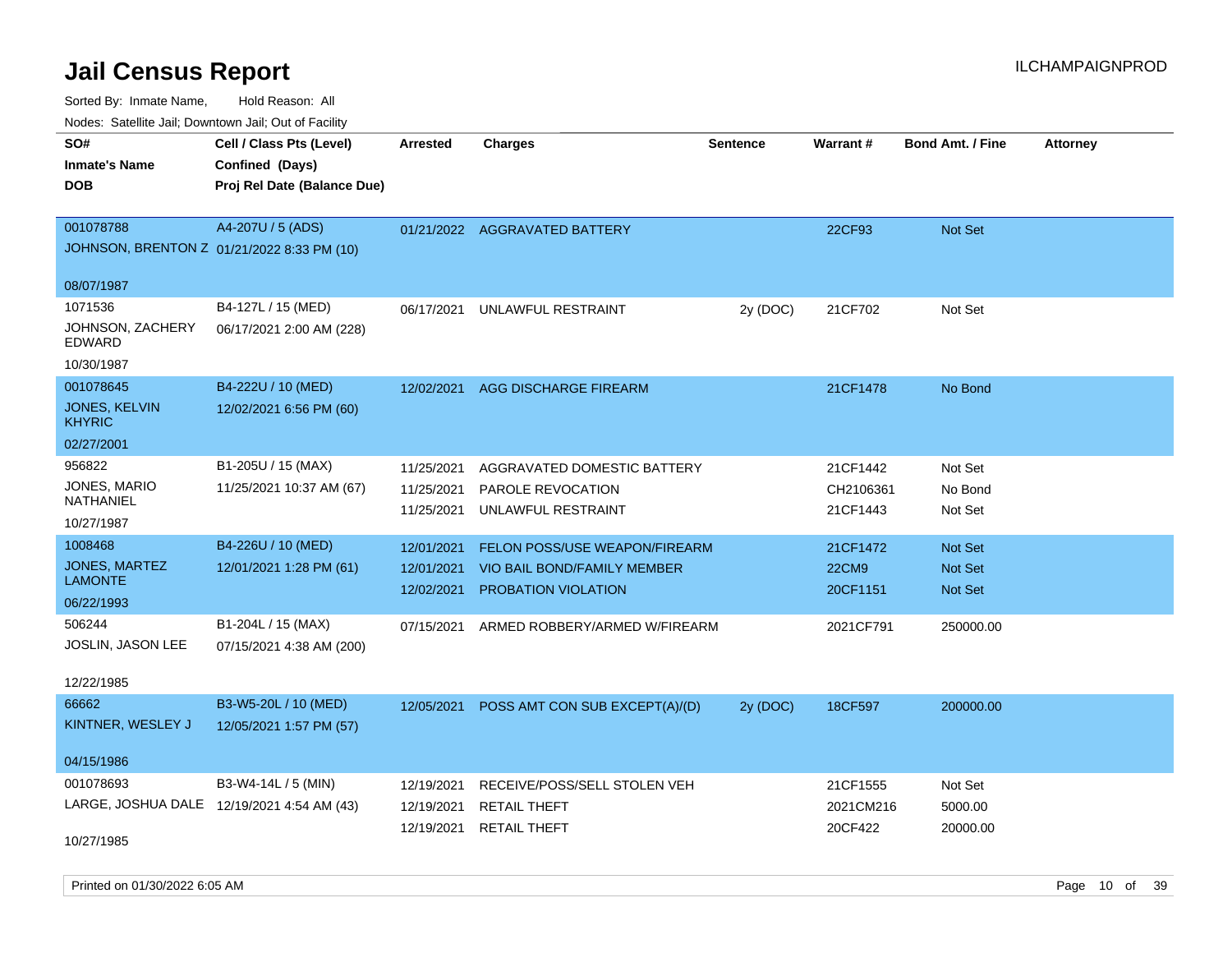| rouco. Calcillo Jali, Downtown Jali, Out of Facility |                                                                            |                          |                                                              |                 |                              |                            |                 |
|------------------------------------------------------|----------------------------------------------------------------------------|--------------------------|--------------------------------------------------------------|-----------------|------------------------------|----------------------------|-----------------|
| SO#<br>Inmate's Name<br><b>DOB</b>                   | Cell / Class Pts (Level)<br>Confined (Days)<br>Proj Rel Date (Balance Due) | <b>Arrested</b>          | <b>Charges</b>                                               | <b>Sentence</b> | Warrant#                     | <b>Bond Amt. / Fine</b>    | <b>Attorney</b> |
| 1070011<br>LAWS, WILLIAM<br>ZARAK, Third             | B4-124U / 15 (MAX)<br>08/03/2021 3:53 PM (181)                             | 08/03/2021               | AGG DISCH FIREARM/1ST AID PERS                               |                 | 21CF929                      | <b>Not Set</b>             |                 |
| 07/06/1999                                           |                                                                            |                          |                                                              |                 |                              |                            |                 |
| 001078797<br>LEVIN, DANIEL DAVID                     | BOOKH-6<br>01/26/2022 3:00 PM (5)                                          |                          | 01/26/2022 VIO STALKING NO CONTACT ORDER                     |                 | 22CM31                       | Not Set                    |                 |
| 08/08/1984                                           |                                                                            |                          |                                                              |                 |                              |                            |                 |
| 548089                                               | B1-204U / 15 (MAX)                                                         | 12/04/2020               | <b>ATTEMPT (FIRST DEGREE MURDER)</b>                         |                 | 20CF1378                     | Not Set                    |                 |
| <b>LEWIS, LAWRENCE</b><br>PAUL, Third                | 12/04/2020 4:42 AM (423)                                                   | 12/04/2020<br>12/04/2020 | METH DELIVERY/100<400 GRAMS<br>AGG DOMESTIC BATTERY/STRANGLE |                 | 20CF1481<br>18CF1507         | <b>Not Set</b><br>10000.00 |                 |
| 02/08/1993                                           |                                                                            |                          |                                                              |                 |                              |                            |                 |
| 001077524                                            | B2-DR / 10 (SPH)                                                           | 12/14/2020               | AGG BATTERY/JUDGE/EMT                                        |                 | 2020-CF-1212                 | 10000.00                   |                 |
| LEWIS, TREVOR<br>DANIEL                              | 12/14/2020 5:16 PM (413)                                                   | 12/14/2020               | <b>RESIDENTIAL ARSON</b>                                     |                 | 2020-CF-1388                 | 150000.00                  |                 |
| 06/03/2002                                           |                                                                            | 12/14/2020<br>12/14/2020 | AGG BATTERY/PUBLIC PLACE<br>AGG BATTERY/PEACE OFFICER        |                 | 2020-CF-1231<br>2020-CF-1211 | 50000.00<br>10000.00       |                 |
| 63639                                                | BOOKH-3                                                                    |                          | 01/28/2022 ESC OF FELON FROM PENAL INST                      |                 | 2022CF110                    | No Bond                    |                 |
| LINDSEY, ANTHONY<br><b>MARTEZ</b>                    | 01/28/2022 10:06 PM (3)                                                    |                          |                                                              |                 |                              |                            |                 |
| 03/18/1985                                           |                                                                            |                          |                                                              |                 |                              |                            |                 |
| 1065002<br>LOVELESS, DUSTIN<br>DEE                   | B3-W7-26L / 10 (MED)<br>11/16/2021 11:41 AM (76)                           | 11/16/2021               | DOMESTIC BTRY/CONTACT/VIO O/P                                |                 | 2019CF001781                 | 25000.00                   |                 |
| 06/17/1982                                           |                                                                            |                          |                                                              |                 |                              |                            |                 |
| 48792                                                | B4-225U / 10 (MED)                                                         | 11/19/2021               | AGG BATTERY/DISCHARGE FIREARM                                |                 | 21CF1425                     | <b>Not Set</b>             |                 |
| <b>MCCLAIN, HURCHEL</b><br>JOSEPH                    | 11/20/2021 4:11 AM (72)                                                    |                          |                                                              |                 |                              |                            |                 |
| 05/01/1979                                           |                                                                            |                          |                                                              |                 |                              |                            |                 |
| 001077938                                            | <b>BOOKH-2 / 15 (ADS)</b>                                                  | 05/10/2021               | AGG KIDNAPING DISCH FIR/HARM                                 |                 | 21CF532                      | Not Set                    |                 |
| MCGAHA,<br>CHRISTOPHER D                             | 05/10/2021 7:02 PM (266)                                                   | 05/11/2021<br>05/27/2021 | MURDER<br>ESCAPE FROM DEPT OF CORRECTION                     |                 | 2021-CF-215<br>21CF600       | No Bond<br>Not Set         |                 |
| 07/27/1991                                           |                                                                            |                          |                                                              |                 |                              |                            |                 |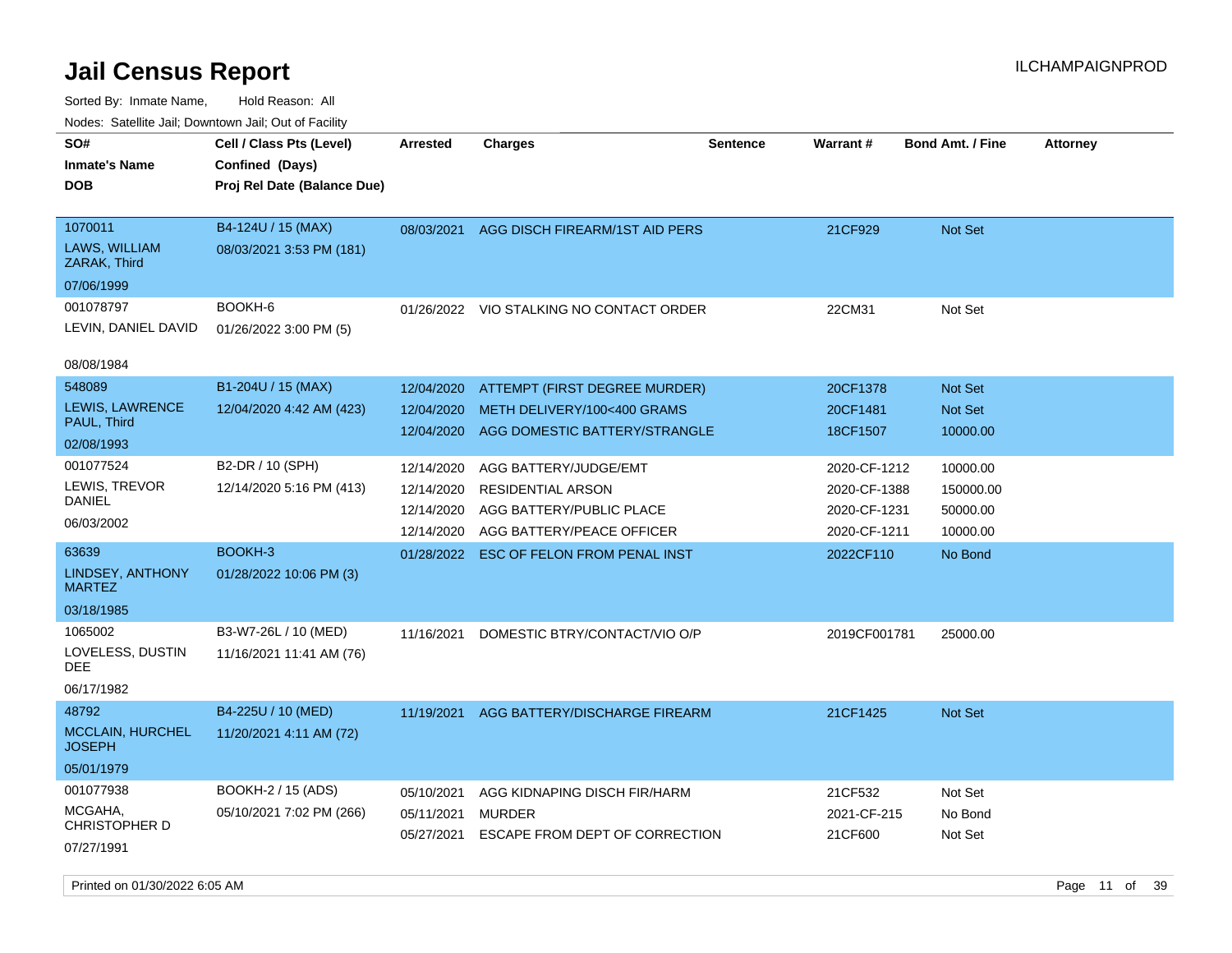Sorted By: Inmate Name, Hold Reason: All

| Nodes: Satellite Jail; Downtown Jail; Out of Facility |  |
|-------------------------------------------------------|--|
|                                                       |  |

| SO#                                      | Cell / Class Pts (Level)                    | <b>Arrested</b> | <b>Charges</b>                       | <b>Sentence</b> | Warrant# | Bond Amt. / Fine | <b>Attorney</b> |
|------------------------------------------|---------------------------------------------|-----------------|--------------------------------------|-----------------|----------|------------------|-----------------|
| <b>Inmate's Name</b>                     | Confined (Days)                             |                 |                                      |                 |          |                  |                 |
| <b>DOB</b>                               | Proj Rel Date (Balance Due)                 |                 |                                      |                 |          |                  |                 |
|                                          |                                             |                 |                                      |                 |          |                  |                 |
| 66710                                    | A4-202L / 15 (ADS)                          |                 | 01/19/2022 ARMED VIOLENCE/CATEGORY I |                 | 22CF88   | Not Set          |                 |
| <b>MEEKS, CASSARIOUS</b><br><b>MONTE</b> | 01/20/2022 11:40 AM (11)                    |                 |                                      |                 |          |                  |                 |
| 06/22/1984                               |                                             |                 |                                      |                 |          |                  |                 |
| 1043071                                  | A2-120L / 10 (MED)                          | 11/08/2021      | CRIM DMG/GOVT PROP/<\$500            |                 | 21CF1378 | Not Set          |                 |
| MERRELL-<br>SUTHERLAND, ALICIA           | 11/08/2021 2:22 AM (84)                     |                 |                                      |                 |          |                  |                 |
| 11/26/1972                               |                                             |                 |                                      |                 |          |                  |                 |
| 43476                                    | BOOKH-8 / 5 (ADS)                           | 01/25/2022      | POSSESSING A CONTROLLED SUBSTANC     |                 | 22CF109  | Not Set          |                 |
| <b>MERRICK, BRIAN</b>                    | 01/25/2022 12:40 PM (6)                     | 01/25/2022      | POSSESSION OF METH<5 GRAMS           |                 | 20CF450  | 690.00           |                 |
| <b>MATHEW</b>                            |                                             | 01/25/2022      | POSSESSION OF METH<5 GRAMS           |                 | 21CF116  | 690.00           |                 |
| 06/01/1974                               |                                             |                 | 01/25/2022 METH DELIVERY<5 GRAMS     |                 | 21CF170  | 940.00           |                 |
|                                          |                                             | 01/25/2022      | DRIVING RVK/SUSP DUI/SSS 2ND         |                 | 19CF1153 | 240.00           |                 |
|                                          |                                             | 01/25/2022      | DRIVING RVK/SUSP DUI/SSS 4-9         |                 | 21CF730  | 440.00           |                 |
| 41584                                    | B4-227L / 15 (MAX)                          | 12/01/2021      | ARMED HABITUAL CRIMINAL              |                 | 21CF1467 | Not Set          |                 |
|                                          | MILLER, JOSE LOVELL 12/02/2021 1:04 AM (60) |                 |                                      |                 |          |                  |                 |
|                                          |                                             |                 |                                      |                 |          |                  |                 |
| 10/07/1975                               |                                             |                 |                                      |                 |          |                  |                 |
| 001077902                                | A2-123L / 5 (ADS)                           | 11/23/2021      | BATTERY/CAUSE BODILY HARM            |                 | 21CM187  | <b>Not Set</b>   |                 |
| MOFFETT, CAROLYN<br><b>REENE</b>         | 11/21/2021 10:31 AM (71)                    |                 |                                      |                 |          |                  |                 |
| 10/23/1988                               |                                             |                 |                                      |                 |          |                  |                 |
| 39106                                    | B3-W3-11U / 10 (MED)                        | 10/12/2021      | DOMESTIC BATTERY/OTHER PRIOR         |                 | 21CF1217 | Not Set          |                 |
| Junior                                   | MOORE, ANDREW LEE, 10/12/2021 1:02 AM (111) |                 |                                      |                 |          |                  |                 |
| 04/12/1973                               | 4/10/2022 (0.00)                            |                 |                                      |                 |          |                  |                 |
| 1007239                                  | B3-W4-16L / 10 (MED)                        | 12/29/2021      | <b>DOMESTIC BATTERY</b>              |                 | 21CF1607 | Not Set          |                 |
| MOORE, ANDREW<br><b>VIRGIL</b>           | 12/29/2021 8:40 PM (33)                     |                 |                                      |                 |          |                  |                 |
| 08/20/1972                               |                                             |                 |                                      |                 |          |                  |                 |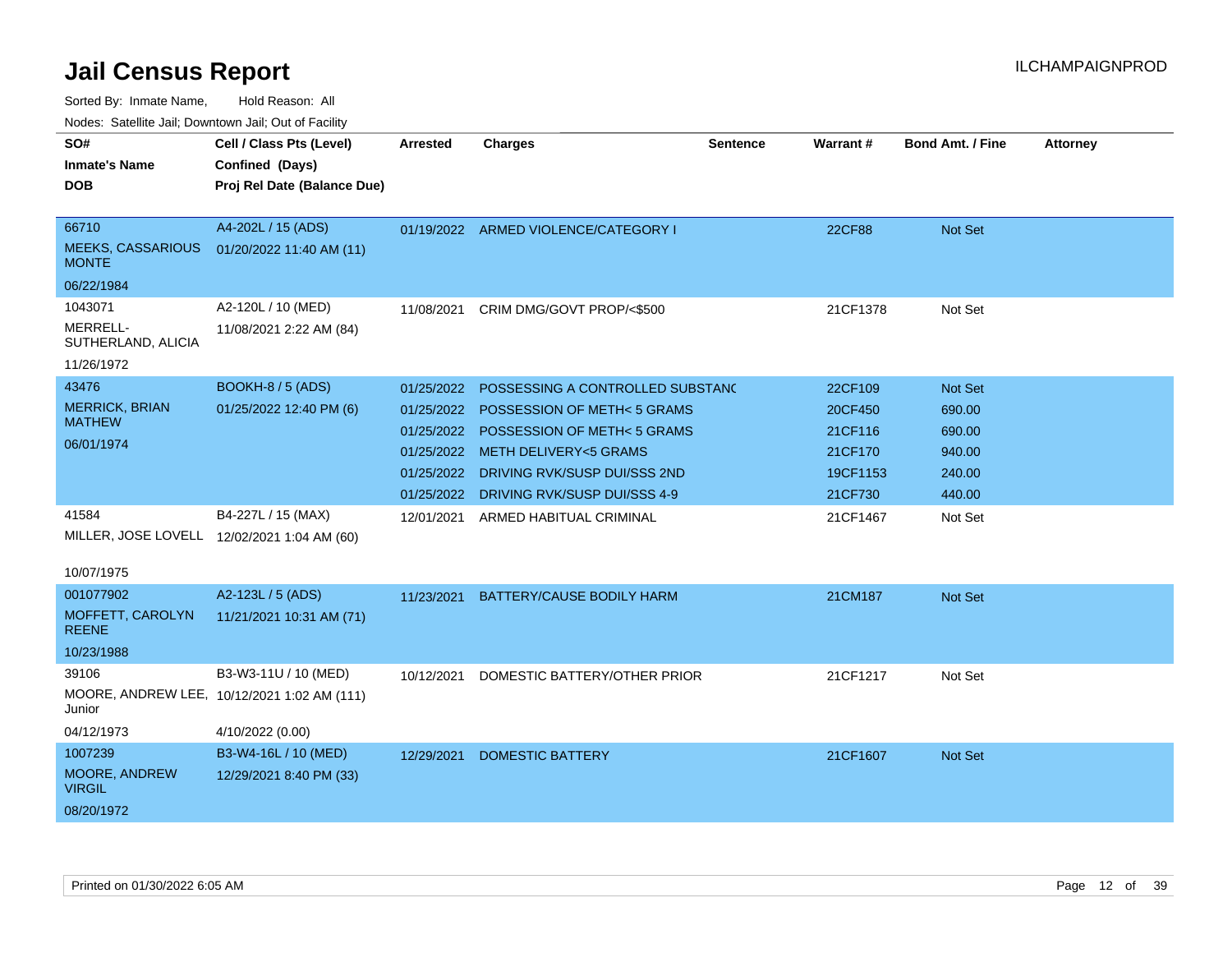| SO#                                          | Cell / Class Pts (Level)    | <b>Arrested</b> | <b>Charges</b>                             | <b>Sentence</b> | <b>Warrant#</b> | <b>Bond Amt. / Fine</b> | <b>Attorney</b> |
|----------------------------------------------|-----------------------------|-----------------|--------------------------------------------|-----------------|-----------------|-------------------------|-----------------|
| <b>Inmate's Name</b>                         | Confined (Days)             |                 |                                            |                 |                 |                         |                 |
| <b>DOB</b>                                   | Proj Rel Date (Balance Due) |                 |                                            |                 |                 |                         |                 |
|                                              |                             |                 |                                            |                 |                 |                         |                 |
| 1076661                                      | A4-207L / 5 (ADS)           | 01/22/2022      | <b>DUI INTOXICATING COMPOUND</b>           |                 | 20DT191         | 5000.00                 |                 |
| MOORE, COLTIN RILEY 01/22/2022 5:32 AM (9)   |                             |                 | 01/22/2022 CRIM DAMAGE/<\$500              |                 | 21CM196         | 5000.00                 |                 |
| 10/23/1996                                   |                             |                 |                                            |                 |                 |                         |                 |
| 539294                                       | B1-104U / 10 (MED)          | 01/11/2022      | AGG DUI/NO VALID DL                        |                 | 22CF49          | Not Set                 |                 |
| MOSLEY, JAMES<br><b>CALVIN</b>               | 01/11/2022 9:43 PM (20)     |                 | 01/11/2022 PAROLE REVOCATION               |                 | CH2200227       | No Bond                 |                 |
| 12/11/1985                                   |                             |                 |                                            |                 |                 |                         |                 |
| 001078803                                    | BOOKH-3                     |                 | 01/30/2022 DOMESTIC BATTERY                |                 | 22CMAWOW        | No Bond                 |                 |
| <b>MURDOCK, JEROME</b>                       | 01/30/2022 1:57 AM (1)      |                 |                                            |                 |                 |                         |                 |
| 01/24/1984                                   |                             |                 |                                            |                 |                 |                         |                 |
| 001078517                                    | B1-102L / 15 (MAX)          | 10/19/2021      | ATTEMPT (FIRST DEGREE MURDER)              |                 | 21CF1267        | Not Set                 |                 |
| NELSON, RORY<br><b>DEMOND</b>                | 10/19/2021 3:55 AM (104)    |                 |                                            |                 |                 |                         |                 |
| 08/14/1984                                   |                             |                 |                                            |                 |                 |                         |                 |
| 001078357                                    | B2-DR / 15 (SPH)            | 09/17/2021      | ARMED ROBBERY/ARMED W/FIREARM              |                 | 21CF1230        | <b>Not Set</b>          |                 |
| PETTIGREW, CAREY<br><b>CORNITRIAS DEOBLO</b> | 09/17/2021 9:56 AM (136)    | 09/17/2021      | ARMED ROBBERY/ARMED W/FIREARM              |                 | 21CF1128        | Not Set                 |                 |
| 08/31/1986                                   |                             | 09/17/2021      | ARMED ROBBERY/ARMED W/FIREARM              |                 | 21CF1129        | <b>Not Set</b>          |                 |
| 1030954                                      | A4-101L / 15 (ADS)          |                 |                                            |                 |                 |                         |                 |
| PETTIGREW,                                   | 01/15/2022 4:35 AM (16)     | 01/14/2022      | ARMED VIOLENCE/CATEGORY I                  |                 | 22CF76          | Not Set                 |                 |
| MALCOME JAMIESON                             |                             | 01/14/2022      | MFG/DEL CANNABIS/10-30 GRAMS               |                 | 2020CF9         | 15000.00                |                 |
| 02/20/1995                                   |                             |                 |                                            |                 |                 |                         |                 |
| 999352                                       | B4-225L / 10 (MED)          | 09/09/2021      | <b>VIOLATE OP/OTHER PRIOR</b>              | 2y (DOC)        |                 | Not Set                 |                 |
| PIRLOT, JUSTIN LEE                           | 09/09/2021 11:28 AM (144)   | 10/23/2021      | <b>FALSE REPORT OF OFFENSE</b>             |                 | 2019CF836       | 5000.00                 |                 |
| 11/08/1982                                   |                             |                 |                                            |                 |                 |                         |                 |
| 001078802                                    | BOOKH-3                     |                 | 01/28/2022  FAIL TO RPT WKLY/NO FIXED ADDR |                 | 21-CF-940       | 50000.00                |                 |
| PIZANO, LUIS                                 | 01/28/2022 9:52 PM (3)      |                 |                                            |                 |                 |                         |                 |
| 08/16/1985                                   |                             |                 |                                            |                 |                 |                         |                 |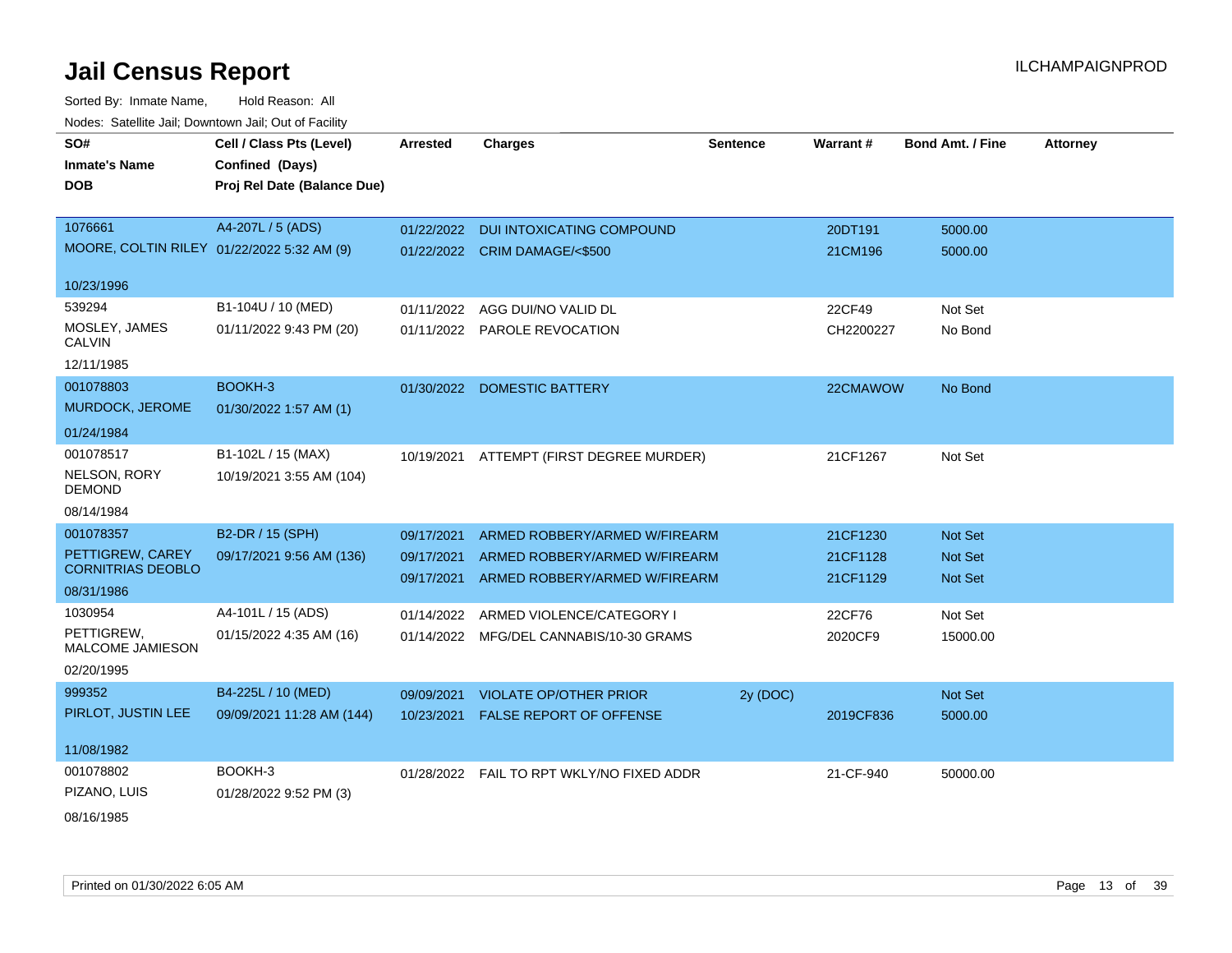Sorted By: Inmate Name, Hold Reason: All

Nodes: Satellite Jail; Downtown Jail; Out of Facility

| SO#<br><b>Inmate's Name</b><br><b>DOB</b>      | Cell / Class Pts (Level)<br>Confined (Days)<br>Proj Rel Date (Balance Due) | <b>Arrested</b> | <b>Charges</b>                           | <b>Sentence</b> | <b>Warrant#</b> | <b>Bond Amt. / Fine</b> | <b>Attorney</b> |
|------------------------------------------------|----------------------------------------------------------------------------|-----------------|------------------------------------------|-----------------|-----------------|-------------------------|-----------------|
| 001078799<br>PURNELL, MARKISE<br><b>MONROE</b> | BOOKF-3<br>01/27/2022 9:50 AM (4)                                          |                 | 01/27/2022 FIREARM/FOID INVALID/NOT ELIG |                 | 22CF116         | Not Set                 |                 |
| 07/13/2002                                     |                                                                            |                 |                                          |                 |                 |                         |                 |
| 001078669<br>RANGEL, ADRIAN                    | B1-107U / 10 (MED)<br>12/10/2021 12:53 AM (52)                             | 12/10/2021      | AGG DISCHARGE FIREARM/BLDG/SCH           |                 | 21CF1507        | Not Set                 |                 |
| 11/25/2000                                     |                                                                            |                 |                                          |                 |                 |                         |                 |
| 1069524<br>RAY-DAVIS, KAMARI<br><b>DAYVON</b>  | B4-224L / 15 (MAX)<br>08/09/2021 2:44 AM (175)                             |                 | 08/08/2021 MFG/DEL CANNABIS/30-500 GRAMS |                 | 21CF953         | Not Set                 |                 |
| 03/30/2000                                     |                                                                            |                 |                                          |                 |                 |                         |                 |
| 45473                                          | B2-T1-04L / 15 (SPH)                                                       | 11/23/2021      | CHIL SEX OFFEN/RESIDE DAY CARE           |                 | 21CF1275        | 10000.00                |                 |
| REXROAD, CALVIN<br><b>ALLEN</b>                | 11/23/2021 6:27 PM (69)                                                    |                 | 11/23/2021 VIOLATE SEX OFFENDER REGIS    |                 | 21CF546         | 50000.00                |                 |
| 10/04/1970                                     |                                                                            |                 |                                          |                 |                 |                         |                 |
| 001078351                                      | A3-114L / 10 (ADS)                                                         | 01/14/2022      | AGG UNLAWFUL USE OF WEAPON/VEH           |                 | 22CF73          | Not Set                 |                 |
| ROBINSON, DONTAE<br><b>ROY</b>                 | 01/14/2022 10:57 PM (17)                                                   |                 | 01/14/2022 POSSESSION OF STOLEN FIREARM  |                 | 2021CF1609      | 150000.00               |                 |
| 06/25/2002                                     |                                                                            |                 |                                          |                 |                 |                         |                 |
| 979485                                         | B2-T4-16L / 15 (SPH)                                                       | 03/12/2021      | <b>PRED CRIM SEX ASLT/VICTIM &lt;13</b>  |                 | 21CF282         | Not Set                 |                 |
| RODRIGUEZ, JOSHUA<br><b>ANTHONY</b>            | 03/12/2021 1:57 PM (325)                                                   |                 |                                          |                 |                 |                         |                 |
| 04/06/1990                                     |                                                                            |                 |                                          |                 |                 |                         |                 |
| 61330                                          | B4-123L / 15 (MAX)                                                         | 12/01/2021      | <b>ARMED HABITUAL CRIMINAL</b>           |                 | 21CF1473        | Not Set                 |                 |
| <b>RUFFIN, JONATHON</b><br><b>CECIL</b>        | 12/01/2021 5:34 AM (61)                                                    | 12/01/2021      | PAROLE REVOCATION                        |                 | CH2107545       | No Bond                 |                 |
| 05/10/1984                                     |                                                                            |                 |                                          |                 |                 |                         |                 |
| 1071161                                        | B4-124L / 15 (MAX)                                                         | 08/18/2021      | DELIVERY OF OR POSSESSION OF W/ INT      |                 | 21CF1008        | No Bond                 |                 |
| SANDERS, MARKELL<br>LAMAR<br>02/02/2000        | 08/18/2021 6:18 PM (166)                                                   |                 |                                          |                 |                 |                         |                 |
|                                                |                                                                            |                 |                                          |                 |                 |                         |                 |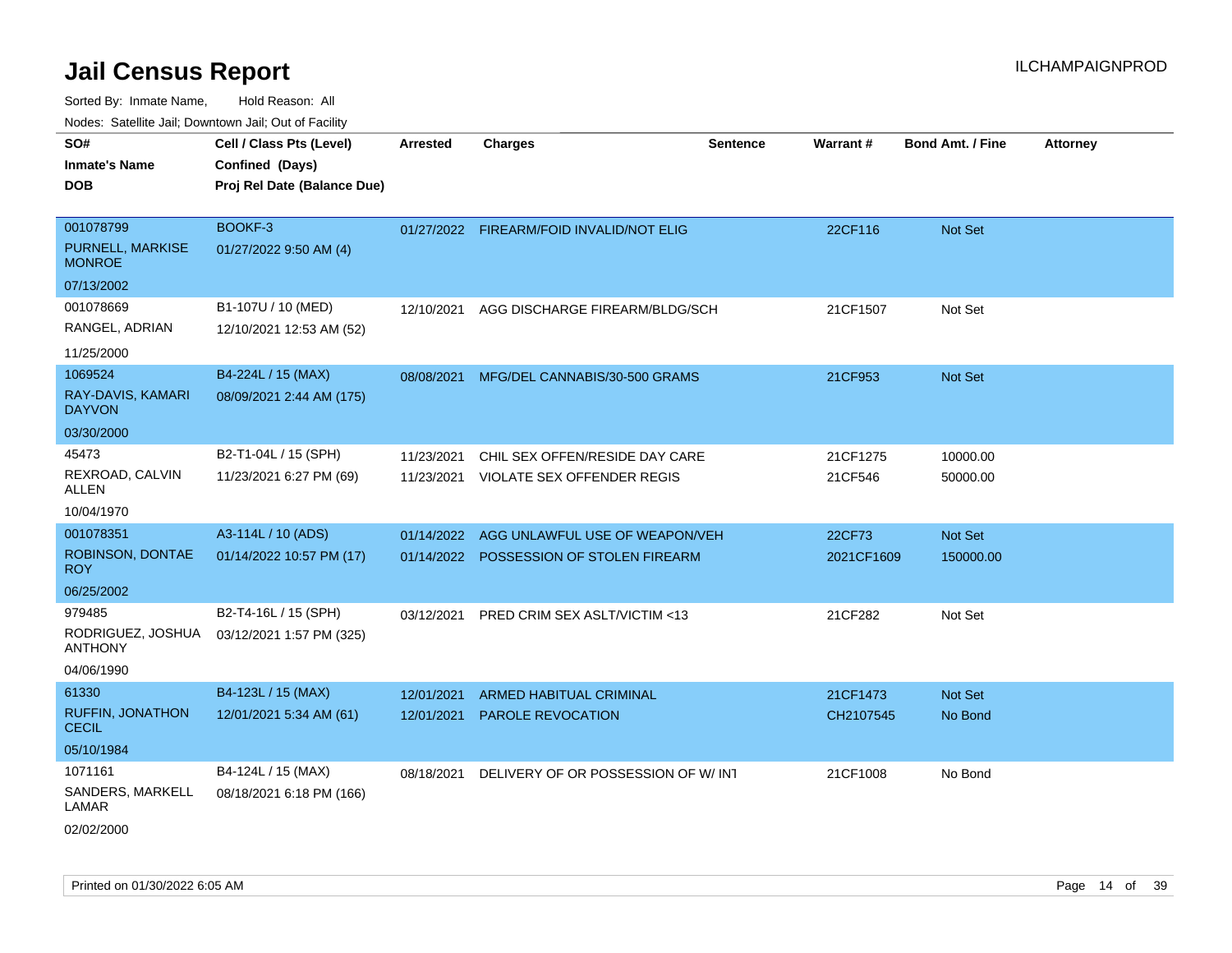| SO#<br><b>Inmate's Name</b><br><b>DOB</b>                                             | Cell / Class Pts (Level)<br>Confined (Days)<br>Proj Rel Date (Balance Due) | <b>Arrested</b>          | <b>Charges</b>                                                                                          | <b>Sentence</b>     | Warrant#                        | <b>Bond Amt. / Fine</b>        | <b>Attorney</b> |
|---------------------------------------------------------------------------------------|----------------------------------------------------------------------------|--------------------------|---------------------------------------------------------------------------------------------------------|---------------------|---------------------------------|--------------------------------|-----------------|
| 1047469<br><b>ALLEN</b><br>10/16/1979                                                 | B3-W5-18L / 10 (MED)<br>SCHINDLER, RICHARD 07/03/2021 10:25 PM (212)       | 07/03/2021               | <b>CRIMINAL SEX ASSAULT/CONSENT</b>                                                                     | 2y/6m (DOC) 21CF773 |                                 | Not Set                        |                 |
| 1000820<br>SCHNEIDER, SONGAN 01/24/2022 8:20 AM (7)<br><b>MICHAEL</b><br>08/18/1992   | A4-206L / 15 (ADS)                                                         | 01/24/2022<br>01/24/2022 | FELON POSS/USE WEAPON/FIREARM<br>AGGRAVATED DOMESTIC BATTERY<br>01/24/2022 DRIVING ON SUSPENDED LICENSE |                     | 22CF105<br>21CF1433<br>20TR2771 | Not Set<br>25000.00<br>2500.00 |                 |
| 001078748<br>SCHROEDER, JOSHUA 01/10/2022 9:34 AM (21)<br><b>CURTIS</b><br>09/04/1980 | A4-106L / 10 (ADS)<br>3/8/2022 (0.00)                                      |                          | 01/10/2022 AGGRAVATED BATTERY                                                                           |                     | 21CF151                         | No Bond                        |                 |
| 001078698<br>SIDES, BRIAN KEITH                                                       | B3-W1-04L / 5 (ADS)<br>12/20/2021 4:23 PM (42)                             | 12/20/2021               | DIRECT CRIMINAL CONTEMPT                                                                                |                     | 2019F44                         | No Bond                        |                 |
| 12/08/1969<br>001078441<br>SINGLETON, CORRIE<br><b>DERRELL</b><br>05/07/1983          | <b>BOOKF-1 / 15 (ADS)</b><br>10/01/2021 12:36 PM (122)                     | 10/01/2021               | ARMED HABITUAL CRIMINAL<br>12/20/2021 SPEEDING 26-34 MPH OVER LIMIT                                     |                     | 21CF1182<br>2021TR2701          | Not Set<br>1000.00             |                 |
| 001078765<br>SMITH, COREY ADRIAN 01/13/2022 7:32 PM (18)<br>09/01/1987                | A4-107L / 10 (ADS)                                                         | 01/13/2022<br>01/13/2022 | FELON POSS/USE WEAPON/FIREARM<br>DRVG UNDER INFLUENCE OF DRUG<br>01/13/2022 DRIVING ON REVOKED LICENSE  |                     | 22CF66<br>2018DT262<br>20TR3078 | Not Set<br>190.00<br>190.00    |                 |
| 001078801<br><b>SODEN, BRIAN</b><br><b>WILLIAM</b><br>11/01/1979                      | <b>BOOKH-4 / 5 (MIN)</b><br>01/27/2022 11:33 PM (4)                        | 01/27/2022               | POSSESSION OF METH/5<15 GRAMS                                                                           |                     | 2019CF3523                      | 5000.00                        |                 |
| 951986<br>STARKS, LAWRENCE<br>DAVID<br>09/28/1955                                     | B3-W3-10L / 10 (MED)<br>01/11/2022 3:06 PM (20)<br>2/7/2022 (0.00)         |                          | 01/11/2022 WILFUL FAILURE TO REGISTER                                                                   |                     | 21 CF 1016                      | No Bond                        |                 |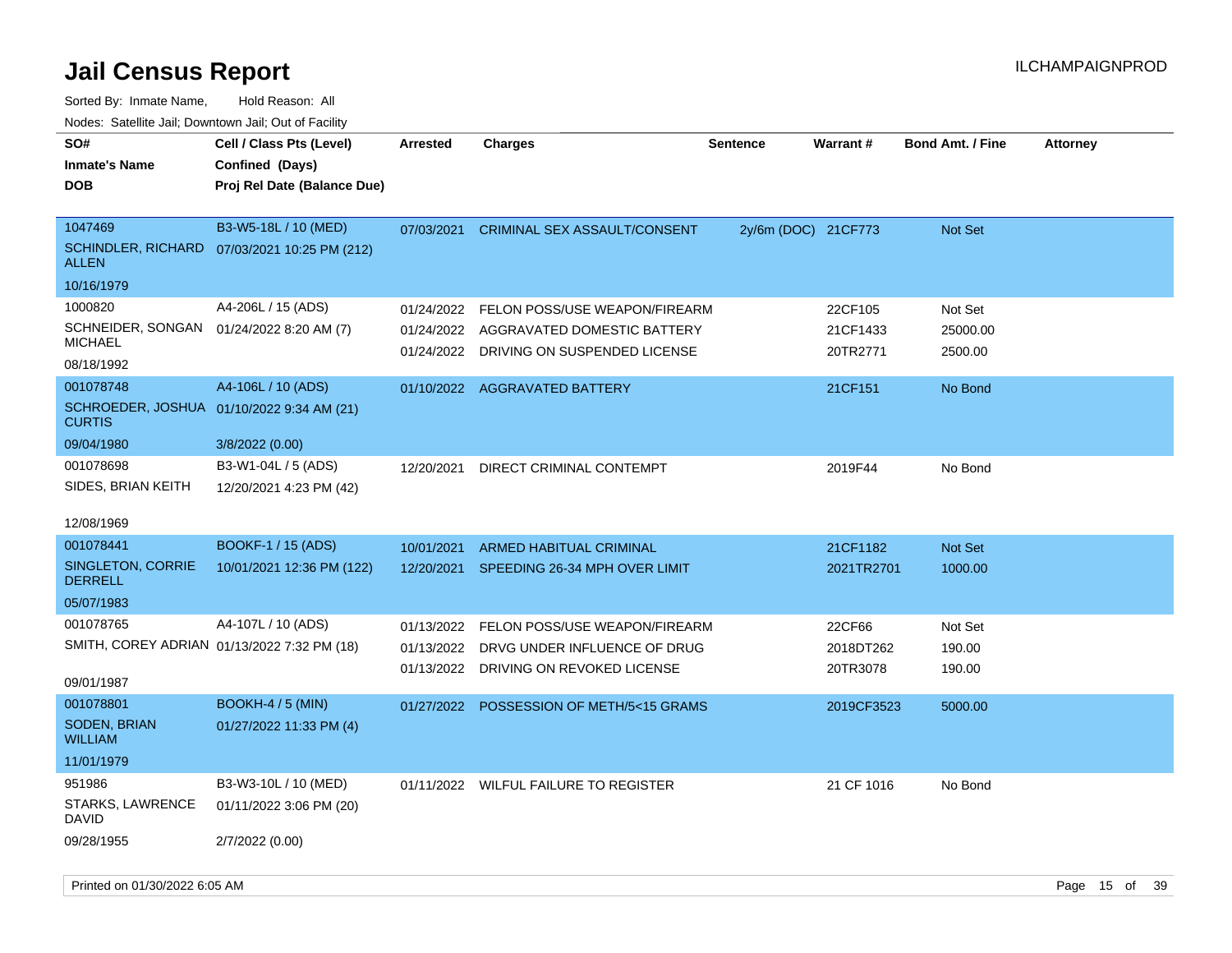| Nodes: Satellite Jali, Downtown Jali, Out of Facility |                                             |                   |                                         |                 |           |                         |                 |
|-------------------------------------------------------|---------------------------------------------|-------------------|-----------------------------------------|-----------------|-----------|-------------------------|-----------------|
| SO#                                                   | Cell / Class Pts (Level)                    | <b>Arrested</b>   | <b>Charges</b>                          | <b>Sentence</b> | Warrant#  | <b>Bond Amt. / Fine</b> | <b>Attorney</b> |
| <b>Inmate's Name</b>                                  | Confined (Days)                             |                   |                                         |                 |           |                         |                 |
| <b>DOB</b>                                            | Proj Rel Date (Balance Due)                 |                   |                                         |                 |           |                         |                 |
|                                                       |                                             |                   |                                         |                 |           |                         |                 |
| 1064798                                               | A4-105L / 15 (ADS)                          | 01/17/2022 MURDER |                                         |                 | 2021CF695 | 1500000.00              |                 |
| <b>STENNIS, BRUCE</b><br><b>DEONTAY</b>               | 01/17/2022 1:29 PM (14)                     |                   | 01/17/2022 MFG/DEL 1<15 GR COCAINE/ANLG |                 | 21CF520   | 50000.00                |                 |
| 08/12/1998                                            |                                             |                   |                                         |                 |           |                         |                 |
| 001077770                                             | A1-227L / 5 (MIN)                           | 01/06/2022        | <b>RESIDENTIAL BURGLARY</b>             |                 | 21CF319   | Not Set                 |                 |
|                                                       | STOFFLE, KELLY ANNE 01/06/2022 3:14 PM (25) |                   |                                         |                 |           |                         |                 |
|                                                       |                                             |                   |                                         |                 |           |                         |                 |
| 04/12/1989                                            |                                             |                   |                                         |                 |           |                         |                 |
| 38305                                                 | B2-T2-06L / 10 (SPH)                        | 03/18/2020        | <b>CRIMINAL SEXUAL ABUSE</b>            |                 | 20CF-343  | 500000.00               |                 |
| STOVER, JOSH<br><b>ANDREW</b>                         | 03/18/2020 10:24 AM (684)                   |                   |                                         |                 |           |                         |                 |
| 08/18/1973                                            |                                             |                   |                                         |                 |           |                         |                 |
| 001078182                                             | B3-W2-06L / 5 (MIN)                         | 12/20/2021        | DRIVING ON REVOKED LICENSE              |                 | 2021CF800 | No Bond                 |                 |
| STRONG, KEVIN<br><b>GARDNER</b>                       | 12/20/2021 4:34 PM (42)                     |                   |                                         |                 |           |                         |                 |
| 02/12/1963                                            | 3/19/2022 (0.00)                            |                   |                                         |                 |           |                         |                 |
| 1062701                                               | A4-202U / 15 (ADS)                          |                   | 01/20/2022 UNLAWFUL USE OF A WEAPON     | 10y (DOC)       | 2021CF114 | No Bond                 |                 |
| TAYLOR, CODY EARL                                     | 01/20/2022 11:31 AM (11)                    |                   |                                         |                 |           |                         |                 |
|                                                       |                                             |                   |                                         |                 |           |                         |                 |
| 10/22/1997                                            |                                             |                   |                                         |                 |           |                         |                 |
| 1000614                                               | B2-T1-03U / 15 (SPH)                        |                   | 01/12/2022 AGGRAVATED BATTERY           | 3y (DOC)        | 2018CF376 | No Bond                 |                 |
| TESTER, TIMOTHY<br>RAY                                | 01/12/2022 3:38 PM (19)                     |                   |                                         |                 |           |                         |                 |
| 06/08/1992                                            |                                             |                   |                                         |                 |           |                         |                 |
| 001078471                                             | B4-221U / 10 (MED)                          | 10/11/2021        | AGG UUW/VEHICLE/<21                     |                 | 21CF1210  | 100.00                  |                 |
| <b>THATCH, OMARION</b><br><b>DIAMONTE</b>             | 10/11/2021 1:26 AM (112)                    |                   |                                         |                 |           |                         |                 |
| 09/05/2003                                            |                                             |                   |                                         |                 |           |                         |                 |
| 32058                                                 | B4-123U / 15 (MAX)                          | 06/14/2021        | <b>AGG DISCH FIREARM</b>                |                 | 21CF690   | Not Set                 |                 |
| THOMPSON, STEVEN<br><b>ONEAL</b>                      | 06/14/2021 6:44 AM (231)                    |                   |                                         |                 |           |                         |                 |
| 03/14/1969                                            |                                             |                   |                                         |                 |           |                         |                 |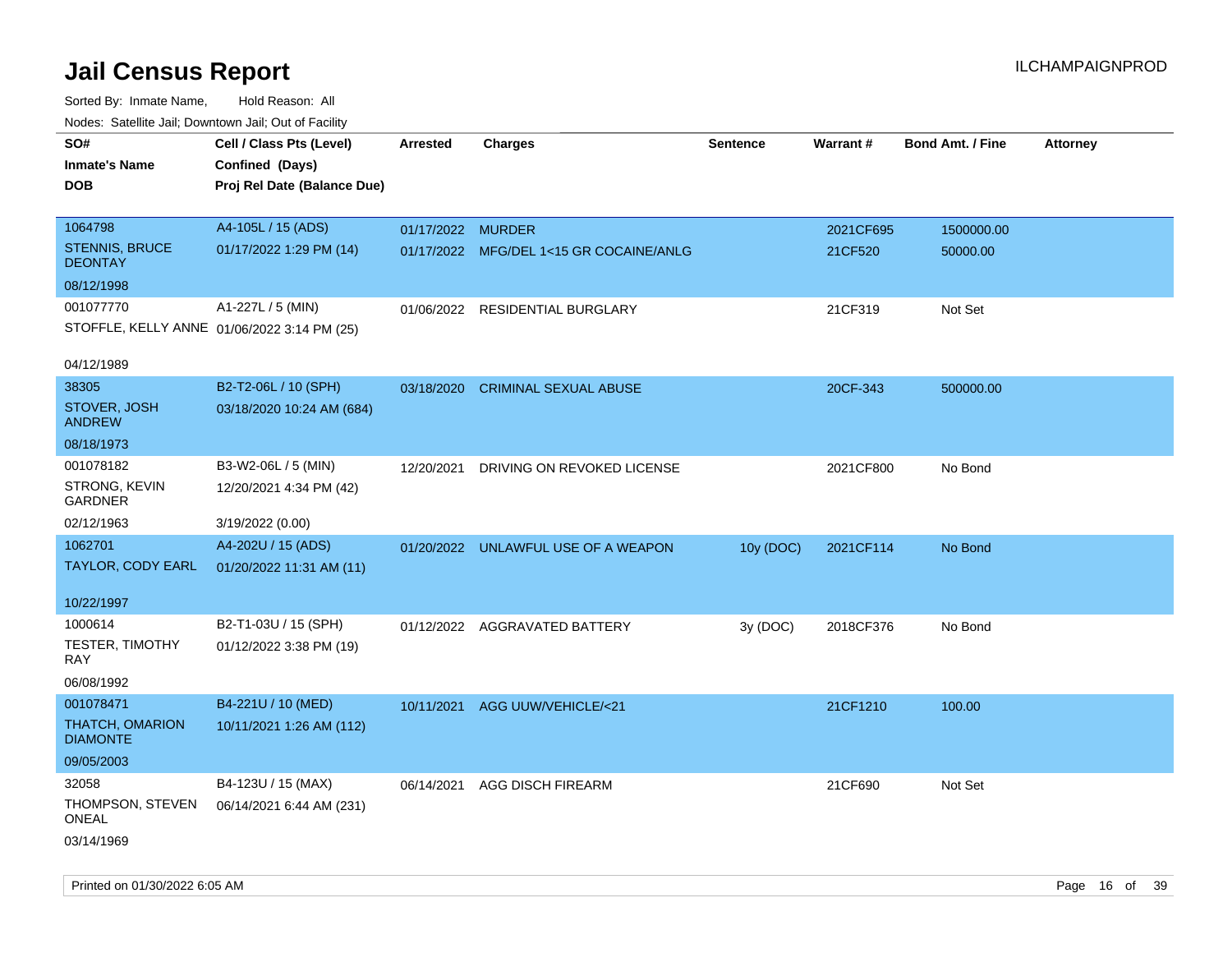| SO#<br><b>Inmate's Name</b><br><b>DOB</b>  | Cell / Class Pts (Level)<br>Confined (Days)<br>Proj Rel Date (Balance Due) | Arrested   | <b>Charges</b>                                                       | <b>Sentence</b> | Warrant#           | <b>Bond Amt. / Fine</b> | <b>Attorney</b> |
|--------------------------------------------|----------------------------------------------------------------------------|------------|----------------------------------------------------------------------|-----------------|--------------------|-------------------------|-----------------|
| 001078792                                  | A4-203L / 15 (ADS)                                                         | 01/24/2022 | <b>FUGITIVE FROM JUSTICE</b>                                         |                 | 22CF99             | <b>Not Set</b>          |                 |
| TRAMBLE, TOM<br><b>MARCUS</b>              | 01/24/2022 10:24 AM (7)                                                    | 01/24/2022 | <b>FUGITIVE FROM JUSTICE</b><br>01/24/2022 ARMED VIOLENCE/CATEGORY I |                 | 22CF100<br>22CF101 | Not Set<br>Not Set      |                 |
| 02/28/1985                                 |                                                                            |            |                                                                      |                 |                    |                         |                 |
| 32910                                      | B3-W1-01U / 10 (MED)                                                       | 10/04/2021 | DOM BTRY/HARM/1-2 PRECONV                                            |                 | 21CF1189           | Not Set                 |                 |
| TULL, CHRISTOPHER<br><b>MICHAEL</b>        | 10/04/2021 10:53 PM (119)                                                  |            |                                                                      |                 |                    |                         |                 |
| 04/02/1971                                 |                                                                            |            |                                                                      |                 |                    |                         |                 |
| 1070904                                    | A3-113L / 5 (MIN)                                                          | 10/28/2021 | <b>BURGLARY</b>                                                      | 3y (DOC)        | 2021CF321          | 15000.00                |                 |
| WANKEL, JONAH<br>JAMES                     | 10/28/2021 3:42 AM (95)                                                    |            |                                                                      |                 |                    |                         |                 |
| 12/15/1993                                 |                                                                            |            |                                                                      |                 |                    |                         |                 |
| 961786<br>WARREN, DESIE                    | A4-206U / 15 (ADS)<br>01/24/2022 7:23 AM (7)                               |            | 01/24/2022 ARMED HABITUAL CRIMINAL                                   |                 | 22CF104            | Not Set                 |                 |
| ARNEZ<br>04/28/1988                        |                                                                            |            |                                                                      |                 |                    |                         |                 |
| 1073448                                    | BOOKH-7                                                                    | 01/29/2022 | AGG BATTERY/PEACE OFFICER                                            |                 | 21CFAWOW           | <b>Not Set</b>          |                 |
| <b>WASHINGTON,</b><br><b>CLIFTON MYKEL</b> | 01/29/2022 2:14 AM (2)                                                     |            | 01/29/2022 DRIVING ON REVOKED LICENSE                                |                 | 2020TR2874         | 5000.00                 |                 |
| 10/15/1998                                 |                                                                            |            |                                                                      |                 |                    |                         |                 |
| 1070737                                    | A1-126L / 15 (MAX)                                                         | 10/14/2021 | AGG KIDNAPG/<13/INTEL DISABL                                         |                 | 2020CF418          | 250000.00               |                 |
| <b>WASHINGTON,</b><br>JASTINA VIRGINIA     | 10/14/2021 12:02 PM (109)                                                  |            |                                                                      |                 |                    |                         |                 |
| 04/11/2000                                 |                                                                            |            |                                                                      |                 |                    |                         |                 |
| 977140                                     | B1-203L / 10 (MED)                                                         | 10/24/2021 | ARMED HABITUAL CRIMINAL                                              |                 | 21CF1289           | <b>Not Set</b>          |                 |
| <b>WEBSTER, DERRIAL</b><br><b>DEVON</b>    | 10/24/2021 2:46 AM (99)                                                    |            |                                                                      |                 |                    |                         |                 |
| 01/14/1990                                 |                                                                            |            |                                                                      |                 |                    |                         |                 |
| 001078328                                  | B1-207U / 15 (MAX)                                                         |            | 08/30/2021 FELON POSS/USE WEAPON/FIREARM                             |                 | 21CF1045           | Not Set                 |                 |
| WHITE, JUSTIN<br><b>STEVEN</b>             | 08/30/2021 10:48 AM (154)                                                  |            |                                                                      |                 |                    |                         |                 |
| 10/25/1995                                 |                                                                            |            |                                                                      |                 |                    |                         |                 |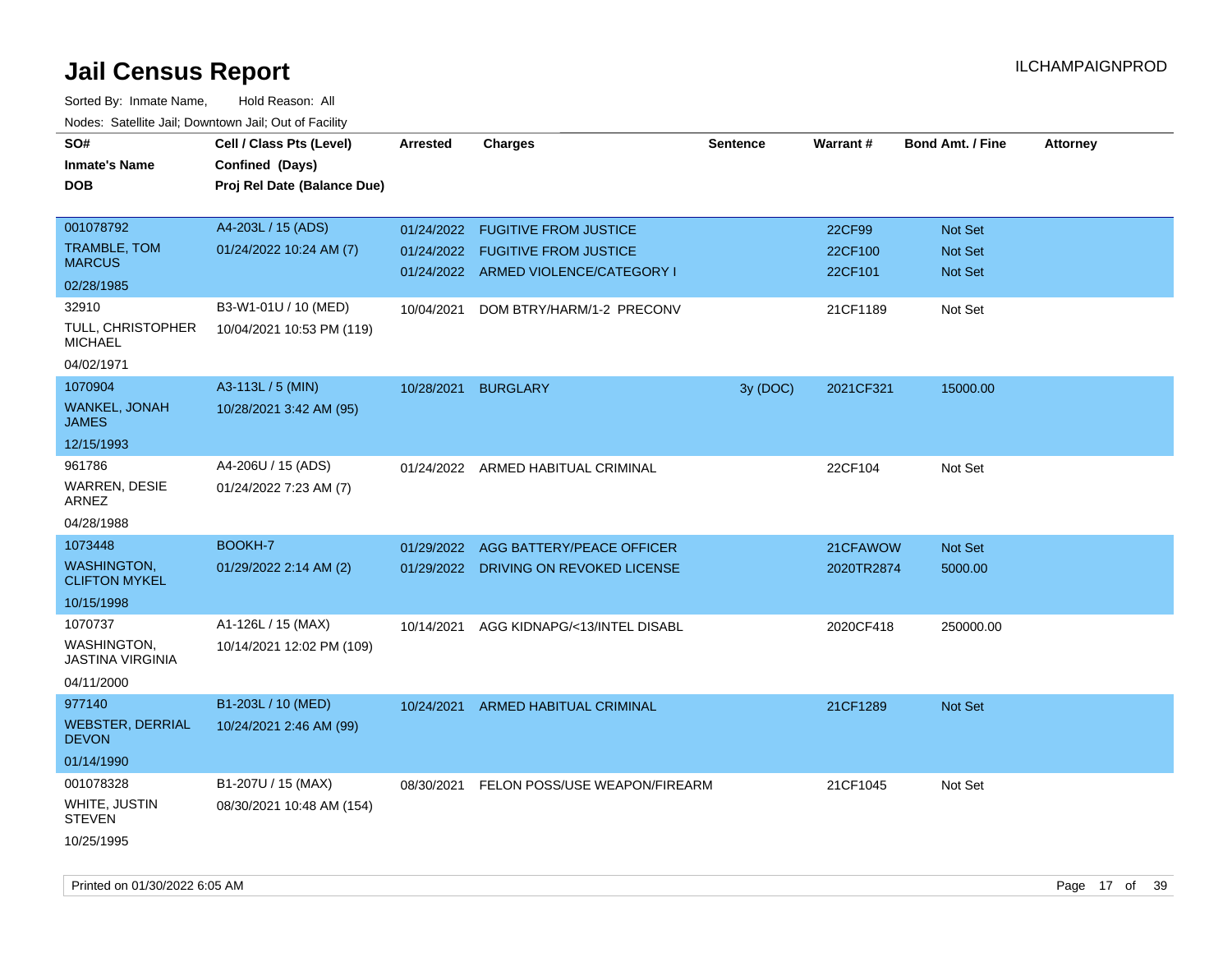| SO#                                               | Cell / Class Pts (Level)    | <b>Arrested</b>   | <b>Charges</b>                                                           | <b>Sentence</b> | Warrant#                 | <b>Bond Amt. / Fine</b> | <b>Attorney</b> |
|---------------------------------------------------|-----------------------------|-------------------|--------------------------------------------------------------------------|-----------------|--------------------------|-------------------------|-----------------|
| <b>Inmate's Name</b>                              | Confined (Days)             |                   |                                                                          |                 |                          |                         |                 |
| <b>DOB</b>                                        | Proj Rel Date (Balance Due) |                   |                                                                          |                 |                          |                         |                 |
|                                                   |                             |                   |                                                                          |                 |                          |                         |                 |
| 1075313                                           | BOOKH-3                     | 01/29/2022        | <b>FELON POSS/USE WEAPON/FIREARM</b>                                     |                 | 2022CFAWOW               | <b>Not Set</b>          |                 |
| <b>WILLIAMS, EARDIS</b><br><b>ANTONIO, Junior</b> | 01/29/2022 1:23 AM (2)      | 01/29/2022        | MFG/DEL CANNABIS/30-500 GRAMS<br>01/29/2022 POSSESSION OF STOLEN FIREARM |                 | 2020CF0051<br>2021CF1048 | 5000.00<br>500000.00    |                 |
| 01/21/1999                                        |                             |                   |                                                                          |                 |                          |                         |                 |
| 1049234                                           | A3-111U                     |                   | 01/22/2022 AGGRAVATED DOMESTIC BATTERY                                   |                 | 22CF94                   | Not Set                 |                 |
| <b>WILLIAMS, KHAMRON</b><br><b>MARCELL</b>        | 01/22/2022 9:30 AM (9)      |                   |                                                                          |                 |                          |                         |                 |
| 08/15/1995                                        |                             |                   |                                                                          |                 |                          |                         |                 |
| 1019420                                           | B1-105L / 10 (MED)          | 12/14/2021        | METH MANUFACTURING/15<100 GR                                             | 8y (DOC)        | 21CF205                  | No Bond                 |                 |
| <b>WILLIAMS,</b><br><b>MARSHAWN ANTONIO</b>       | 12/14/2021 1:56 PM (48)     |                   |                                                                          |                 |                          |                         |                 |
| 06/02/1994                                        |                             |                   |                                                                          |                 |                          |                         |                 |
| 638552                                            | B2-T2-08L / 5 (SPH)         | 10/07/2021        | CHILD PORNOGRAPHY/PHOTOGRAPH                                             |                 | 2021CF1207               | No Bond                 |                 |
| <b>WILLIAMS, MICHAEL</b><br><b>JAMES</b>          | 10/07/2021 12:20 PM (116)   |                   |                                                                          |                 |                          |                         |                 |
| 03/29/1964                                        |                             |                   |                                                                          |                 |                          |                         |                 |
| 1066370                                           | B1-101L / 15 (MAX)          | 07/28/2021        | ARMED VIOLENCE/CATEGORY III                                              |                 | 2021 CF 882              | Not Set                 |                 |
| <b>WILLIAMS, REONTE</b><br><b>REMIR</b>           | 07/28/2021 5:40 AM (187)    |                   |                                                                          |                 |                          |                         |                 |
| 05/14/1999                                        |                             |                   |                                                                          |                 |                          |                         |                 |
| 972160                                            | B1-206U / 10 (MED)          |                   | 01/11/2022 AGG DOMESTIC BATTERY/STRANGLE                                 | 3y(DOC)         | 21-CF-917                | Not Set                 |                 |
| WOOD, ANTONIO                                     | 01/11/2022 5:14 PM (20)     |                   |                                                                          |                 |                          |                         |                 |
| 10/16/1981                                        |                             |                   |                                                                          |                 |                          |                         |                 |
| <b>Total Satellite Jail: 138</b>                  |                             | <b>Males: 122</b> | Females: 16<br>Unknown: 0                                                |                 |                          |                         |                 |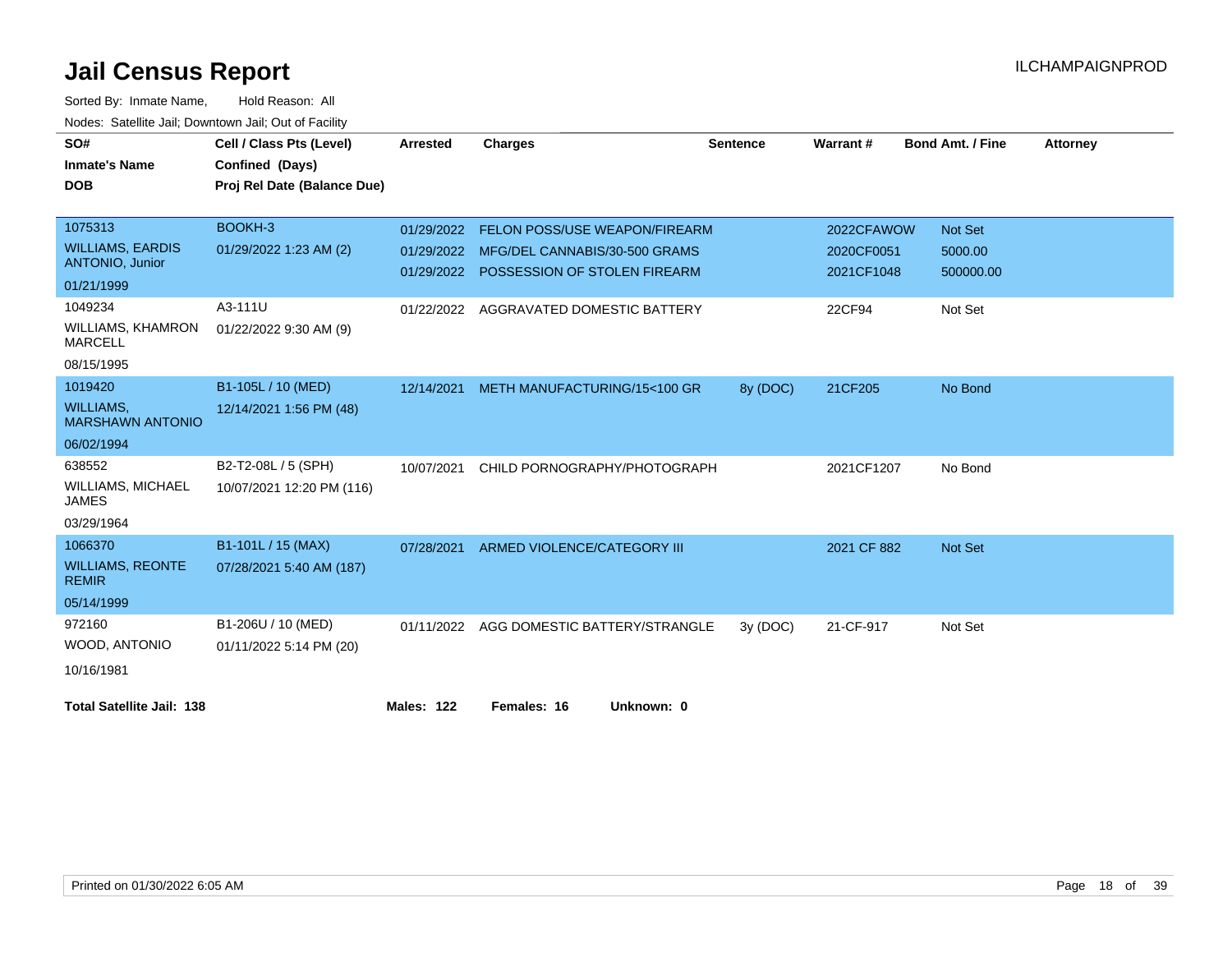|  |  | <b>Downtown Jail</b> |  |
|--|--|----------------------|--|
|  |  |                      |  |

| SO#<br><b>Inmate's Name</b>               | Cell / Class Pts (Level)<br>Confined (Days)  | <b>Arrested</b> | <b>Charges</b>                        | <b>Sentence</b> | Warrant#  | Bond Amt. / Fine | <b>Attorney</b> |
|-------------------------------------------|----------------------------------------------|-----------------|---------------------------------------|-----------------|-----------|------------------|-----------------|
| <b>DOB</b>                                | Proj Rel Date (Balance Due)                  |                 |                                       |                 |           |                  |                 |
| 1073165                                   | G4L / 5 (MIN)                                | 04/30/2021      | FORGERY/ISSUE/DELIVER DOCUMENT        |                 | 19CF143   | 75000.00         |                 |
| <b>ACKERMAN, CODY</b>                     | 04/30/2021 4:48 PM (276)                     | 04/30/2021      | <b>BURGLARY</b>                       |                 | 21CF516   | Not Set          |                 |
| <b>JAMES</b>                              |                                              | 05/03/2021      | FORGERY/ISSUE/DELIVER DOCUMENT        |                 | 2018CF689 | 2500.00 / 75.00  |                 |
| 02/01/1989<br>001078621                   |                                              |                 |                                       |                 |           |                  |                 |
|                                           | F5U / 10 (MED)                               | 12/23/2021      | <b>RESIDENTIAL BURGLARY</b>           |                 | 21CF1582  | Not Set          |                 |
|                                           | BAILEY, DANIEL SCOTT 12/23/2021 9:44 AM (39) | 01/14/2022      | PROBATION VIOLATION                   |                 | 21CF1445  | Not Set          |                 |
| 05/09/1999                                |                                              |                 |                                       |                 |           |                  |                 |
| 969121                                    | I3 / 15 (SPH)                                | 11/25/2021      | <b>CRIM TRESPASS TO RESIDENCE</b>     |                 | 21CF1444  | Not Set          |                 |
| <b>BECKLEY, ANTHONY</b><br><b>PATRICK</b> | 11/25/2021 7:16 PM (67)                      |                 |                                       |                 |           |                  |                 |
| 06/30/1989                                |                                              |                 |                                       |                 |           |                  |                 |
| 001078535                                 | C7L / 15 (SPH)                               | 10/26/2021      | <b>CRIM SEX ASSAULT/FORCE</b>         |                 | 21CF1305  | Not Set          |                 |
| BERRY, DAVID ISAAC                        | 10/26/2021 10:52 AM (97)                     |                 |                                       |                 |           |                  |                 |
| 09/23/2000                                |                                              |                 |                                       |                 |           |                  |                 |
| 517915                                    | C1L / 5 (MIN)                                | 08/03/2021      | <b>BURGLARY</b>                       |                 | 21CF289   | 20000.00         |                 |
| <b>BOXLEY, CHARLES</b>                    | 08/03/2021 2:18 PM (181)                     | 08/03/2021      | <b>BURGLARY</b>                       |                 | 21CF679   | 20000.00         |                 |
| <b>OMAR</b>                               |                                              | 08/03/2021      | FORGERY/ISSUE/DELIVER DOCUMENT        |                 |           | No Bond          |                 |
| 01/10/1985                                |                                              |                 |                                       |                 |           |                  |                 |
| 1027929                                   | F6L / 15 (MAX)                               |                 | 12/18/2021 HOME INVASION/CAUSE INJURY |                 | 21CF1560  | No Bond          |                 |
| <b>BROUGHTON, MARK</b><br>ANTHONY, Junior | 12/18/2021 2:55 AM (44)                      |                 |                                       |                 |           |                  |                 |
| 02/15/1990                                |                                              |                 |                                       |                 |           |                  |                 |
| 1067476                                   | F5L / 10 (MED)                               | 11/13/2021      | AGG DOMESTIC BATTERY/STRANGLE         |                 | 20CF575   | 5000.00          |                 |
| <b>BROWN, JAMES</b><br><b>BRONELL</b>     | 11/13/2021 2:35 AM (79)                      | 11/13/2021      | <b>RESIDENTIAL BURGLARY</b>           |                 | 21CF385   | 25000.00         |                 |
| 01/08/1996                                |                                              |                 |                                       |                 |           |                  |                 |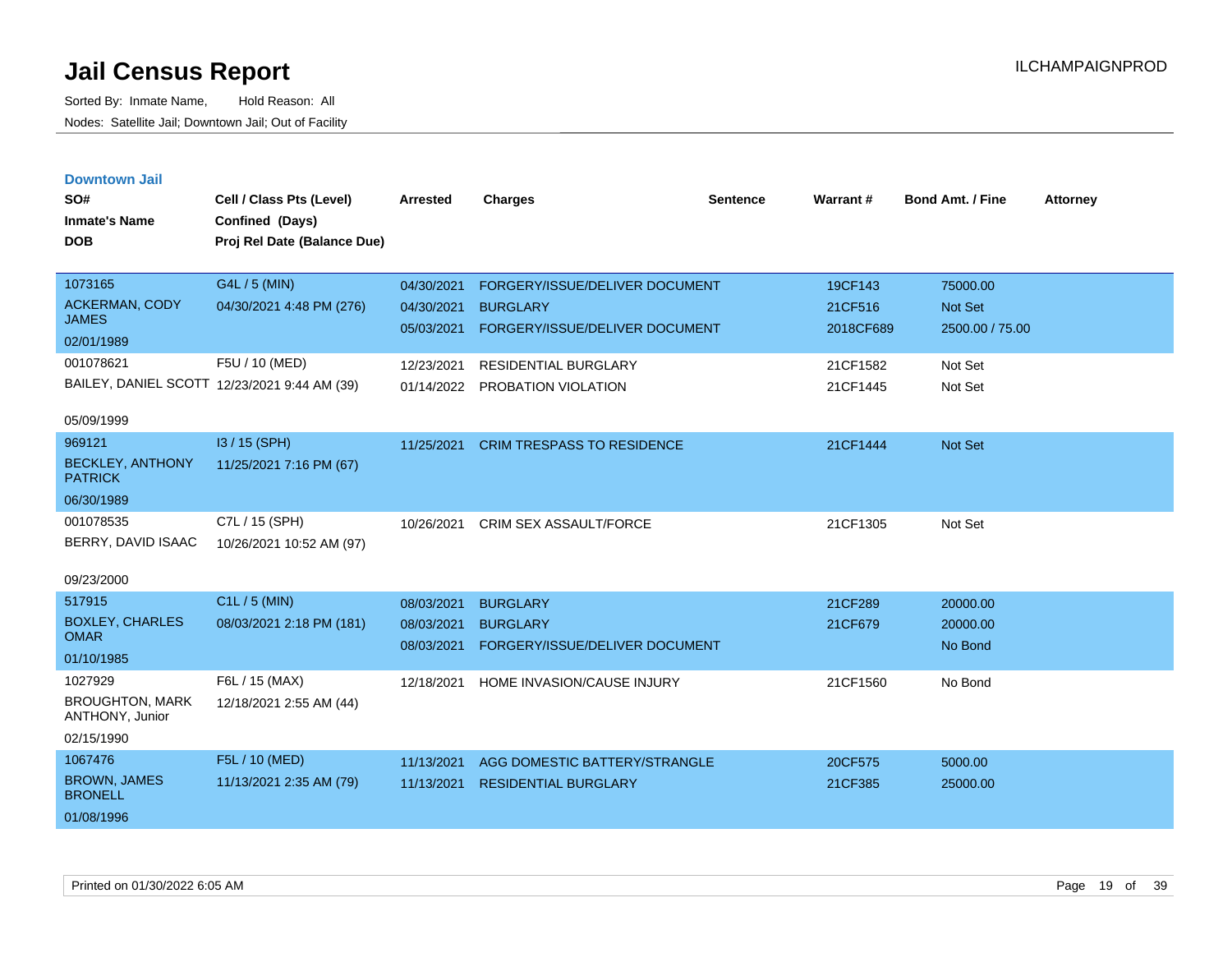Sorted By: Inmate Name, Hold Reason: All Nodes: Satellite Jail; Downtown Jail; Out of Facility

| SO#<br><b>Inmate's Name</b><br><b>DOB</b>                                 | Cell / Class Pts (Level)<br>Confined (Days)<br>Proj Rel Date (Balance Due) | <b>Arrested</b>          | <b>Charges</b>                                             | <b>Sentence</b> | <b>Warrant#</b> | <b>Bond Amt. / Fine</b> | <b>Attorney</b> |
|---------------------------------------------------------------------------|----------------------------------------------------------------------------|--------------------------|------------------------------------------------------------|-----------------|-----------------|-------------------------|-----------------|
| 995432<br><b>BROWN, JAVON</b><br><b>SHANTEZ</b>                           | H5L / 10 (ADS)<br>12/20/2021 2:06 AM (42)                                  | 12/20/2021               | FAIL TO RPT WKLY/NO FIXED ADDR                             |                 | 21CF1559        | Not Set                 |                 |
| 10/14/1991                                                                |                                                                            |                          |                                                            |                 |                 |                         |                 |
| 1075941<br>BROWN, LIONEL<br><b>TERRELL</b><br>10/19/1981                  | G2L / 5 (MIN)<br>10/08/2021 5:16 PM (115)                                  | 10/08/2021               | HARASS WITNESS/FAMILY MBR/REP                              |                 | 2021CF1188      | 500000.00               |                 |
| 1068812                                                                   | F1L / 15 (MAX)                                                             | 12/21/2021               | FELON POSS/USE FIREARM PRIOR                               |                 | 21CF1568        | Not Set                 |                 |
| <b>BRYANT, DANNY</b><br><b>EUGENE</b>                                     | 12/21/2021 1:50 PM (41)                                                    | 12/21/2021               | AGG DISCHARGE FIREARM/OCC VEH                              |                 | 21CF741         | Not Set                 |                 |
| 11/22/1989                                                                |                                                                            |                          |                                                            |                 |                 |                         |                 |
| 61904<br><b>BURNETT, TIMOTHY</b><br><b>LYNN</b><br>09/09/1983             | D4 / 15 (ADS)<br>10/23/2021 5:43 PM (100)                                  | 10/23/2021               | <b>ROBBERY</b>                                             |                 | 21CF1287        | Not Set                 |                 |
| 56936                                                                     | C4U / 10 (ADS)                                                             | 11/01/2021               | PUBLIC INDECENCY/EXPOSURE/3+                               | 3y/0m/0d (DO    |                 | Not Set                 |                 |
| CALDWELL, STEVEN<br><b>ANDRE</b>                                          | 11/01/2021 1:09 PM (91)                                                    |                          |                                                            |                 |                 |                         |                 |
| 04/19/1982                                                                |                                                                            |                          |                                                            |                 |                 |                         |                 |
| 001078092<br><b>WILLIAM</b><br>06/25/1986                                 | H2U / 10 (ADS)<br>CHOUNARD, STANLEY 12/27/2021 10:47 PM (35)               | 12/27/2021               | AGG BATTERY/PUBLIC PLACE                                   |                 | 2021CF1042      | 5000.00                 |                 |
| 1075361<br><b>COWART, TORREY</b><br><b>BENJAMEN, Junior</b><br>11/22/1987 | J6L / 5 (ADS)<br>04/16/2021 9:17 PM (290)                                  | 04/16/2021               | <b>BURGLARY</b>                                            |                 | 21CF414         | Not Set                 |                 |
| 1076276<br>COX, SEAN MICHAEL                                              | G1L / 5 (MIN)<br>12/20/2021 12:45 PM (42)                                  | 12/20/2021<br>12/20/2021 | THEFT/CONTROL <\$500/PRIOR<br><b>WARRANT OUT OF COUNTY</b> | 2y/6m (DOC)     | 21CM99          | Not Set<br>3000.00      |                 |

02/06/1985

Printed on 01/30/2022 6:05 AM Page 20 of 39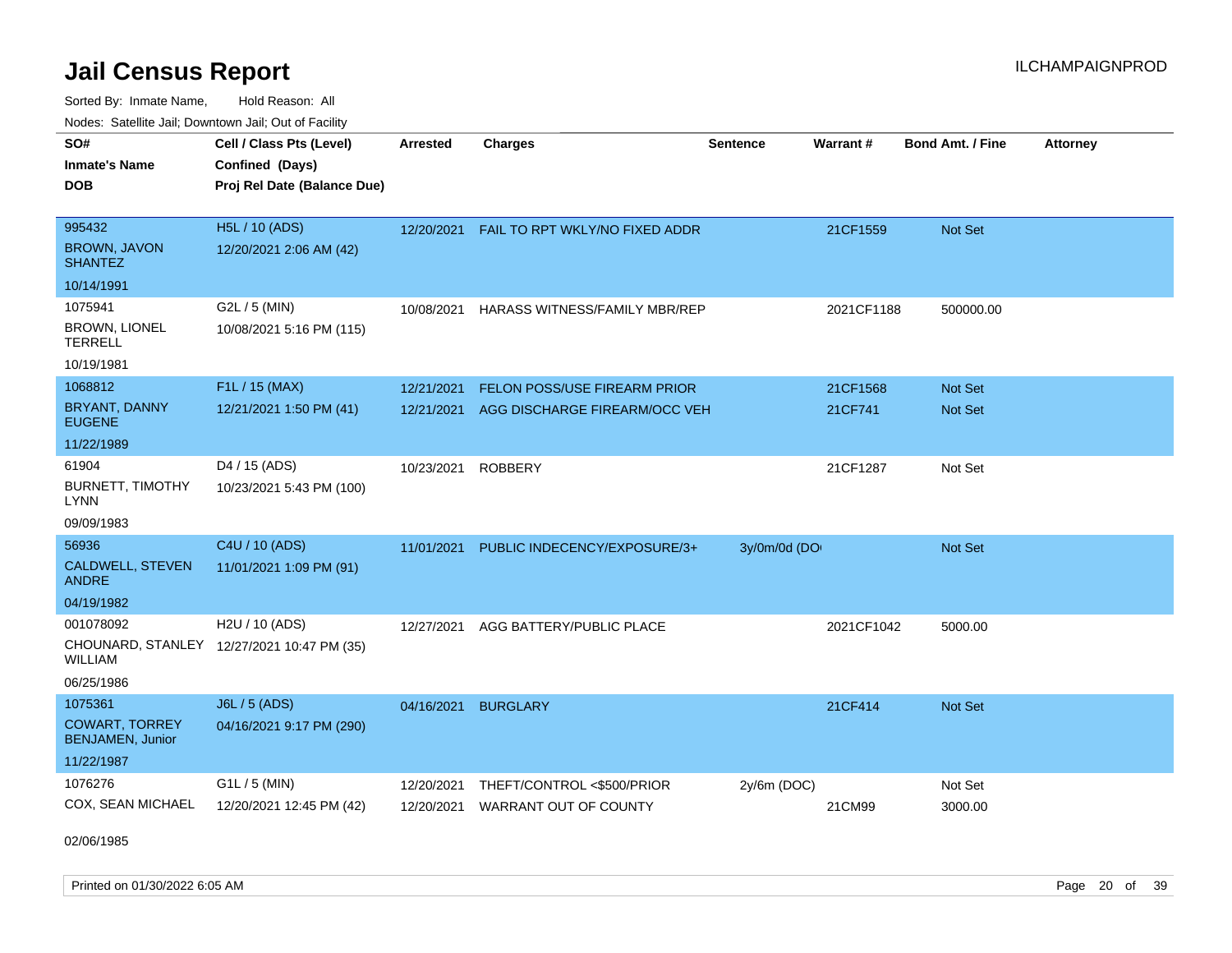Sorted By: Inmate Name, Hold Reason: All Nodes: Satellite Jail; Downtown Jail; Out of Facility

| Noucs. Calcinic Jail, Downtown Jail, Out of Facility |                                              |                 |                                |                 |            |                         |                 |
|------------------------------------------------------|----------------------------------------------|-----------------|--------------------------------|-----------------|------------|-------------------------|-----------------|
| SO#                                                  | Cell / Class Pts (Level)                     | <b>Arrested</b> | <b>Charges</b>                 | <b>Sentence</b> | Warrant#   | <b>Bond Amt. / Fine</b> | <b>Attorney</b> |
| <b>Inmate's Name</b>                                 | Confined (Days)                              |                 |                                |                 |            |                         |                 |
| <b>DOB</b>                                           | Proj Rel Date (Balance Due)                  |                 |                                |                 |            |                         |                 |
|                                                      |                                              |                 |                                |                 |            |                         |                 |
| 1067370                                              | E6L / 15 (ADS)                               | 11/05/2021      | FIREARM/FOID INVALID/NOT ELIG  |                 | 21CF1370   | Not Set                 |                 |
| DAVIS, AUSTIN<br><b>CHRISTOPHER</b>                  | 11/06/2021 12:23 AM (86)                     |                 |                                |                 |            |                         |                 |
| 08/11/1997                                           |                                              |                 |                                |                 |            |                         |                 |
| 001077214                                            | F9U / 15 (MAX)                               | 12/20/2021      | <b>MURDER</b>                  |                 | 21CF1572   | Not Set                 |                 |
| DAVIS-MURDOCK,<br>ERION VASSHAD                      | 12/21/2021 10:13 AM (41)                     | 12/22/2021      | PAROLE REVOCATION              |                 | CH2107977  | Not Set                 |                 |
| 06/22/1998                                           |                                              |                 |                                |                 |            |                         |                 |
| 001078223                                            | G6L / 5 (MIN)                                | 11/09/2021      | AGG DUI/NO VALID DL            |                 | 21CF1382   | Not Set                 |                 |
| DIEGO-MATEO,<br><b>JOAQUIN</b>                       | 11/09/2021 10:52 PM (83)                     |                 |                                |                 |            |                         |                 |
| 01/23/2002                                           |                                              |                 |                                |                 |            |                         |                 |
| 571307                                               | J3L / 15 (ADS)                               | 09/14/2020      | CRIM SEXUAL ABUSE/CONSENT      |                 | 2020CF1026 | Not Set                 |                 |
| DOMINGO-<br>CASTANEDA,                               | 09/14/2020 11:19 PM (504)                    | 09/14/2020      | PRED CRIM SEX ASLT/VICTIM <13  |                 | 2020CF1025 | Not Set                 |                 |
| 09/29/1989                                           |                                              |                 |                                |                 |            |                         |                 |
| 527379                                               | D6 / 15 (ADS)                                | 10/25/2021      | <b>ARMED HABITUAL CRIMINAL</b> |                 | 21CF1297   | <b>Not Set</b>          |                 |
| DRAKE, MARCELL<br><b>DEON</b>                        | 10/25/2021 5:05 PM (98)                      | 10/27/2021      | AGG DOMESTIC BATTERY/STRANGLE  |                 | 21CF1245   | <b>Not Set</b>          |                 |
| 04/20/1987                                           |                                              |                 |                                |                 |            |                         |                 |
| 959292                                               | K1 / 15 (ADS)                                | 04/01/2021      | ATTEMPT (FIRST DEGREE MURDER)  |                 | 2020CF565  | 2000000.00              |                 |
| DUNCAN, COREYON<br><b>ANTHONY</b>                    | 04/01/2021 8:46 PM (305)                     | 12/17/2021      | <b>MURDER</b>                  |                 | 21CF1542   | Not Set                 |                 |
| 01/17/1989                                           |                                              |                 |                                |                 |            |                         |                 |
| 1053207                                              | K3 / 15 (SPH)                                | 06/06/2019      | MURDER/INTENT TO KILL/INJURE   |                 | 2019-CF849 | 2000000.00              |                 |
| FAUST, JAQUAVEON<br><b>LAVELL</b>                    | 06/06/2019 2:24 PM (970)                     |                 |                                |                 |            |                         |                 |
| 07/25/1996                                           |                                              |                 |                                |                 |            |                         |                 |
| 962759                                               | J1L / 5 (ADS)                                | 07/16/2021      | METH DELIVERY<5 GRAMS          |                 | 21CF833    | Not Set                 |                 |
|                                                      | FINLEY, KEVIN DANTE 07/16/2021 9:44 PM (199) | 07/29/2021      | AGG CRIM SEX ASSAULT/FELONY    |                 | 21CF891    | No Bond                 |                 |

12/28/1988

Printed on 01/30/2022 6:05 AM Page 21 of 39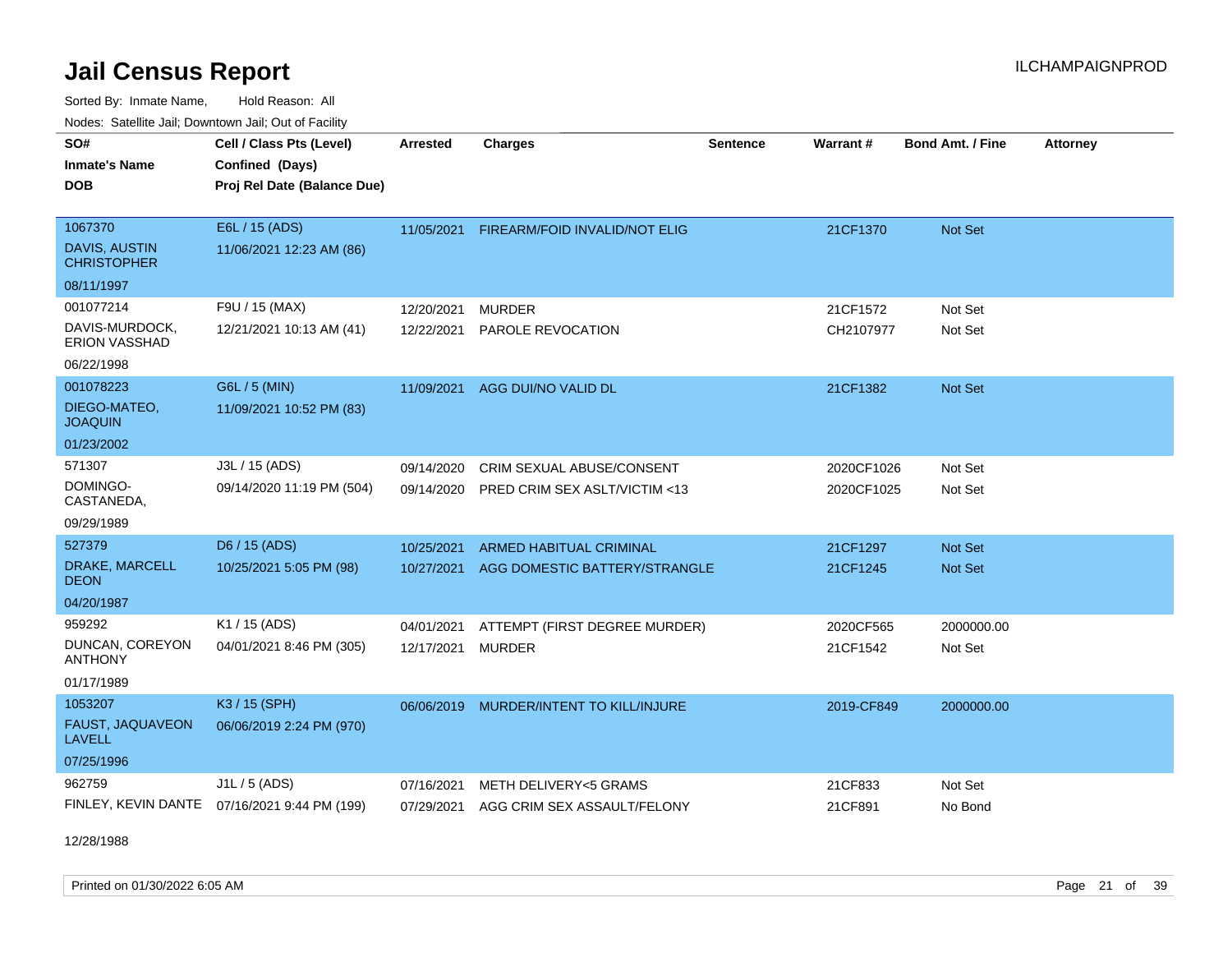| rouco. Calcinic Jan, Downtown Jan, Out of Facility |                                                                            |                 |                                       |                       |           |                         |                 |
|----------------------------------------------------|----------------------------------------------------------------------------|-----------------|---------------------------------------|-----------------------|-----------|-------------------------|-----------------|
| SO#<br>Inmate's Name<br><b>DOB</b>                 | Cell / Class Pts (Level)<br>Confined (Days)<br>Proj Rel Date (Balance Due) | <b>Arrested</b> | <b>Charges</b>                        | <b>Sentence</b>       | Warrant#  | <b>Bond Amt. / Fine</b> | <b>Attorney</b> |
| 524764<br><b>FISCUS, ROBERT</b><br><b>LOWELL</b>   | G3L / 5 (MIN)<br>09/18/2021 10:50 AM (135)                                 |                 | 09/18/2021 METH DELIVERY/15<100 GRAMS |                       | 21CF627   | 50000.00                |                 |
| 02/17/1986                                         |                                                                            |                 |                                       |                       |           |                         |                 |
| 1063104                                            | G9U / 5 (ADS)                                                              | 01/10/2022      | <b>VIOLATE ORDER PROTECTION</b>       |                       | 21CF1258  | 25000.00                |                 |
| fuson, keith<br>EDWARD                             | 01/10/2022 9:14 PM (21)                                                    |                 | 01/10/2022 VIOLATE ORDER PROTECTION   |                       | 21CF1259  | 25000.00                |                 |
| 05/07/1987                                         |                                                                            |                 |                                       |                       |           |                         |                 |
| 32913                                              | I1 / 15 (ADS)                                                              | 12/03/2021      | PRED CRIM SEX ASLT/VICTIM <13         |                       | 21CF1481  | Not Set                 |                 |
| GROB, WARREN A,<br>Junior                          | 12/03/2021 4:24 PM (59)                                                    |                 |                                       |                       |           |                         |                 |
| 12/07/1950                                         |                                                                            |                 |                                       |                       |           |                         |                 |
| 1073611                                            | G3U / 5 (MIN)                                                              | 02/09/2021      | DELIVERY OF OR POSSESSION OF W/ INT   |                       | 21CF160   | Not Set                 |                 |
| HAYES, CAMERON<br>TAYLOR MALEEK                    | 02/09/2021 3:10 PM (356)                                                   | 02/09/2021      | MFG 15>100 GR ECSTASY/ANALOG          |                       | 21CF121   | 500000.00               |                 |
| 08/10/1998                                         |                                                                            |                 |                                       |                       |           |                         |                 |
| 544770                                             | D3 / 10 (MED)                                                              | 08/14/2021      | AGG DOMESTIC BATTERY/STRANGLE         |                       | 2021CF514 | 25000.00                |                 |
| <b>HAYES, DEVON</b><br>JERMAINE                    | 08/14/2021 2:56 AM (170)                                                   | 08/14/2021      | AGGRAVATED DOMESTIC BATTERY           |                       | 21CF977   | No Bond                 |                 |
| 11/07/1987                                         |                                                                            |                 |                                       |                       |           |                         |                 |
| 972300                                             | F6U / 10 (MED)                                                             | 12/22/2021      | <b>RESIDENTIAL BURGLARY</b>           |                       | 18CF1691  | 25000.00                |                 |
| HOLT, MICHAEL<br>TERRELL                           | 12/22/2021 8:36 AM (40)                                                    | 12/22/2021      | AGG CRIM SEX ABUSE/VICTIM <9          |                       | 19CF1277  | 250000.00               |                 |
| 12/25/1989                                         |                                                                            |                 |                                       |                       |           |                         |                 |
| 1063119                                            | J5L / 10 (MED)                                                             | 11/05/2021      | <b>BURGLARY</b>                       | 2y/6m (DOC) 2018CF877 |           | 10000.00                |                 |
| HUNT, KHALLEEL<br>MALIK                            | 11/05/2021 7:47 AM (87)                                                    |                 |                                       |                       |           |                         |                 |
| 03/28/1999                                         |                                                                            |                 |                                       |                       |           |                         |                 |
| 24308                                              | D <sub>2</sub> / 15 (MAX)                                                  | 06/03/2021      | <b>ROBBERY</b>                        |                       | 21CF625   | No Bond                 |                 |
| KWIATKOWSKI,<br>ROBERT JOHN                        | 06/03/2021 10:40 PM (242)                                                  |                 |                                       |                       |           |                         |                 |
| 08/08/1963                                         |                                                                            |                 |                                       |                       |           |                         |                 |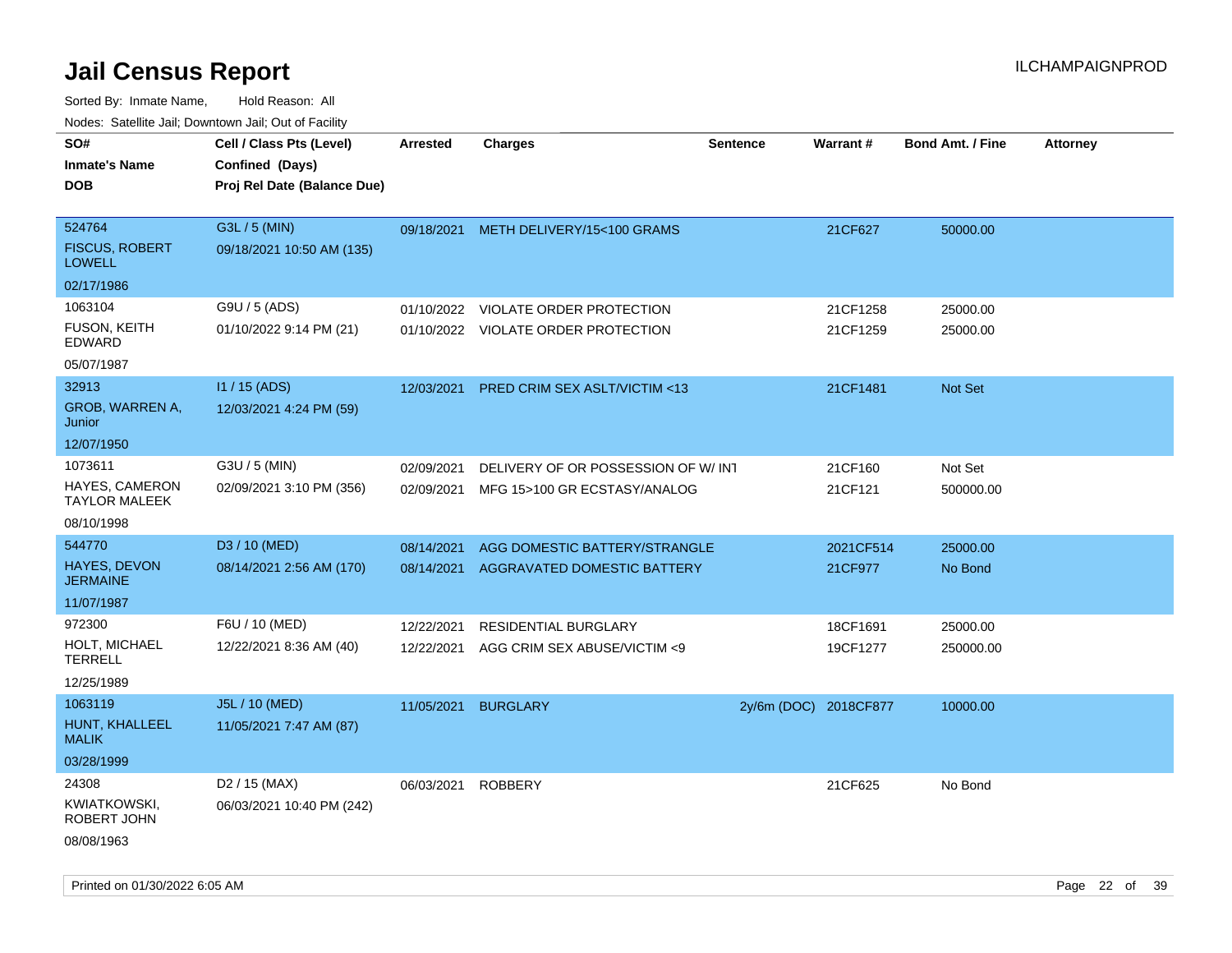| roaco. Catolino dall, Downtown dall, Out of Fability |                                            |                 |                                    |                 |                 |                         |                 |
|------------------------------------------------------|--------------------------------------------|-----------------|------------------------------------|-----------------|-----------------|-------------------------|-----------------|
| SO#                                                  | Cell / Class Pts (Level)                   | <b>Arrested</b> | Charges                            | <b>Sentence</b> | <b>Warrant#</b> | <b>Bond Amt. / Fine</b> | <b>Attorney</b> |
| <b>Inmate's Name</b>                                 | Confined (Days)                            |                 |                                    |                 |                 |                         |                 |
| <b>DOB</b>                                           | Proj Rel Date (Balance Due)                |                 |                                    |                 |                 |                         |                 |
|                                                      |                                            |                 |                                    |                 |                 |                         |                 |
| 1041648                                              | C8L / 15 (MAX)                             | 01/11/2022      | ARMED HABITUAL CRIMINAL            |                 | 22CF41          | <b>Not Set</b>          |                 |
| LANE, DEMETRIUS<br>LAQUAN                            | 01/11/2022 5:27 AM (20)                    |                 | 01/11/2022 PAROLE REVOCATION       |                 | CH2200221       | Not Set                 |                 |
| 07/04/1996                                           |                                            |                 |                                    |                 |                 |                         |                 |
| 29681                                                | J2L / 15 (ADS)                             | 07/14/2020      | PREDATORY CRIMINAL SEX ASSLT/CHILD |                 | 20CF-781        | 250000.00               |                 |
| LENOIR, JOHN<br><b>CHRISTOPHER</b>                   | 07/14/2020 12:51 PM (566)                  |                 |                                    |                 |                 |                         |                 |
| 04/20/1966                                           |                                            |                 |                                    |                 |                 |                         |                 |
| 45113                                                | E2L / 15 (MAX)                             | 11/20/2021      | ARMED HABITUAL CRIMINAL            |                 | 21CF1424        | No Bond                 |                 |
| MARTIN, JEREMIAH<br><b>FRANCIS</b>                   | 11/20/2021 1:18 AM (72)                    |                 |                                    |                 |                 |                         |                 |
| 01/18/1977                                           |                                            |                 |                                    |                 |                 |                         |                 |
| 1000869                                              | C9L / 15 (MAX)                             | 09/11/2021      | FELON POSS/USE WEAPON/FIREARM      |                 | 21CF1102        | Not Set                 |                 |
| <b>MARTIN, MANNIX</b><br>TILMOND                     | 09/12/2021 12:40 AM (141)                  |                 |                                    |                 |                 |                         |                 |
| 07/19/1991                                           |                                            |                 |                                    |                 |                 |                         |                 |
| 1063030                                              | H4L / 15 (ADS)                             | 12/20/2021      | <b>MURDER</b>                      |                 | 21CF1571        | <b>Not Set</b>          |                 |
|                                                      | MASON, RYAN ONEIAL 12/21/2021 9:30 AM (41) | 12/22/2021      | <b>PAROLE REVOCATION</b>           |                 | CH2107979       | <b>Not Set</b>          |                 |
|                                                      |                                            |                 |                                    |                 |                 |                         |                 |
| 02/22/1991                                           |                                            |                 |                                    |                 |                 |                         |                 |
| 1066623                                              | G6U / 5 (MIN)                              | 11/17/2021      | MFG/DEL 15<100 GR COCA/ANALOG      |                 | 17CF1093        | 75000.00                |                 |
| MATA-OROZCO.<br>OLEGARIO                             | 11/17/2021 5:08 PM (75)                    |                 |                                    |                 |                 |                         |                 |
| 03/06/1995                                           |                                            |                 |                                    |                 |                 |                         |                 |
| 001078249                                            | B3 / 10 (MED)                              | 08/07/2021      | FELON POSS/USE WEAPON/FIREARM      |                 | 21CF947         | Not Set                 |                 |
| MCCLENDON, CALVIN                                    | 08/07/2021 8:56 AM (177)                   |                 |                                    |                 |                 |                         |                 |
| М                                                    |                                            |                 |                                    |                 |                 |                         |                 |
| 04/29/1990                                           |                                            |                 |                                    |                 |                 |                         |                 |
| 40235                                                | G9L / 5 (MIN)                              | 10/04/2021      | AGG DUI/4                          |                 | 2021CF1145      | 35000.00                |                 |
| MERRIWEATHER,<br><b>MARCUS TODD</b>                  | 10/04/2021 4:41 PM (119)                   |                 |                                    |                 |                 |                         |                 |
| 11/28/1967                                           |                                            |                 |                                    |                 |                 |                         |                 |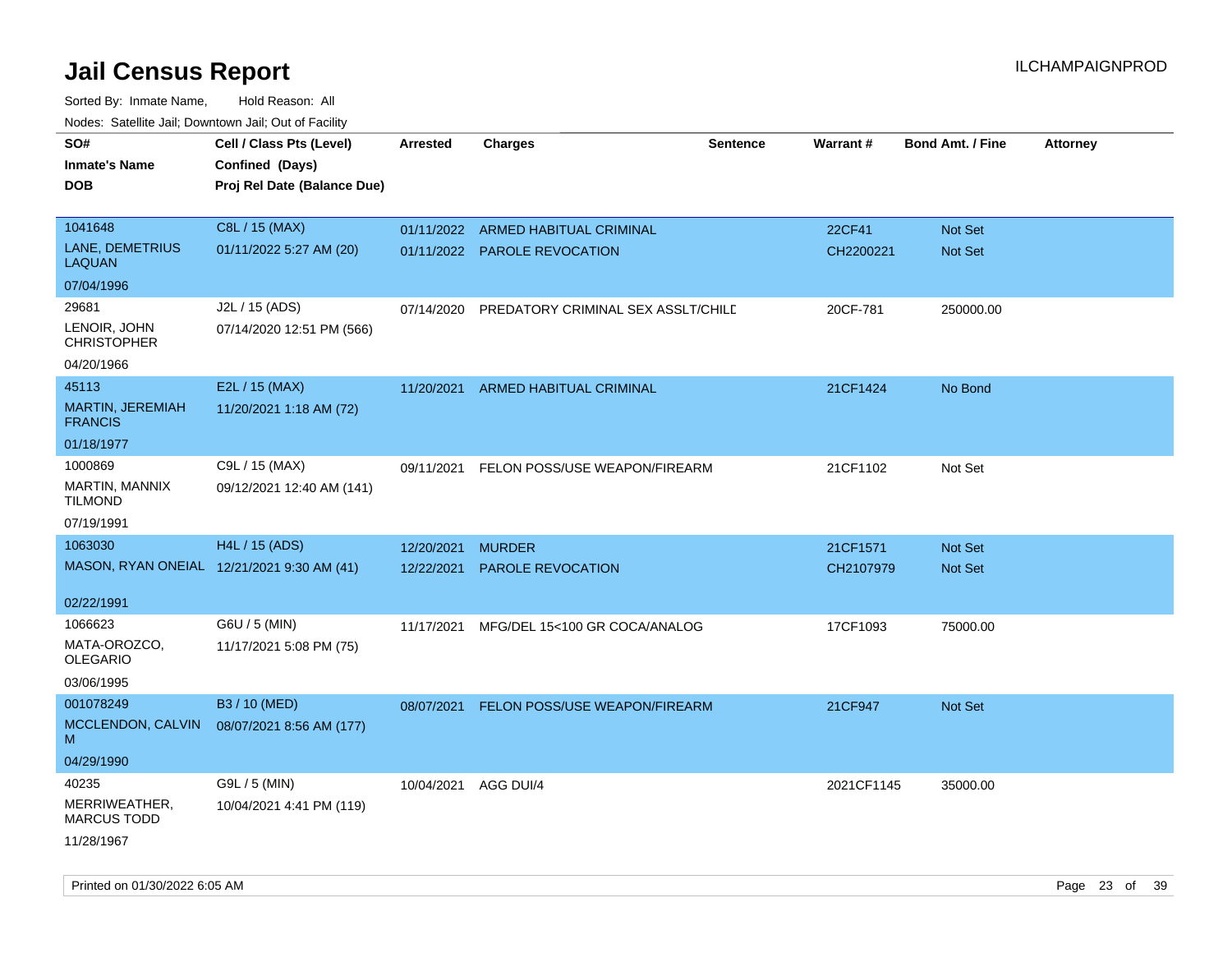| rouco. Calcinic Jan, Downtown Jan, Out of Facility |                                                                            |                 |                                          |                 |              |                         |                 |
|----------------------------------------------------|----------------------------------------------------------------------------|-----------------|------------------------------------------|-----------------|--------------|-------------------------|-----------------|
| SO#<br>Inmate's Name<br><b>DOB</b>                 | Cell / Class Pts (Level)<br>Confined (Days)<br>Proj Rel Date (Balance Due) | <b>Arrested</b> | <b>Charges</b>                           | <b>Sentence</b> | Warrant#     | <b>Bond Amt. / Fine</b> | <b>Attorney</b> |
| 1040273<br>METCALFE, LANELL<br>JARON               | E5U / 15 (ADS)<br>09/30/2021 11:32 PM (123)                                | 09/30/2021      | PRED CRIM SEX ASLT/VICTIM <13            |                 | 21CF329      | 500000.00               |                 |
| 09/22/1988                                         |                                                                            |                 |                                          |                 |              |                         |                 |
| 1075635                                            | B <sub>2</sub> / 10 (ADS)                                                  | 05/11/2021      | AGG DISCHARGE FIREARM/OCC VEH            |                 | 21CF538      | Not Set                 |                 |
| MILES, DEVLON VON,<br>Junior                       | 05/11/2021 10:39 PM (265)                                                  | 05/11/2021      | MFG/DEL CANNABIS/30-500 GRAMS            |                 | 20CF1402     | 100000.00               |                 |
| 11/04/2000                                         |                                                                            |                 |                                          |                 |              |                         |                 |
| 001078721                                          | C3L / 5 (ADS)                                                              | 12/29/2021      | <b>VIOLATE ORDER PROTECTION</b>          |                 | 21CF1600     | Not Set                 |                 |
| <b>MIRAMONTES, RAUL</b>                            | 12/29/2021 4:02 AM (33)                                                    |                 |                                          |                 |              |                         |                 |
| 05/11/1989                                         |                                                                            |                 |                                          |                 |              |                         |                 |
| 48033                                              | G7L / 5 (MIN)                                                              | 12/04/2021      | DOMESTIC BATTERY/OTHER PRIOR             | 4y (DOC)        | 21CF1482     | Not Set                 |                 |
| MOORE.<br>CHRISTOPHER ALLEN                        | 12/04/2021 4:38 PM (58)                                                    |                 |                                          |                 |              |                         |                 |
| 07/02/1976                                         |                                                                            |                 |                                          |                 |              |                         |                 |
| 1069209                                            | 14 / 10 (ADS)                                                              |                 | 04/07/2021 AGG BATTERY/GREAT BODILY HARM |                 | 21CF376      | <b>Not Set</b>          |                 |
| MOORE, DEVONTE<br>JAMAL                            | 04/07/2021 6:25 PM (299)                                                   |                 |                                          |                 |              |                         |                 |
| 09/24/1995                                         |                                                                            |                 |                                          |                 |              |                         |                 |
| 1074169                                            | C2L / 10 (MED)                                                             | 12/21/2021      | AGGRAVATED DOMESTIC BATTERY              |                 | 21CF1567     | Not Set                 |                 |
|                                                    | PANZER, IAN RICHARD 12/21/2021 2:24 PM (41)                                |                 |                                          |                 |              |                         |                 |
| 07/04/1988                                         |                                                                            |                 |                                          |                 |              |                         |                 |
| 61251                                              | E4L / 15 (ADS)                                                             | 12/27/2021      | <b>PRED CRIM SEX ASLT/VICTIM &lt;13</b>  |                 | 21CF651      | No Bond                 |                 |
| PETMECKY, JOHN<br>ROBERT                           | 12/27/2021 1:52 PM (35)                                                    |                 |                                          |                 |              |                         |                 |
| 03/09/1983                                         |                                                                            |                 |                                          |                 |              |                         |                 |
| 1022441                                            | H6L / 10 (ADS)                                                             | 10/27/2021      | AGG BATTERY/PEACE OFFICER                |                 | 2021 CF 12   | No Bond                 |                 |
| PICKENS, DONTRELL<br>DEMAR                         | 10/27/2021 1:39 PM (96)                                                    | 10/27/2021      | AGG BATTERY/PEACE OFFICER                |                 | 2020 CF 1488 | No Bond                 |                 |
| 12/10/1993                                         |                                                                            |                 |                                          |                 |              |                         |                 |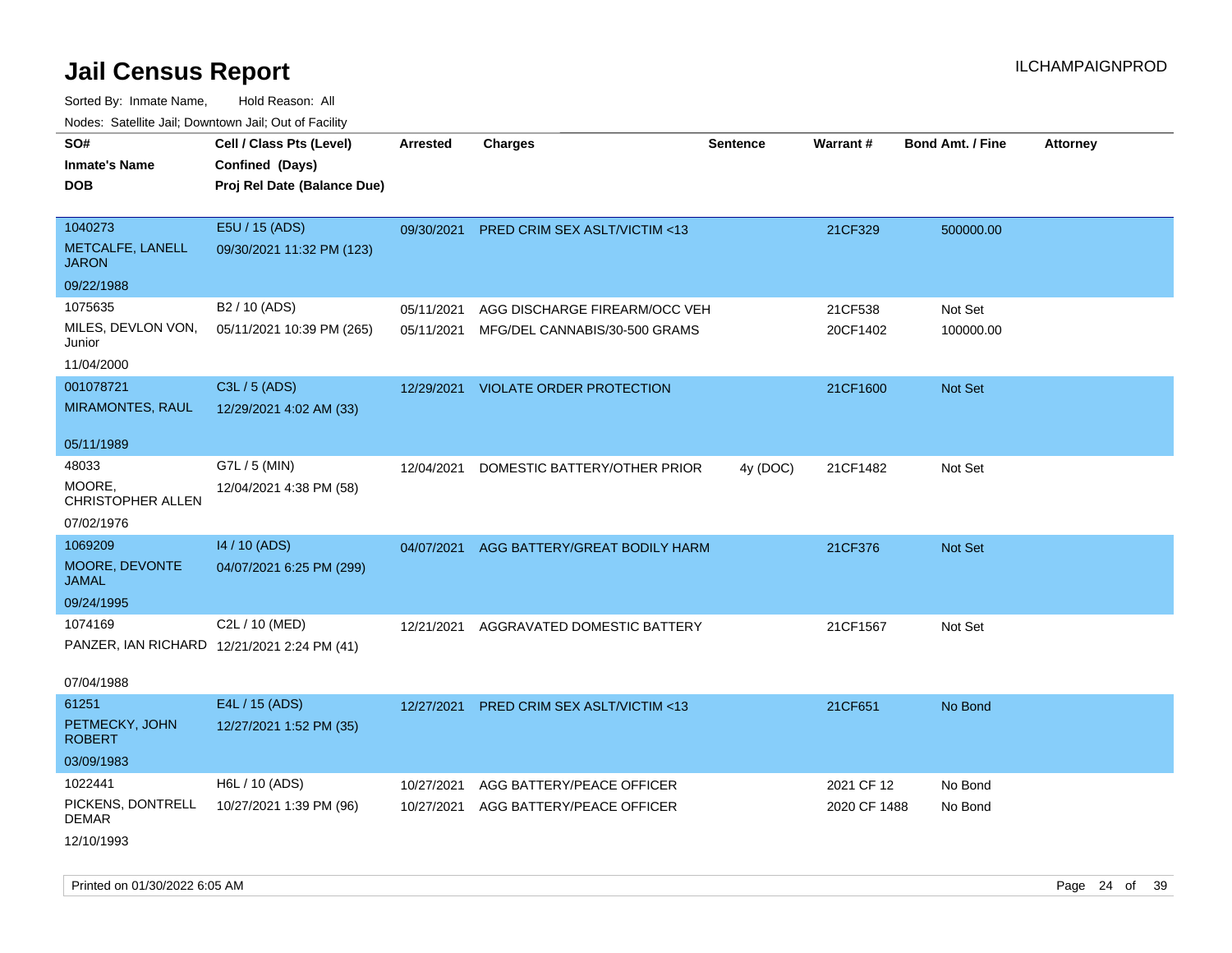Sorted By: Inmate Name, Hold Reason: All Nodes: Satellite Jail; Downtown Jail; Out of Facility

| rouco. Calcinic Jan, Downtown Jan, Out of Facility                    |                                                                            |                                        |                                                                                 |                 |                          |                                  |                 |
|-----------------------------------------------------------------------|----------------------------------------------------------------------------|----------------------------------------|---------------------------------------------------------------------------------|-----------------|--------------------------|----------------------------------|-----------------|
| SO#<br>Inmate's Name<br><b>DOB</b>                                    | Cell / Class Pts (Level)<br>Confined (Days)<br>Proj Rel Date (Balance Due) | <b>Arrested</b>                        | <b>Charges</b>                                                                  | <b>Sentence</b> | Warrant#                 | <b>Bond Amt. / Fine</b>          | <b>Attorney</b> |
| 1063325<br>PICKENS, JOSEPH<br><b>PARNELL</b>                          | C6L / 10 (MED)<br>01/14/2022 12:28 AM (17)                                 |                                        | 01/13/2022 VIO BAIL BOND/CLASS A OFFENSE                                        |                 | 22CM17                   | Not Set                          |                 |
| 04/27/1978<br>001078602<br>RICHARDSON,<br>JOHNNY LINDAL<br>06/27/2000 | F4U / 10 (MED)<br>11/21/2021 10:00 AM (71)                                 | 11/21/2021                             | AGGRAVATED DOMESTIC BATTERY                                                     |                 | 21CF1428                 | Not Set                          |                 |
| 001077783<br>RIVERA, DARYL<br><b>ANTONIO</b><br>11/14/1981            | 15 / 10 (ADS)<br>01/05/2022 4:20 PM (26)                                   |                                        | 01/05/2022 AGGRAVATED BATTERY                                                   |                 | 21CF325                  | Not Set                          |                 |
| 1072114<br>ROBINSON, DONNELL<br>LEVON<br>10/23/2000                   | C5L / 15 (SPH)<br>01/17/2021 2:40 PM (379)                                 | 01/17/2021<br>01/17/2021<br>02/17/2021 | ATTEMPT (FIRST DEGREE MURDER)<br>ARMED ROBBERY/NO FIREARM<br>AGGRAVATED BATTERY | 4y (DOC)        | 2021CF65<br>2020CF824    | Not Set<br>75000.00<br>250000.00 |                 |
| 1068592<br>ROSS, TEVONTAE<br>TERRANCE<br>12/15/1998                   | J7L / 15 (ADS)<br>11/12/2021 8:41 AM (80)                                  | 11/12/2021                             | <b>BURGLARY</b>                                                                 |                 | 21CF1393                 | <b>Not Set</b>                   |                 |
| 59178<br>SANDERS, MICHAEL<br>JEAN<br>12/22/1967                       | F8L / 15 (MAX)<br>12/13/2021 4:17 PM (49)                                  | 12/13/2021                             | AGG DISCHARGE FIREARM/OCC VEH                                                   |                 | 21CF1274                 | 1500000.00                       |                 |
| 001078704<br>SHORTER, JAQUAN<br>MAURICE<br>10/08/1998                 | F7U / 15 (MAX)<br>12/23/2021 1:23 AM (39)                                  | 12/21/2021                             | MURDER/INTENT TO KILL/INJURE                                                    |                 | 21CF1575                 | Not Set                          |                 |
| 47195<br>SIMMONS, JAMES<br>ROBERT<br>03/13/1975                       | G8L / 5 (MIN)<br>12/27/2021 8:42 AM (35)                                   | 12/27/2021<br>12/28/2021               | <b>RESIDENTIAL BURGLARY</b><br><b>RESIDENTIAL BURGLARY</b>                      |                 | 2020CF1222<br>2021CF1596 | 10000.00<br>Not Set              |                 |

Printed on 01/30/2022 6:05 AM Page 25 of 39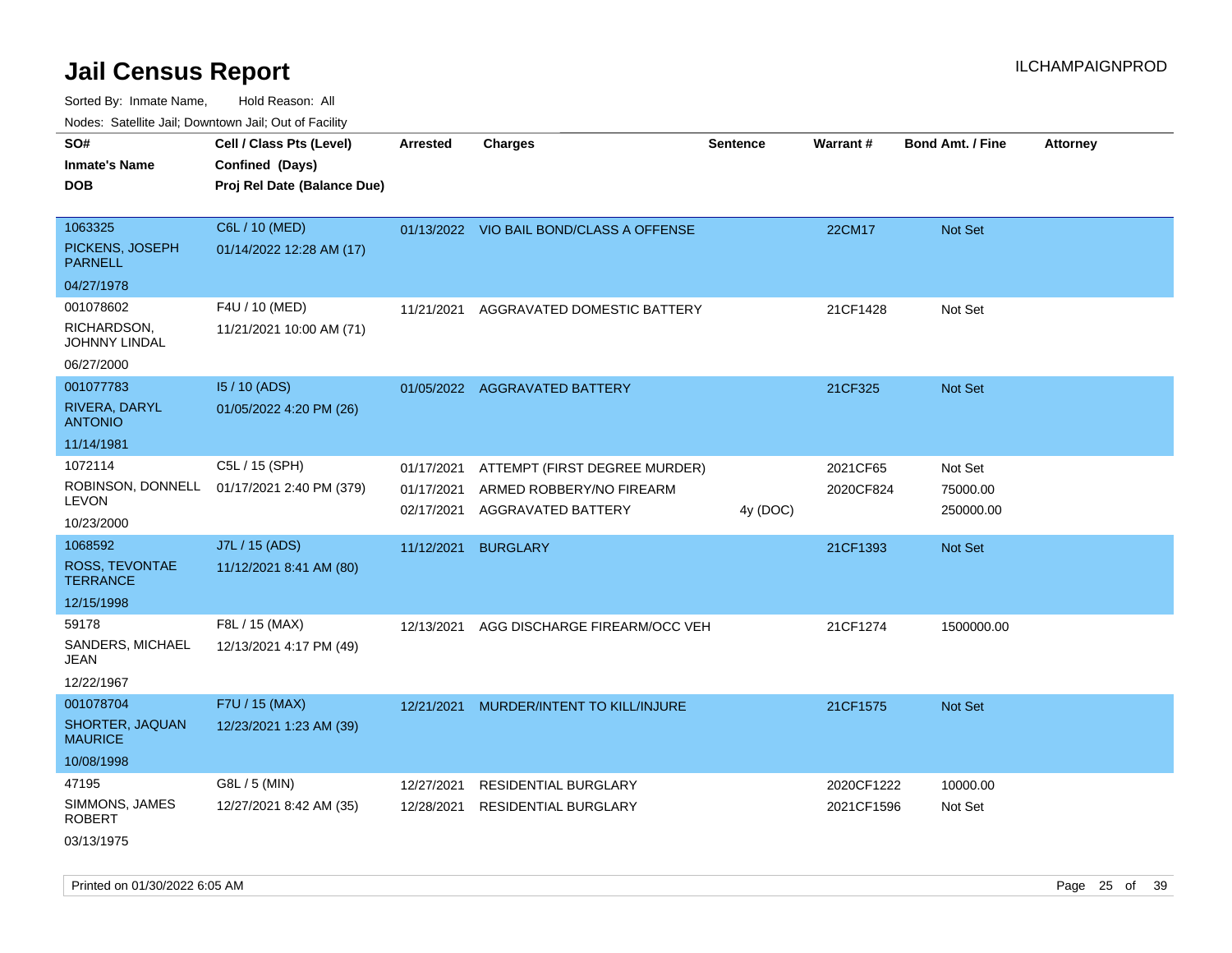Sorted By: Inmate Name, Hold Reason: All

|                                         | Nodes: Satellite Jail; Downtown Jail; Out of Facility |                 |                                |                 |                 |                         |                 |
|-----------------------------------------|-------------------------------------------------------|-----------------|--------------------------------|-----------------|-----------------|-------------------------|-----------------|
| SO#                                     | Cell / Class Pts (Level)                              | <b>Arrested</b> | <b>Charges</b>                 | <b>Sentence</b> | <b>Warrant#</b> | <b>Bond Amt. / Fine</b> | <b>Attorney</b> |
| <b>Inmate's Name</b>                    | Confined (Days)                                       |                 |                                |                 |                 |                         |                 |
| <b>DOB</b>                              | Proj Rel Date (Balance Due)                           |                 |                                |                 |                 |                         |                 |
|                                         |                                                       |                 |                                |                 |                 |                         |                 |
| 1057312                                 | G5U / 5 (MIN)                                         | 11/10/2021      | HOME INVASION/FIREARM          | 7y (DOC)        | 21CF1388        | Not Set                 |                 |
| <b>STARKS, RAMEON</b><br><b>TAHZIER</b> | 11/10/2021 9:51 PM (82)                               |                 |                                |                 |                 |                         |                 |
| 12/18/1996                              |                                                       |                 |                                |                 |                 |                         |                 |
| 1051104                                 | G8U / 5 (MIN)                                         | 05/26/2021      | METH DELIVERY/5<15 GRAMS       |                 | 21CF598         | Not Set                 |                 |
| STOVER, ANDREW<br><b>WADE</b>           | 05/27/2021 12:59 AM (249)                             | 05/26/2021      | <b>BURGLARY</b>                |                 | 21CF667         | Not Set                 |                 |
| 07/20/1994                              |                                                       |                 |                                |                 |                 |                         |                 |
| 65920                                   | F3L / 15 (MAX)                                        | 12/21/2021      | ARMED ROBBERY/ARMED W/FIREARM  |                 | 2021CF1543      | 100000.00               |                 |
| TAPSCOTT,<br><b>CORNELIUS</b>           | 12/21/2021 10:57 PM (41)                              |                 |                                |                 |                 |                         |                 |
| 07/14/1985                              |                                                       |                 |                                |                 |                 |                         |                 |
| 1068839                                 | F4L / 15 (MAX)                                        |                 | 08/07/2020 HOMICIDE            |                 | 2020-CF851      | 1000000.00              |                 |
| TAYLOR, LONDON<br><b>JAVON</b>          | 08/07/2020 10:30 AM (542)                             |                 |                                |                 |                 |                         |                 |
| 08/16/1999                              |                                                       |                 |                                |                 |                 |                         |                 |
| 1004142                                 | F2U / 15 (MAX)                                        | 10/27/2021      | POSSESSION OF METH/15<100GRAMS |                 | 2021CF1298      | 1500000.00              |                 |
| TOY, KAYON LARENZ                       | 10/22/2021 1:01 PM (101)                              |                 |                                |                 |                 |                         |                 |
|                                         |                                                       |                 |                                |                 |                 |                         |                 |
| 09/12/1991                              |                                                       |                 |                                |                 |                 |                         |                 |
| 1056971                                 | D1 / 10 (ADS)                                         | 08/07/2021      | FELON POSS/USE WEAPON/FIREARM  |                 | 21CF948         | No Bond                 |                 |
| TRAVIS, DENZEL<br>DANTRELL              | 08/07/2021 7:36 AM (177)                              | 08/08/2021      | AGG BATTERY/PUBLIC PLACE       |                 | 2020CF647       | 25000.00                |                 |
| 03/21/1993                              |                                                       |                 |                                |                 |                 |                         |                 |
| 001078250                               | F2L / 10 (MED)                                        | 08/07/2021      | FELON POSS WEAPON/BODY ARMOR   |                 | 21CF950         | Not Set                 |                 |
| <b>TRAVIS, JORDAN</b><br><b>TESHAUN</b> | 08/07/2021 10:27 AM (177)                             |                 |                                |                 |                 |                         |                 |
| 03/03/1996                              |                                                       |                 |                                |                 |                 |                         |                 |
| 56994                                   | A1L / 15 (SPH)                                        | 12/09/2021      | STALKING/CAUSE FEAR FOR SAFETY |                 | 21CF1514        | Not Set                 |                 |
| TURNER, ROBERT<br>EARL, Senior          | 12/09/2021 9:23 PM (53)                               | 12/13/2021      | <b>PAROLE REVOCATION</b>       |                 | CH2107735       | Not Set                 |                 |
| 09/07/1982                              |                                                       |                 |                                |                 |                 |                         |                 |

Printed on 01/30/2022 6:05 AM Page 26 of 39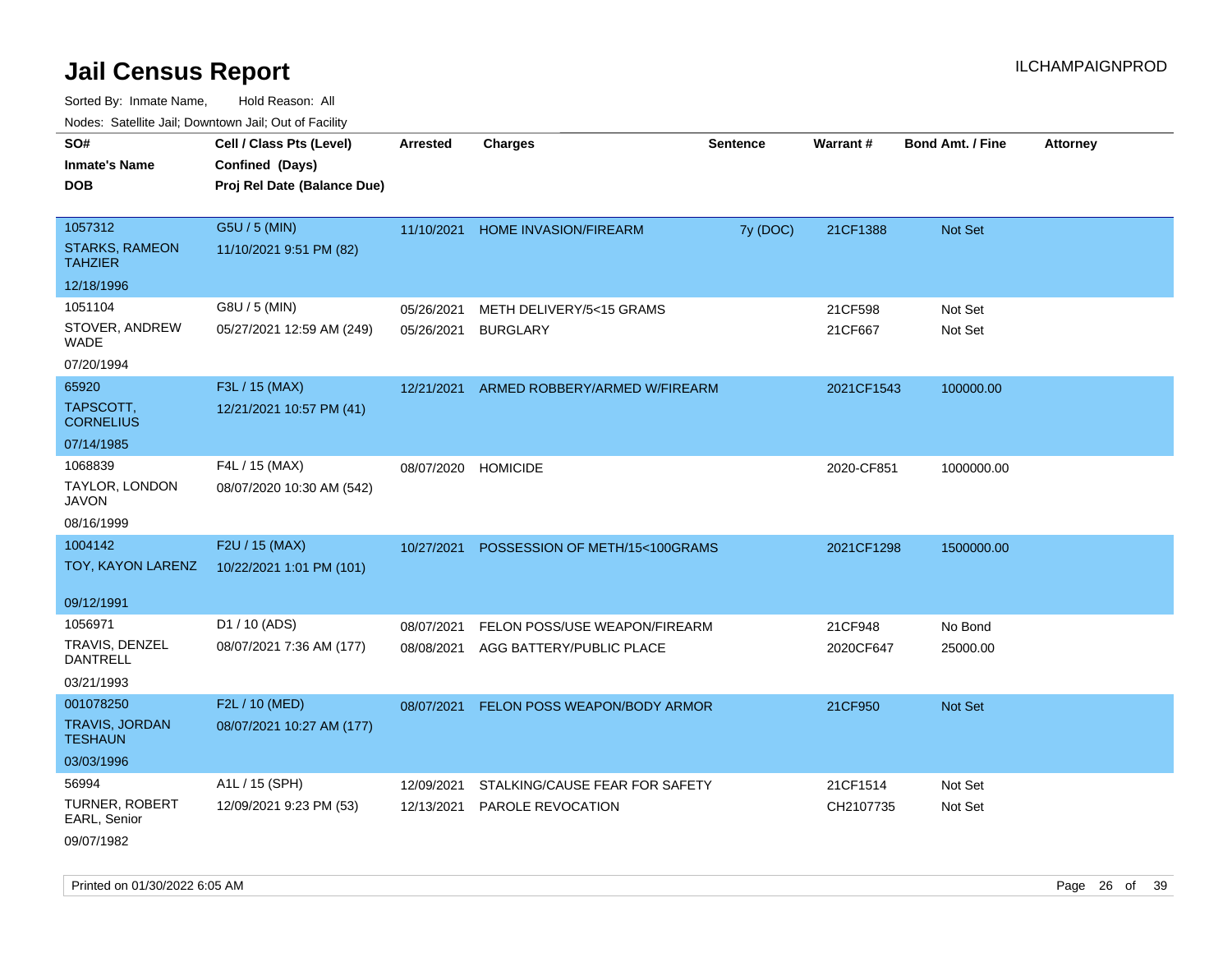| roaco. Catolino cali, Domntonn cali, Out of Facility |                             |                 |                                         |                 |           |                         |                 |
|------------------------------------------------------|-----------------------------|-----------------|-----------------------------------------|-----------------|-----------|-------------------------|-----------------|
| SO#                                                  | Cell / Class Pts (Level)    | <b>Arrested</b> | <b>Charges</b>                          | <b>Sentence</b> | Warrant#  | <b>Bond Amt. / Fine</b> | <b>Attorney</b> |
| <b>Inmate's Name</b>                                 | Confined (Days)             |                 |                                         |                 |           |                         |                 |
| <b>DOB</b>                                           | Proj Rel Date (Balance Due) |                 |                                         |                 |           |                         |                 |
|                                                      |                             |                 |                                         |                 |           |                         |                 |
| 30108                                                | J4L / 15 (ADS)              | 07/30/2021      | <b>MURDER</b>                           |                 | 21CF902   | 2000000.00              |                 |
| <b>VANDYKE, DARYL</b><br><b>ANTHONY</b>              | 07/30/2021 8:29 PM (185)    |                 |                                         |                 |           |                         |                 |
| 10/04/1965                                           |                             |                 |                                         |                 |           |                         |                 |
| 968681                                               | D5 / 15 (ADS)               | 08/27/2021      | AGG CRIM SX AB/VIC 13<18/TRUST          |                 | 2020CF499 | 250000.00               |                 |
| WADE, DEMETRIUS<br>DARYL                             | 08/27/2021 2:25 AM (157)    | 08/27/2021      | INDIRECT CRIMINAL CONTEMPT              | 3y (DOC)        | 2021CC16  | No Bond                 |                 |
| 01/07/1987                                           |                             |                 |                                         |                 |           |                         |                 |
| 1070971                                              | H3L / 5 (ADS)               | 12/07/2021      | <b>IDENTITY THEFT/&lt;\$300</b>         |                 | 20CF922   | Not Set                 |                 |
| <b>WEIR, CLINTON</b><br><b>HOWARD</b>                | 12/08/2021 3:45 AM (54)     | 12/07/2021      | <b>RECKLESS DRIVING</b>                 |                 | 19TR2348  | Not Set                 |                 |
| 03/15/1983                                           |                             |                 |                                         |                 |           |                         |                 |
| 54212                                                | E3U / 10 (ADS)              | 12/21/2021      | ARMED VIOLENCE/CATEGORY I               |                 | 21CF1576  | Not Set                 |                 |
| WHITLOCK, GEORGE                                     | 12/21/2021 1:20 PM (41)     | 12/21/2021      | RECEIVE/POSS/SELL STOLEN VEH            |                 | 2021CF669 | 10000.00                |                 |
| ABRAM                                                |                             | 12/21/2021      | VIOLATE ORDER PROTECTION                |                 | 2021CM391 | 1000.00                 |                 |
| 11/10/1978                                           |                             |                 |                                         |                 |           |                         |                 |
| 001078709                                            | F3U / 15 (MAX)              | 12/22/2021      | ARMED VIOLENCE/CATEGORY I               |                 | 21CF1586  | Not Set                 |                 |
| WILLIAMS, DAVID LEE                                  | 12/22/2021 11:00 AM (40)    |                 |                                         |                 |           |                         |                 |
| 12/18/1989                                           |                             |                 |                                         |                 |           |                         |                 |
| 1058072                                              | A2U / 15 (SPH)              | 02/25/2021      | ARMED HABITUAL CRIMINAL                 |                 |           | Not Set                 |                 |
| WILLIAMS, KENNETH<br>BERNARD                         | 02/25/2021 3:24 PM (340)    |                 |                                         |                 |           |                         |                 |
| 10/04/1985                                           |                             |                 |                                         |                 |           |                         |                 |
| 996311                                               | F7L / 10 (MED)              |                 | 01/12/2022 RECEIVE/POSS/SELL STOLEN VEH | 3y (DOC)        | 2021CF524 | No Bond                 |                 |
| WILLIAMS,<br><b>TRAYSHAUN DEVONTA</b>                | 01/12/2022 5:31 PM (19)     |                 |                                         |                 |           |                         |                 |
| 02/18/1992                                           |                             |                 |                                         |                 |           |                         |                 |
| 001078711                                            | F9L / 10 (MED)              | 12/22/2021      | AGG DISCHARGE FIREARM/OCC BLDG          |                 | 21CF1585  | Not Set                 |                 |
| WILLIS, RANDY<br>RAMEEL                              | 12/22/2021 4:15 PM (40)     |                 |                                         |                 |           |                         |                 |
| 09/10/2003                                           |                             |                 |                                         |                 |           |                         |                 |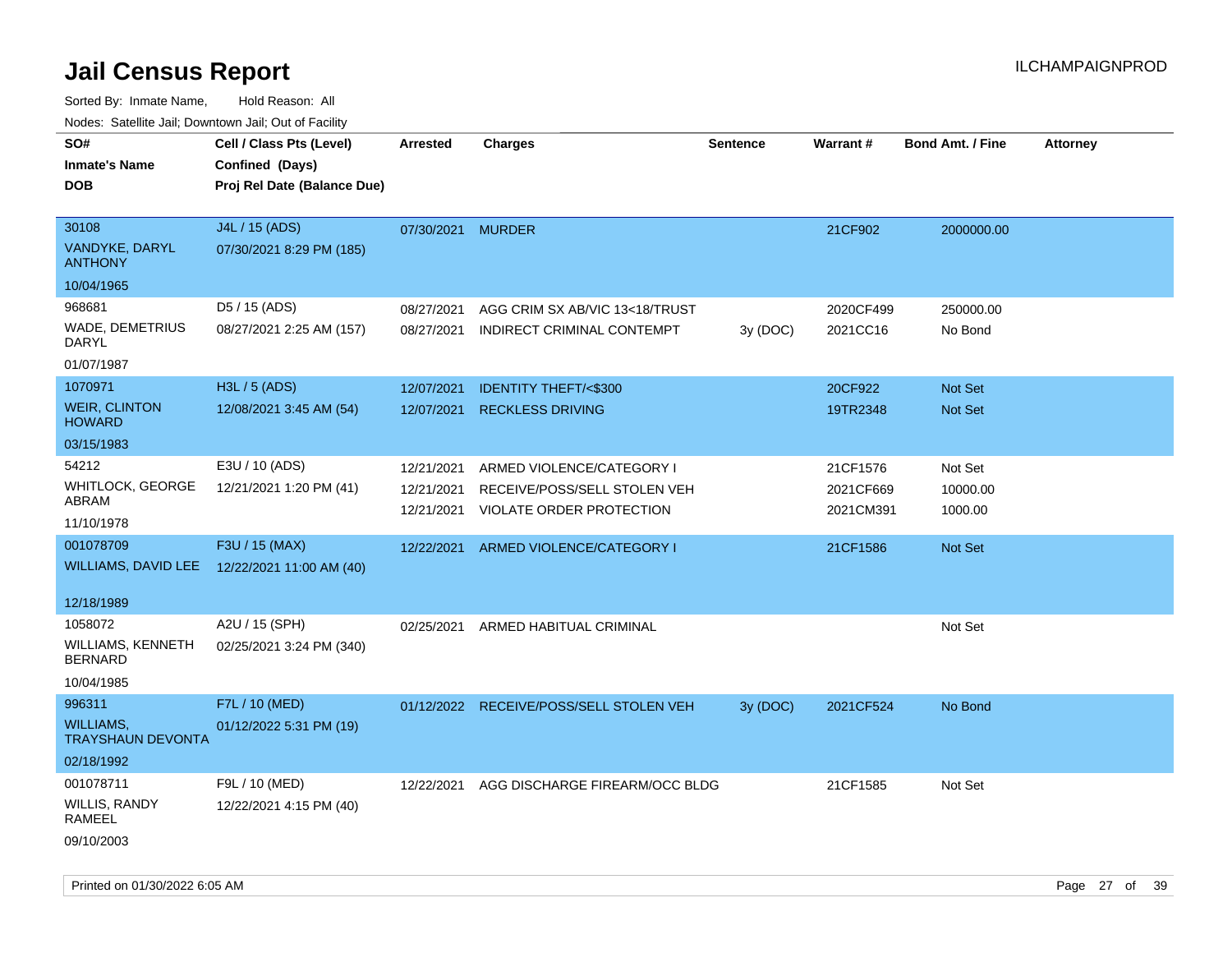| SO#<br><b>Inmate's Name</b><br><b>DOB</b>           | Cell / Class Pts (Level)<br>Confined (Days)<br>Proj Rel Date (Balance Due) | Arrested   | Charges         |            | <b>Sentence</b> | Warrant #   | <b>Bond Amt. / Fine</b> | Attorney |
|-----------------------------------------------------|----------------------------------------------------------------------------|------------|-----------------|------------|-----------------|-------------|-------------------------|----------|
| 9326<br>YOUNG, ANTHONY<br><b>PAUL</b><br>03/13/1954 | $12/5$ (ADS)<br>06/14/2021 12:07 PM (231)                                  | 06/14/2021 | <b>BURGLARY</b> |            |                 | 2020-CF-625 | Not Set                 |          |
| <b>Total Downtown Jail: 72</b>                      |                                                                            | Males: 72  | Females: 0      | Unknown: 0 |                 |             |                         |          |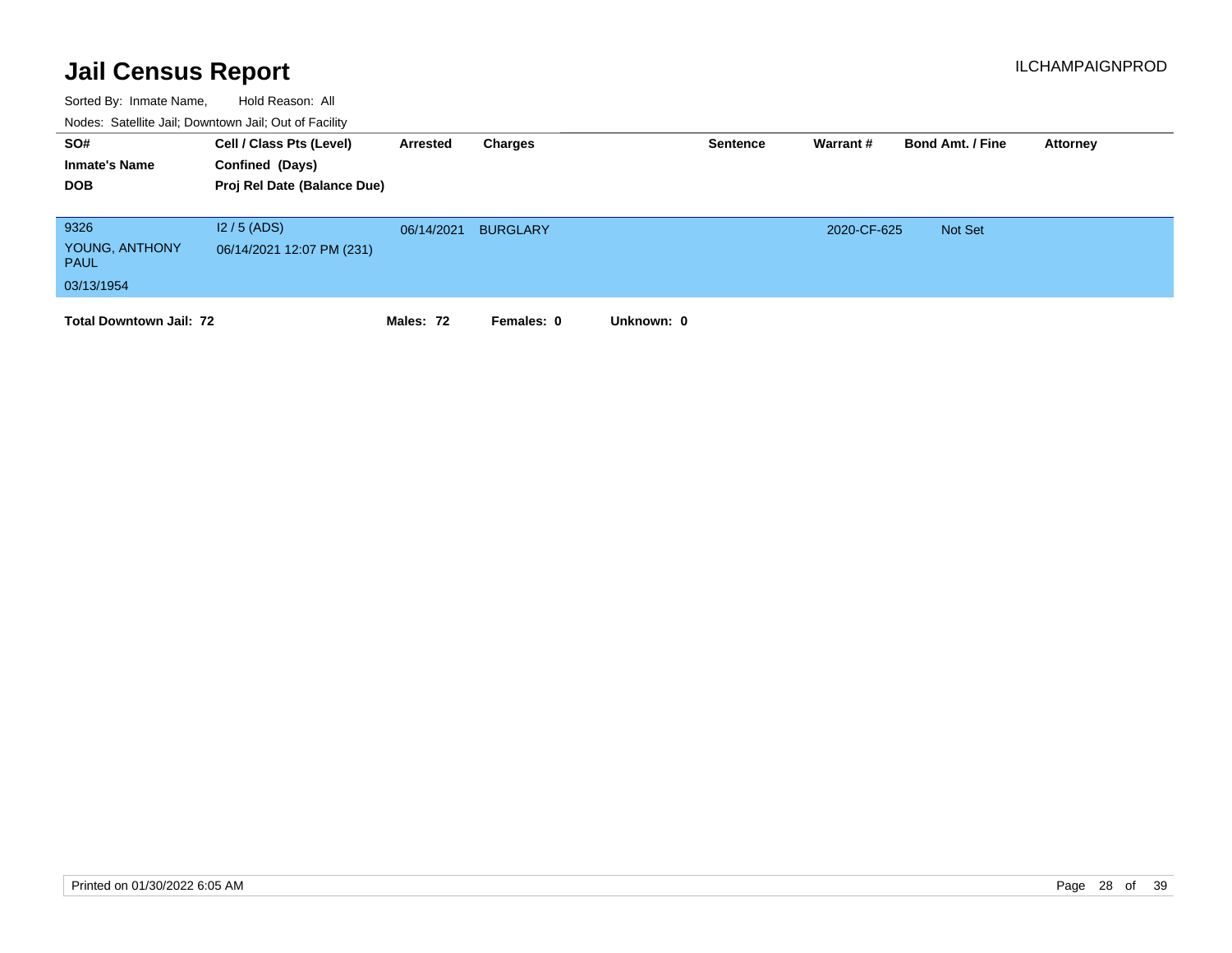|  | <b>Out of Facility</b> |  |
|--|------------------------|--|
|  |                        |  |

| SO#<br><b>Inmate's Name</b>              | Cell / Class Pts (Level)<br>Confined (Days) | <b>Arrested</b> | <b>Charges</b>                     | <b>Sentence</b> | Warrant#  | <b>Bond Amt. / Fine</b> | <b>Attorney</b> |
|------------------------------------------|---------------------------------------------|-----------------|------------------------------------|-----------------|-----------|-------------------------|-----------------|
| <b>DOB</b>                               | Proj Rel Date (Balance Due)                 |                 |                                    |                 |           |                         |                 |
| 61095                                    | <b>KAN / 10 (ADS)</b>                       | 05/02/2021      | HOME INVASION/CAUSE INJURY         |                 | 2021CF323 | 100000.00               |                 |
| AMOS, DERRICK<br><b>JAMES</b>            | 05/02/2021 9:02 PM (274)                    |                 |                                    |                 |           |                         |                 |
| 06/12/1985                               |                                             |                 |                                    |                 |           |                         |                 |
| 19971                                    | <b>EHD</b>                                  | 11/09/2021      | DRIVING RVK/SUSP DUI/SSS 4-9       |                 | 2021CF968 | Not Set                 |                 |
| <b>LYNN</b>                              | BARNESKE, RAYMOND 11/09/2021 9:32 AM (83)   |                 |                                    |                 |           |                         |                 |
| 08/17/1961                               | 5/6/2022 (0.00)                             |                 |                                    |                 |           |                         |                 |
| 516062                                   | <b>KAN / 15 (MAX)</b>                       | 02/22/2021      | PHONE HARASSMENT/2+                |                 | 20CF194   | 5000.00                 |                 |
| <b>BENNETT, JOHN</b><br><b>MICHAEL</b>   | 02/22/2021 10:47 AM (343)                   | 02/22/2021      | AGG DISCH FIR/VEH/PC OFF/FRMAN     |                 | 21CF210   | No Bond                 |                 |
| 04/30/1986                               |                                             |                 |                                    |                 |           |                         |                 |
| 33993                                    | KAN / 10 (MED)                              | 06/14/2021      | AGGRAVATED DOMESTIC BATTERY        |                 | 21CF688   | Not Set                 |                 |
| <b>BOOKER, STEPHON</b><br><b>MONTELL</b> | 06/14/2021 7:42 PM (231)                    | 06/14/2021      | POSSESSING A CONTROLLED SUBSTANC   |                 | 21CF657   | Not Set                 |                 |
| 06/11/1971                               |                                             | 06/14/2021      | PAROLE REVOCATION                  |                 | CH2103612 | No Bond                 |                 |
| 1074315                                  | <b>KAN / 15 (MAX)</b>                       | 07/27/2021      | AGG DISCHARGE FIREARM/VEH/SCH      |                 | 21CF927   | Not Set                 |                 |
| <b>BRIGGS, PATRICK</b>                   | 08/03/2021 4:56 PM (181)                    |                 |                                    |                 |           |                         |                 |
| <b>MONTAY</b>                            |                                             |                 |                                    |                 |           |                         |                 |
| 08/05/2001                               |                                             |                 |                                    |                 |           |                         |                 |
| 001078065                                | KAN / 10 (ADS)                              | 06/17/2021      | AGG BATTERY/DISCHARGE FIREARM      |                 | 21CF704   | 1000000.00              |                 |
| BROWN, CHARMAN<br>LAKEEF                 | 06/17/2021 12:32 PM (228)                   |                 |                                    |                 |           |                         |                 |
| 11/30/2002                               |                                             |                 |                                    |                 |           |                         |                 |
| 1038554                                  | <b>KAN / 15 (MAX)</b>                       | 08/18/2021      | DELIVERY OF OR POSSESSION OF W/INT |                 | 21CF1009  | No Bond                 |                 |
| <b>BROWN, CORRION</b><br><b>DEVONTAE</b> | 08/18/2021 5:40 PM (166)                    | 08/18/2021      | <b>ARMED HABITUAL CRIMINAL</b>     |                 | 21CF1162  | <b>Not Set</b>          |                 |
| 04/19/1995                               |                                             |                 |                                    |                 |           |                         |                 |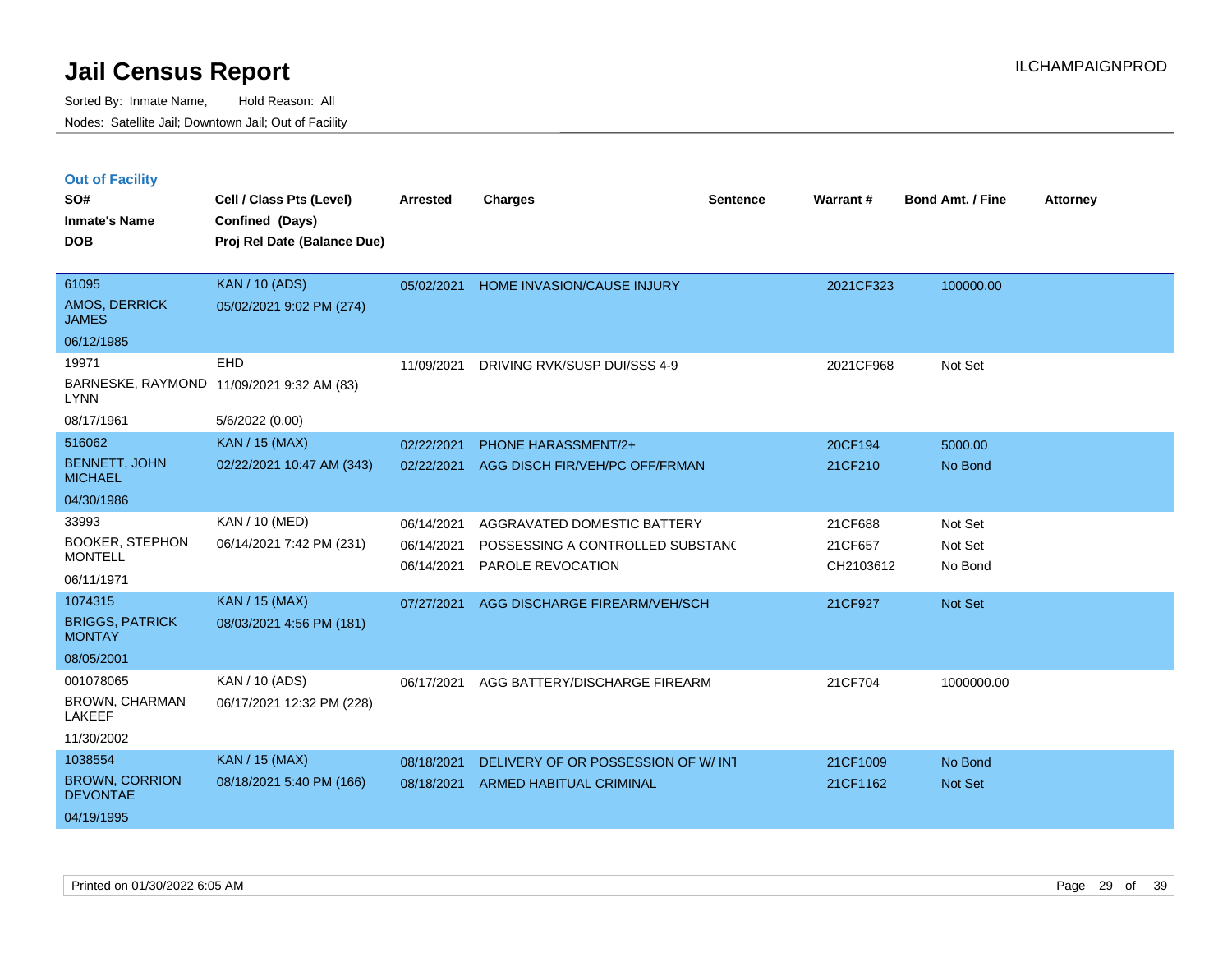| ivouss. Satellite Jali, Downtown Jali, Out of Facility |                                             |            |                                          |                 |            |                         |                 |
|--------------------------------------------------------|---------------------------------------------|------------|------------------------------------------|-----------------|------------|-------------------------|-----------------|
| SO#                                                    | Cell / Class Pts (Level)                    | Arrested   | <b>Charges</b>                           | <b>Sentence</b> | Warrant#   | <b>Bond Amt. / Fine</b> | <b>Attorney</b> |
| Inmate's Name                                          | Confined (Days)                             |            |                                          |                 |            |                         |                 |
| DOB                                                    | Proj Rel Date (Balance Due)                 |            |                                          |                 |            |                         |                 |
|                                                        |                                             |            |                                          |                 |            |                         |                 |
| 1038579                                                | <b>KAN / 15 (MAX)</b>                       | 08/18/2021 | FELON POSS/USE WEAPON/FIREARM            |                 | 21CF1010   | Not Set                 |                 |
| <b>BROWN, MARKEL</b><br>rikki                          | 08/18/2021 2:05 PM (166)                    |            |                                          |                 |            |                         |                 |
| 01/06/1995                                             |                                             |            |                                          |                 |            |                         |                 |
| 1003006                                                | KAN / 15 (MAX)                              | 08/19/2021 | FELON POSS/USE MACHINE GUN               |                 | 21CF1011   | No Bond                 |                 |
| BROWN, ROCKEITH<br>JAVONTE                             | 08/19/2021 12:55 AM (165)                   |            |                                          |                 |            |                         |                 |
| 07/23/1991                                             |                                             |            |                                          |                 |            |                         |                 |
| 995894                                                 | <b>KAN / 10 (ADS)</b>                       | 12/28/2021 | FELON POSSESS WEAPON/2ND+                | 5y (DOC)        | 2020CF709  | No Bond                 |                 |
|                                                        | BUTLER, JAMES LYNN 12/28/2021 11:05 AM (34) |            |                                          |                 |            |                         |                 |
| 12/04/1991                                             |                                             |            |                                          |                 |            |                         |                 |
| 987334                                                 | KAN / 15 (MAX)                              |            | 03/10/2021 ATTEMPT (FIRST DEGREE MURDER) |                 | 19CF689    | Not Set                 |                 |
| CAIN, ISAIAH<br><b>DEPRIEST</b>                        | 03/10/2021 2:22 PM (327)                    |            |                                          |                 |            |                         |                 |
| 12/23/1990                                             |                                             |            |                                          |                 |            |                         |                 |
| 001078638                                              | <b>EHD</b>                                  | 12/15/2021 | DRIVING ON SUSPENDED LICENSE             |                 | 2021TR1120 | <b>Not Set</b>          |                 |
| CAMPBELL, CARLA<br><b>GISSELLE</b>                     | 12/15/2021 11:03 AM (47)                    |            |                                          |                 |            |                         |                 |
| 08/12/1980                                             | 2/12/2022 (0.00)                            |            |                                          |                 |            |                         |                 |
| 992962                                                 | KAN / 15 (ADS)                              | 05/25/2021 | MURDER/INTENT TO KILL/INJURE             |                 | 2018CF1045 | 1000000.00              |                 |
| CAMPBELL, KEITH<br>KNAQEEB                             | 05/25/2021 1:19 PM (251)                    |            |                                          |                 |            |                         |                 |
| 07/22/1991                                             |                                             |            |                                          |                 |            |                         |                 |
| 001078576                                              | <b>KAN / 15 (MAX)</b>                       | 11/09/2021 | UNLAWFUL USE OF A WEAPON                 |                 | 21CF1383   | <b>Not Set</b>          |                 |
| <b>CARTER, DEMONDRE</b><br>DAVON                       | 11/09/2021 6:01 PM (83)                     |            |                                          |                 |            |                         |                 |
| 05/27/2001                                             |                                             |            |                                          |                 |            |                         |                 |
| 1064992                                                | KAN / 15 (MAX)                              | 09/20/2021 | ARMED VIOLENCE/CATEGORY I                |                 | 21CF1137   | Not Set                 |                 |
| CARTER, KEJUAN<br>JAVONTE                              | 09/20/2021 11:42 PM (133)                   |            |                                          |                 |            |                         |                 |
| 06/27/1998                                             |                                             |            |                                          |                 |            |                         |                 |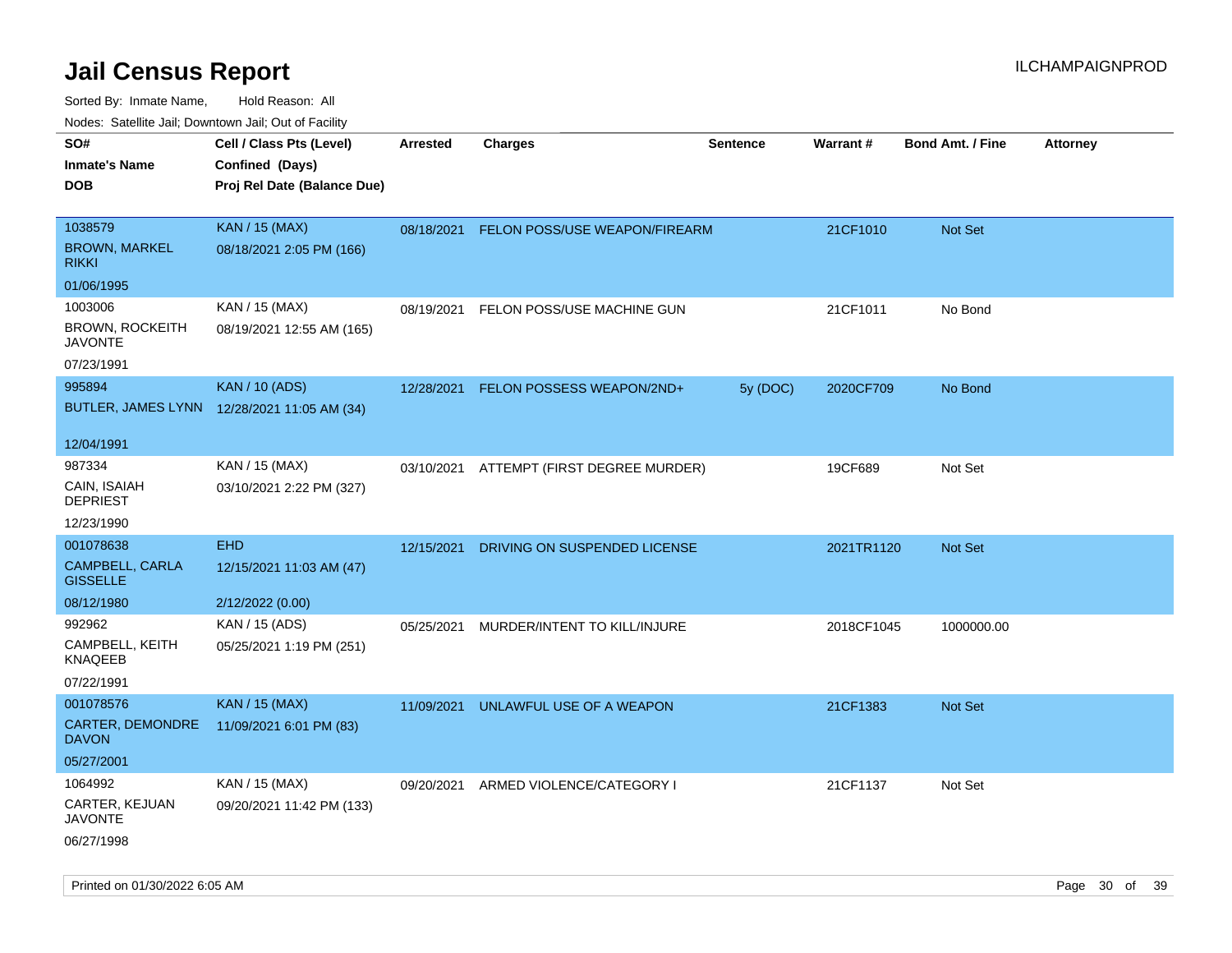| SO#<br><b>Inmate's Name</b><br><b>DOB</b> | Cell / Class Pts (Level)<br>Confined (Days)<br>Proj Rel Date (Balance Due) | Arrested   | <b>Charges</b>                           | <b>Sentence</b> | <b>Warrant#</b> | <b>Bond Amt. / Fine</b> | <b>Attorney</b> |
|-------------------------------------------|----------------------------------------------------------------------------|------------|------------------------------------------|-----------------|-----------------|-------------------------|-----------------|
| 001078729                                 | <b>KAN / 15 (ADS)</b>                                                      |            | 01/02/2022 MURDER/INTENT TO KILL/INJURE  |                 | 20CF396         | 1000000.00              |                 |
| <b>CARTER, TROY</b><br><b>DEMON</b>       | 01/02/2022 10:29 AM (29)                                                   |            |                                          |                 |                 |                         |                 |
| 01/02/2004                                |                                                                            |            |                                          |                 |                 |                         |                 |
| 001078461                                 | KAN / 10 (MED)                                                             | 10/07/2021 | AGG UNLAWFUL USE WEAPON/PERSON           |                 | 2021CF1209      | No Bond                 |                 |
| COLE, ERIC JOSE                           | 10/08/2021 12:25 AM (115)                                                  | 10/07/2021 | AGG DOMESTIC BATTERY/STRANGLE            |                 | 2021CF1208      | Not Set                 |                 |
| 01/24/2002                                |                                                                            | 10/08/2021 | HARASS WITNESS/FAMILY MBR/REP            |                 | 21CF1218        | Not Set                 |                 |
| 1048488                                   | <b>KAN / 10 (ADS)</b>                                                      | 12/30/2021 | ARMED VIOLENCE/CATEGORY I                |                 | 2022CF4         | Not Set                 |                 |
| COLSON, WAYNE<br><b>ARTHUR, Third</b>     | 12/30/2021 8:27 AM (32)                                                    |            |                                          |                 |                 |                         |                 |
| 10/14/1995                                |                                                                            |            |                                          |                 |                 |                         |                 |
| 57733                                     | KAN / 15 (SPH)                                                             | 02/25/2020 | <b>HOMICIDE</b>                          |                 | 2020-CF250      | 2000000.00              |                 |
| <b>CRAIG, ANTOINE</b><br><b>DARRELL</b>   | 02/25/2020 4:08 PM (706)                                                   | 02/25/2020 | FELON POSS/USE WEAPON/FIREARM            |                 | 19CF-1827       | 80000.00                |                 |
| 10/09/1982                                |                                                                            |            |                                          |                 |                 |                         |                 |
| 001077939                                 | <b>KAN / 10 (MED)</b>                                                      | 05/10/2021 | FIREARM/FOID INVALID/NOT ELIG            |                 | 21CF526         | No Bond                 |                 |
| <b>CROSS, PATRICK</b><br><b>DONTRELLE</b> | 05/10/2021 7:31 PM (266)                                                   | 06/02/2021 | POSS STOLEN VEHICLE > \$25,000           |                 | 21CF612         | Not Set                 |                 |
| 11/07/2001                                |                                                                            |            |                                          |                 |                 |                         |                 |
| 001077558                                 | <b>EHD</b>                                                                 | 01/04/2022 | DRIVING RVK/SUSP DUI/SSS 2ND             |                 | 2021CF301       | Not Set                 |                 |
| DAVIS, RICHARD LEE                        | 01/04/2022 9:17 AM (27)                                                    |            |                                          |                 |                 |                         |                 |
| 08/20/1984                                | 2/2/2022 (0.00)                                                            |            |                                          |                 |                 |                         |                 |
| 49972                                     | <b>KAN / 10 (ADS)</b>                                                      |            | 01/03/2022 FELON POSS/USE WEAPON/FIREARM | 2y (DOC)        | 20CF1476        | No Bond                 |                 |
| DICKERSON,<br><b>RAYMOND COLLIER</b>      | 01/03/2022 11:10 AM (28)                                                   |            |                                          |                 |                 |                         |                 |
| 08/16/1978                                |                                                                            |            |                                          |                 |                 |                         |                 |
| 1061304                                   | KAN / 15 (MAX)                                                             | 10/11/2021 | ARMED HABITUAL CRIMINAL                  |                 | 21CF1226        | No Bond                 |                 |
| DORRIS, KEMION<br><b>DAETOCE</b>          | 10/11/2021 7:30 PM (112)                                                   | 10/11/2021 | ARMED HABITUAL CRIMINAL                  |                 | 21CF1227        | No Bond                 |                 |
| 11/19/1997                                |                                                                            | 10/11/2021 | HOME INVASION/FIREARM                    |                 | 21CF1228        | No Bond                 |                 |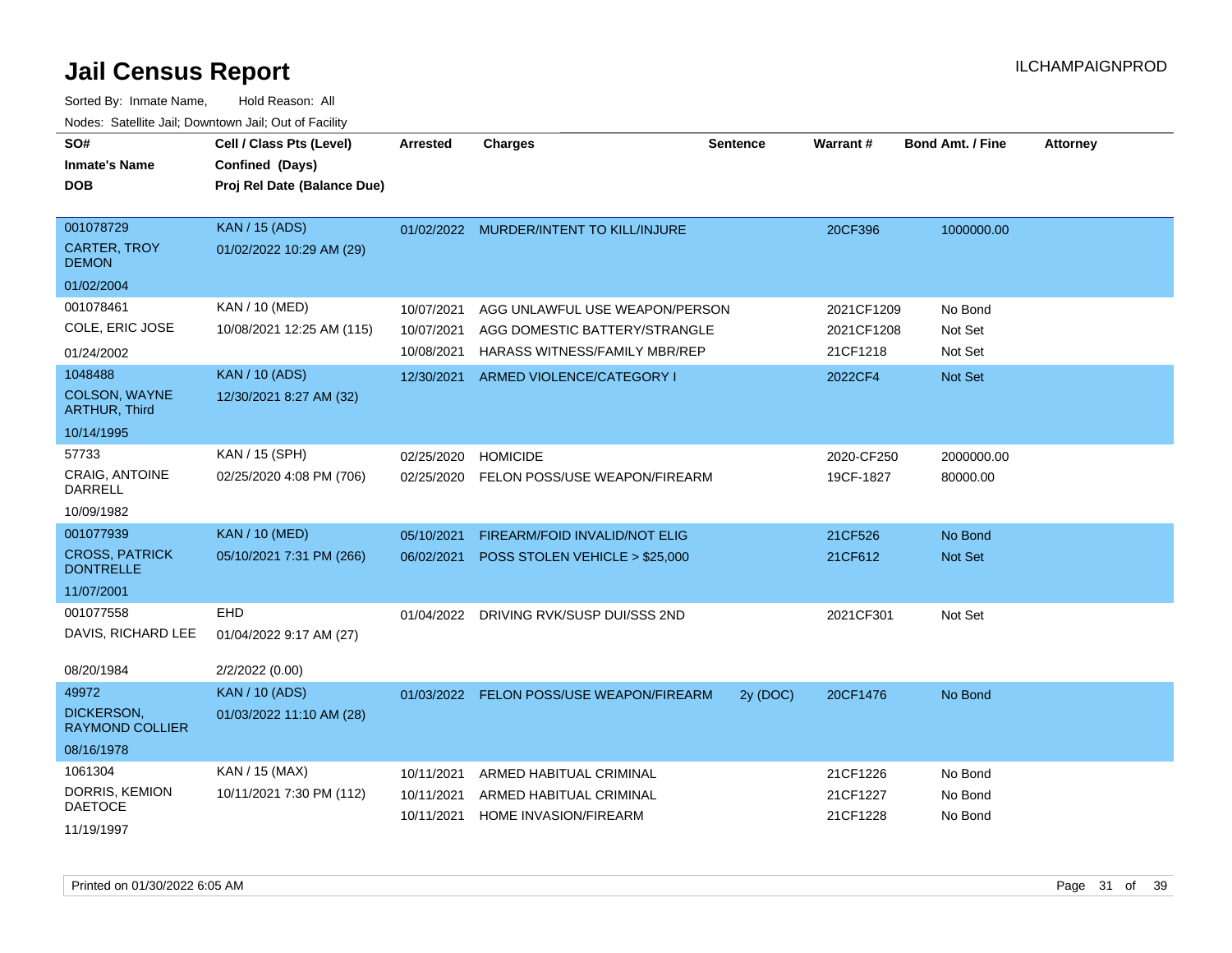| SO#<br><b>Inmate's Name</b><br><b>DOB</b>                        | Cell / Class Pts (Level)<br>Confined (Days)<br>Proj Rel Date (Balance Due) | <b>Arrested</b> | Charges                             | <b>Sentence</b> | <b>Warrant#</b> | <b>Bond Amt. / Fine</b> | <b>Attorney</b> |
|------------------------------------------------------------------|----------------------------------------------------------------------------|-----------------|-------------------------------------|-----------------|-----------------|-------------------------|-----------------|
| 1048528                                                          | <b>EHD</b>                                                                 | 01/11/2022      | DRIVING RVK/SUSP DUI/SSS 3RD        |                 | 2021CF828       | <b>Not Set</b>          |                 |
| <b>FREEMAN, TAMISHA</b><br><b>NICOLE</b>                         | 01/11/2022 9:20 AM (20)                                                    |                 |                                     |                 |                 |                         |                 |
| 04/24/1985                                                       | 2/9/2022 (0.00)                                                            |                 |                                     |                 |                 |                         |                 |
| 001077363                                                        | KAN / 25 (SPH)                                                             | 10/30/2020      | HOME INVASION/FIREARM               |                 | 20CF1202        | 500000.00               |                 |
| GARY, DAKOTA<br><b>TREVON</b>                                    | 10/30/2020 10:41 AM (458)                                                  |                 |                                     |                 |                 |                         |                 |
| 12/31/2001                                                       |                                                                            |                 |                                     |                 |                 |                         |                 |
| 1013012                                                          | <b>KAN / 15 (MAX)</b>                                                      | 07/08/2021      | ATTEMPT (FIRST DEGREE MURDER)       |                 | 2021CF790       | 1000000.00              |                 |
|                                                                  | GARY, XAVIER LAMAR  07/08/2021 9:24 AM (207)                               | 07/08/2021      | <b>FELON POSS/USE FIREARM PRIOR</b> |                 | 2020CF650       | 25000.00                |                 |
|                                                                  |                                                                            | 07/08/2021      | <b>FELON POSS/USE FIREARM PRIOR</b> |                 | 21CF798         | Not Set                 |                 |
| 12/14/1991                                                       |                                                                            |                 |                                     |                 |                 |                         |                 |
| 952666<br>GILL, MICHAEL LAMAR, 01/25/2022 10:05 AM (6)<br>Junior | EHD                                                                        | 01/25/2022      | DRIVING ON REVOKED LICENSE          |                 | 2021TR175       | Not Set                 |                 |
| 12/07/1986                                                       | 3/10/2022 (0.00)                                                           |                 |                                     |                 |                 |                         |                 |
| 1065946                                                          | <b>KAN / 10 (MED)</b>                                                      | 09/04/2021      | AGG BATTERY/DISCHARGE FIREARM       |                 | 21CF1057        | 750000.00               |                 |
| <b>GODBOLT, DESMOND</b><br><b>DEVONTAE</b>                       | 09/04/2021 1:17 AM (149)                                                   | 09/04/2021      | RESIST/OBSTRUCTING A PEACE OFFICER  |                 | 21CM407         | <b>Not Set</b>          |                 |
| 11/15/1997                                                       |                                                                            |                 |                                     |                 |                 |                         |                 |
| 1070118                                                          | KAN / 15 (MAX)                                                             | 08/31/2021      | AGGRAVATED DOMESTIC BATTERY         |                 | 21CF1049        | No Bond                 |                 |
| <b>GRAHAM, CORTEZ</b><br>LAMON                                   | 08/31/2021 9:32 PM (153)                                                   | 09/02/2021      | PROBATION VIOLATION                 |                 | 21CF55          | Not Set                 |                 |
| 03/31/1976                                                       |                                                                            |                 |                                     |                 |                 |                         |                 |
| 1076506                                                          | KAN / 15 (MAX)                                                             | 09/17/2021      | AGG UUW/PERSON/CM THREAT VIOL       |                 | 21CF1131        | <b>Not Set</b>          |                 |
|                                                                  | GRAY, JAMARH EMERE 09/17/2021 10:41 AM (136)                               | 09/20/2021      | <b>DOMESTIC BATTERY</b>             |                 | 21CM430         | <b>Not Set</b>          |                 |
| 06/21/2003                                                       |                                                                            |                 |                                     |                 |                 |                         |                 |
| 986315                                                           | EHD                                                                        | 01/04/2022      | DRIVING ON SUSPENDED LICENSE        |                 | 2020TR4725      | Not Set                 |                 |
| <b>HARPER, DEMARKO</b><br>DEVAIL                                 | 01/04/2022 10:13 AM (27)                                                   |                 |                                     |                 |                 |                         |                 |
| 09/04/1989                                                       | 2/2/2022 (0.00)                                                            |                 |                                     |                 |                 |                         |                 |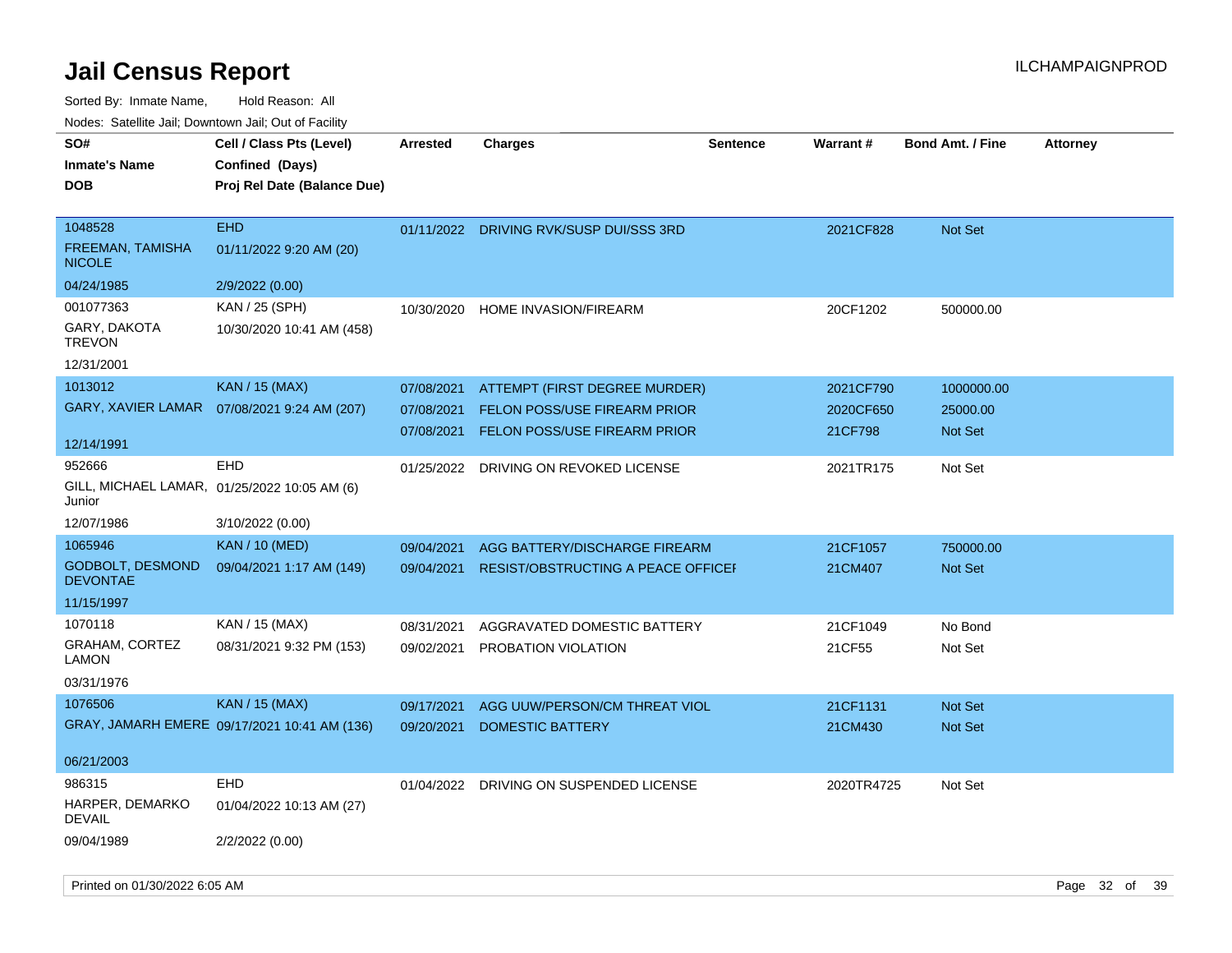| SO#<br><b>Inmate's Name</b><br><b>DOB</b>   | Cell / Class Pts (Level)<br>Confined (Days)<br>Proj Rel Date (Balance Due) | <b>Arrested</b> | <b>Charges</b>                 | <b>Sentence</b>         | Warrant#   | <b>Bond Amt. / Fine</b> | <b>Attorney</b> |
|---------------------------------------------|----------------------------------------------------------------------------|-----------------|--------------------------------|-------------------------|------------|-------------------------|-----------------|
| 001077887<br>HENRY, ROBERT<br><b>GORDON</b> | <b>EHD</b><br>01/11/2022 11:02 AM (20)                                     | 01/11/2022      | AGG DUI/LIC SUSP OR REVOKED    |                         | 2021CF466  | <b>Not Set</b>          |                 |
| 12/16/1952                                  | 2/7/2022 (0.00)                                                            |                 |                                |                         |            |                         |                 |
| 1045186                                     | KAN / 15 (MAX)                                                             | 08/16/2021      | ARMED VIOLENCE/CATEGORY I      |                         | 21CF934    | 1000000.00              |                 |
| HOLBROOK, JOHNNIE<br><b>MATHIS</b>          | 08/16/2021 11:07 AM (168)                                                  | 08/16/2021      | FELON POSS/USE WEAPON/FIREARM  |                         | 19CF968    | Not Set                 |                 |
| 07/19/1996                                  |                                                                            | 08/16/2021      | AGG FLEEING POLICE/21 MPH OVER |                         | 21CF988    | Not Set                 |                 |
|                                             |                                                                            | 08/16/2021      | FELON POSS/USE WEAPON/FIREARM  |                         | 21CF989    | Not Set                 |                 |
| 001078146                                   | <b>KAN / 15 (MAX)</b>                                                      | 07/09/2021      | AGG BATTERY/DISCHARGE FIREARM  |                         | 21CF795    | 1000000.00              |                 |
| HUNT, TEIGAN<br><b>JAZAIREO</b>             | 07/09/2021 12:41 PM (206)                                                  | 07/09/2021      | ARMED ROBBERY/ARMED W/FIREARM  |                         | 21CF806    | <b>Not Set</b>          |                 |
| 05/14/2003                                  |                                                                            |                 |                                |                         |            |                         |                 |
| 989743                                      | KAN / 15 (ADS)                                                             | 04/13/2021      | AGG DISCHARGE FIREARM/VEH/SCH  |                         | 21CF400    | Not Set                 |                 |
| JACKSON, STEVE<br>ALLEN                     | 04/13/2021 2:45 AM (293)                                                   | 04/13/2021      | AGGRAVATED DOMESTIC BATTERY    |                         | 21CF399    | Not Set                 |                 |
| 06/04/1991                                  |                                                                            |                 |                                |                         |            |                         |                 |
| 50495                                       | <b>EHD</b>                                                                 | 08/10/2021      | DRIVING RVK/SUSP DUI/SSS 10-14 |                         | 2020CF997  | <b>Not Set</b>          |                 |
| <b>JENKINS, ARNOLD</b><br><b>FARRIS</b>     | 08/10/2021 9:08 AM (174)                                                   | 08/10/2021      | DRIVING RVK/SUSP DUI/SSS 10-14 |                         | 2019CF1363 | <b>Not Set</b>          |                 |
| 04/19/1962                                  | 2/4/2022 (0.00)                                                            |                 |                                |                         |            |                         |                 |
| 1076450                                     | KAN / 15 (MAX)                                                             | 06/25/2020      | AGG DISCHARGE OF A FIREARM     | 6y/0m/0d (DOI 2020CF703 |            | Not Set                 |                 |
| <b>JONES, CARLOS</b><br><b>ANTONIO</b>      | 06/25/2020 2:13 PM (585)                                                   | 11/02/2020      | HOME INVASION/FIREARM          | 11y(DOC)                | 20CF1204   | No Bond                 |                 |
| 11/18/2001                                  |                                                                            |                 |                                |                         |            |                         |                 |
| 001078401                                   | <b>KAN / 10 (ADS)</b>                                                      | 09/19/2021      | UNLAWFUL VEHICULAR INVASION    |                         | 21CF1134   | <b>Not Set</b>          |                 |
| <b>KNIGHT, ERIC</b>                         | 09/19/2021 7:32 PM (134)                                                   | 09/19/2021      | HRSMT/THREATEN PERSON/KILL     |                         | 2021CF561  | 50000.00                |                 |
| 07/11/1991                                  |                                                                            | 09/21/2021      | <b>BURGLARY</b>                |                         | 21CF1139   | Not Set                 |                 |
| 1002591                                     | <b>EHD</b>                                                                 | 01/11/2022      | AGG DUI/LIC SUSP OR REVOKED    |                         | 2020CF1399 | Not Set                 |                 |
| <b>KRAUS, MARY</b><br>KATHERINE             | 01/11/2022 11:54 AM (20)                                                   |                 |                                |                         |            |                         |                 |
| 04/13/1959                                  | 2/22/2022 (0.00)                                                           |                 |                                |                         |            |                         |                 |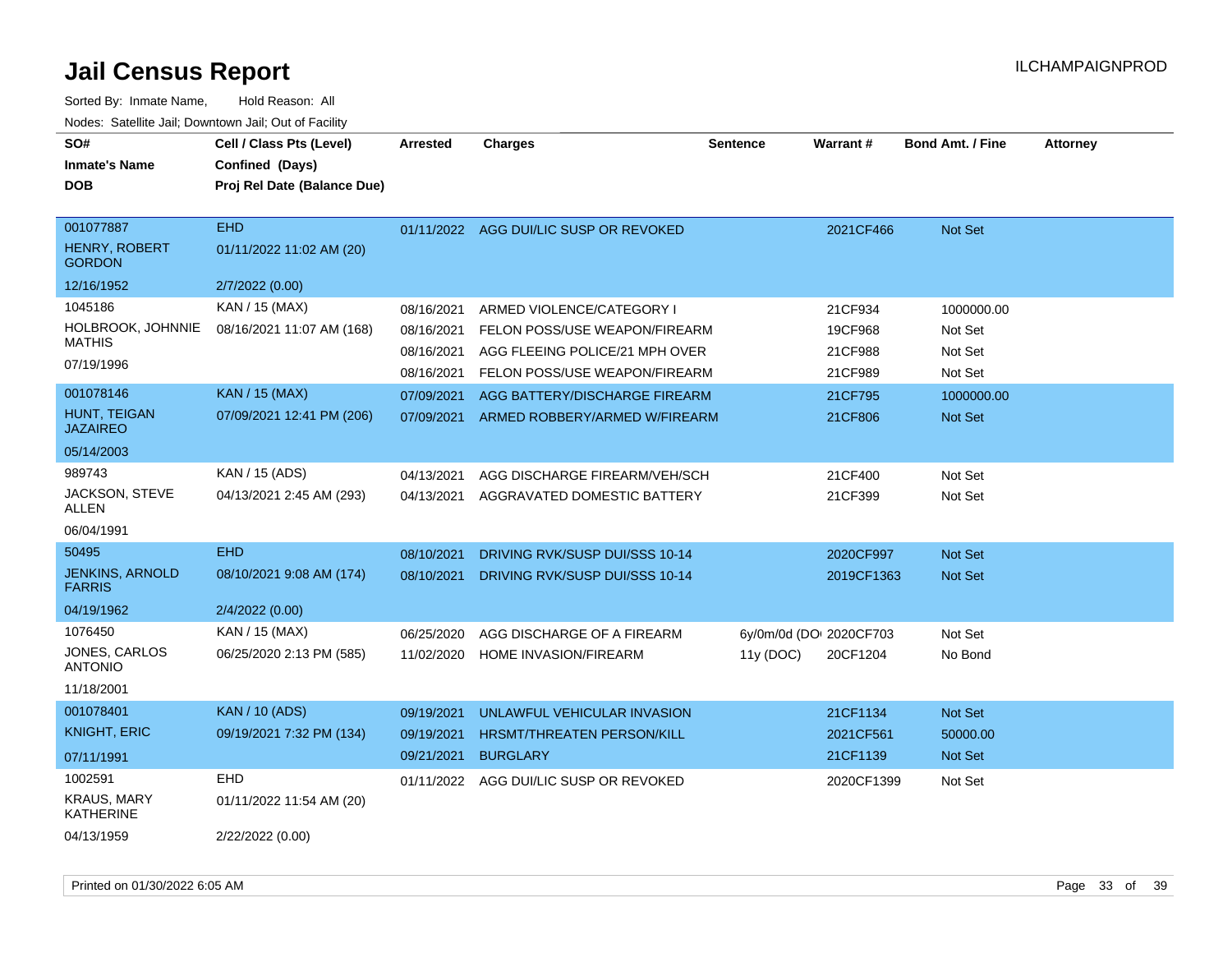| SO#                                      |                             |                 |                                |          | Warrant#   | <b>Bond Amt. / Fine</b> |                 |
|------------------------------------------|-----------------------------|-----------------|--------------------------------|----------|------------|-------------------------|-----------------|
|                                          | Cell / Class Pts (Level)    | <b>Arrested</b> | <b>Charges</b>                 | Sentence |            |                         | <b>Attorney</b> |
| <b>Inmate's Name</b>                     | Confined (Days)             |                 |                                |          |            |                         |                 |
| <b>DOB</b>                               | Proj Rel Date (Balance Due) |                 |                                |          |            |                         |                 |
|                                          |                             |                 |                                |          |            |                         |                 |
| 1064445                                  | <b>KAN / 15 (MAX)</b>       | 04/23/2021      | FELON POSS/USE FIREARM/PAROLE  |          | 21CF899    | Not Set                 |                 |
| <b>LARUE, TERENCE</b>                    | 04/23/2021 11:18 AM (283)   | 04/23/2021      | AGG DISCHARGE FIREARM/OCC VEH  |          | 2021CF295  | 500000.00               |                 |
| <b>TRAMEL</b>                            |                             | 04/23/2021      | POSSESS 15<100 GRAMS COCAINE   |          | 19CF1052   | 10000.00                |                 |
| 12/23/1998                               |                             |                 |                                |          |            |                         |                 |
| 001078237                                | KAN / 15 (ADS)              | 08/03/2021      | AGG DISCHARGE FIREARM/OCC VEH  |          | 21CF928    | No Bond                 |                 |
| LAWS, TERON<br><b>RAMONTE</b>            | 08/03/2021 6:29 PM (181)    |                 |                                |          |            |                         |                 |
| 04/03/2001                               |                             |                 |                                |          |            |                         |                 |
| 001078470                                | <b>KAN / 15 (MAX)</b>       | 10/10/2021      | MURDER/INTENT TO KILL/INJURE   |          | 21CF1221   | Not Set                 |                 |
| LEE, AMAHRION<br><b>JA'MERE</b>          | 10/10/2021 1:23 PM (113)    |                 |                                |          |            |                         |                 |
| 11/05/2002                               |                             |                 |                                |          |            |                         |                 |
| 56792                                    | KAN / 10 (MED)              | 02/02/2021      | ARMED HABITUAL CRIMINAL        |          | 2021CF141  | 500000.00               |                 |
| LILLARD, LAWRENCE<br><b>TYRONE</b>       | 02/02/2021 2:11 PM (363)    | 02/22/2021      | DRIVING ON REVOKED LICENSE     |          | 21TR426    | 5000.00                 |                 |
| 10/20/1982                               |                             |                 |                                |          |            |                         |                 |
| 001078575                                | <b>KAN / 10 (MED)</b>       | 11/09/2021      | <b>GUNRUNNING</b>              |          | 21CF1330   | 750000.00               |                 |
| MCLAURIN, KEYON A                        | 11/09/2021 12:41 PM (83)    |                 |                                |          |            |                         |                 |
|                                          |                             |                 |                                |          |            |                         |                 |
| 11/19/2002                               |                             |                 |                                |          |            |                         |                 |
| 1011046                                  | KAN / 15 (ADS)              | 04/10/2021      | ATTEMPT (FIRST DEGREE MURDER)  |          | 21CF392    | Not Set                 |                 |
| MILES, DARRION<br><b>ANTONIO KEVONTA</b> | 04/11/2021 12:46 AM (295)   |                 |                                |          |            |                         |                 |
| 03/18/1990                               |                             |                 |                                |          |            |                         |                 |
| 001077278                                | <b>KAN / 15 (MAX)</b>       | 10/06/2020      | MURDER/INTENT TO KILL/INJURE   |          | 2020CF146  | 2000000.00              |                 |
| MILLER, D'ANDRE                          | 10/06/2020 12:49 PM (482)   | 10/06/2020      | AGG FLEEING POLICE/21 MPH OVER |          | 2019CF1171 | 50000.00                |                 |
| 09/08/1986                               |                             |                 |                                |          |            |                         |                 |
| 001078712                                | KAN / 10 (MED)              | 12/23/2021      | AGG DISCH FIREARM/1ST AID PERS |          | 21CF1581   | Not Set                 |                 |
| MONTGOMERY,<br><b>RASHARD MYKI</b>       | 12/23/2021 4:27 PM (39)     |                 |                                |          |            |                         |                 |
| 11/05/2001                               |                             |                 |                                |          |            |                         |                 |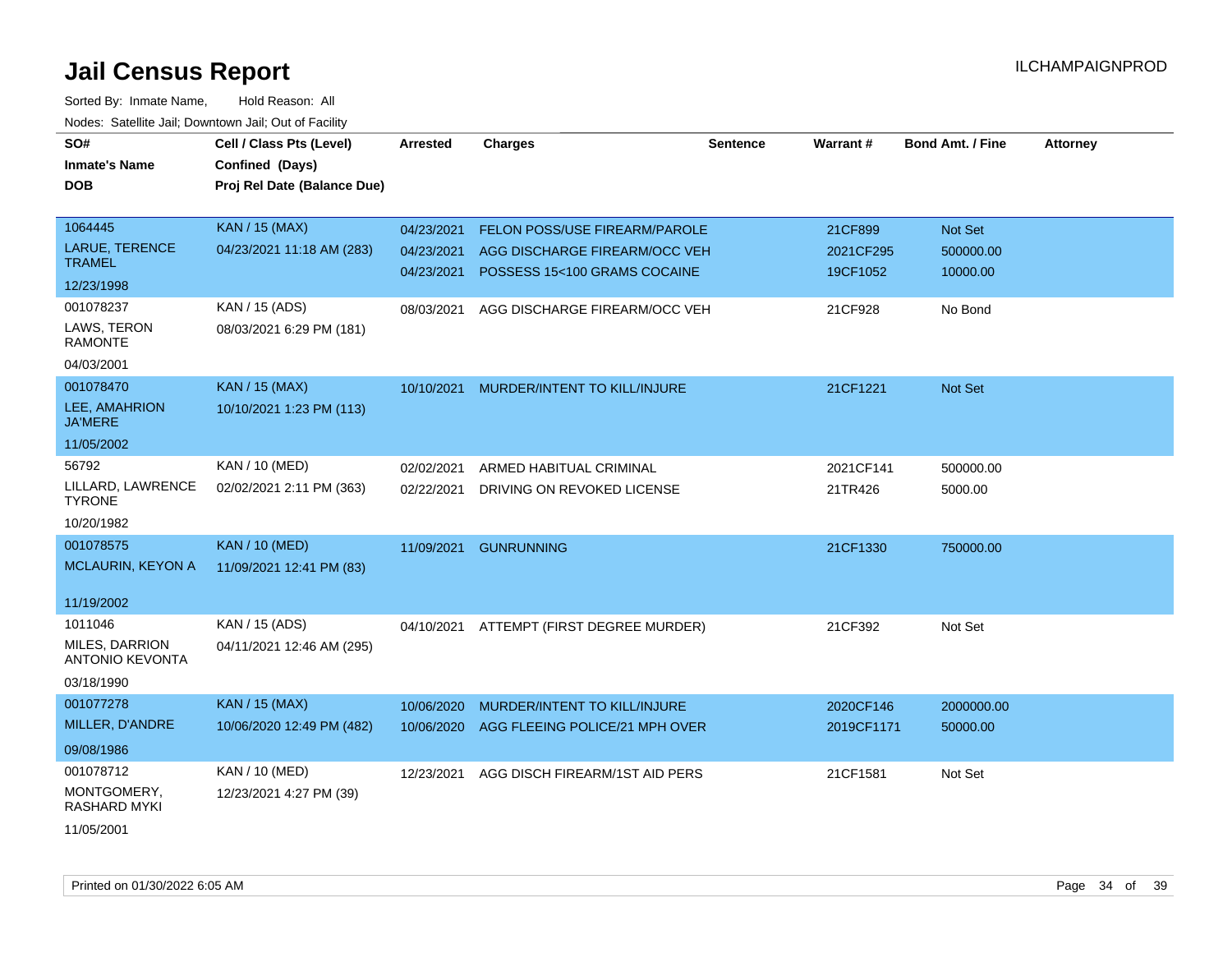| SO#<br><b>Inmate's Name</b><br><b>DOB</b> | Cell / Class Pts (Level)<br>Confined (Days)<br>Proj Rel Date (Balance Due) | Arrested   | <b>Charges</b>                           | <b>Sentence</b> | <b>Warrant#</b> | <b>Bond Amt. / Fine</b> | <b>Attorney</b> |
|-------------------------------------------|----------------------------------------------------------------------------|------------|------------------------------------------|-----------------|-----------------|-------------------------|-----------------|
| 1026477                                   | <b>KAN / 15 (ADS)</b>                                                      | 09/21/2021 | AGG DISCHARGE FIREARM/OCC VEH            |                 | 21CF1138        | Not Set                 |                 |
| NEWBILL, DEVONTRE<br><b>LAMONT</b>        | 09/21/2021 2:27 AM (132)                                                   | 09/22/2021 | <b>PROBATION VIOLATION</b>               |                 | 20CF577         | Not Set                 |                 |
| 11/22/1993                                |                                                                            |            |                                          |                 |                 |                         |                 |
| 1072907                                   | <b>KAN</b>                                                                 | 07/14/2021 | CRIMINAL DAMAGE <\$500/SCHOOL            |                 | 2021CF840       | 5000.00                 |                 |
| NIKOLAEV, YEVGENIY                        | 07/14/2021 10:10 PM (201)                                                  |            | 07/14/2021 ATTEMPT (FIRST DEGREE MURDER) |                 | 2021-CF-832     | 2000000.00              |                 |
| 10/06/1983                                |                                                                            |            |                                          |                 |                 |                         |                 |
| 22129                                     | <b>EHD</b>                                                                 |            | 01/25/2022 DUI INTOXICATING COMPOUND     |                 | 2021DT155       | Not Set                 |                 |
| OAKLEY, ALAN RUFUS 01/25/2022 9:10 AM (6) |                                                                            |            |                                          |                 |                 |                         |                 |
| 04/05/1963                                | 2/7/2022 (0.00)                                                            |            |                                          |                 |                 |                         |                 |
| 001078558                                 | KAN / 10 (MED)                                                             | 11/03/2021 | UNLAWFUL USE OF A WEAPON                 |                 | 21CF1352        | Not Set                 |                 |
| PARRISH, DOMINIC<br>WALTER                | 11/03/2021 1:25 PM (89)                                                    |            |                                          |                 |                 |                         |                 |
| 08/23/2001                                |                                                                            |            |                                          |                 |                 |                         |                 |
| 001078063                                 | <b>KAN / 15 (MAX)</b>                                                      | 06/15/2021 | AGG CRIM SEX ASSAULT/WEAPON              |                 | 2021CF678       | 1000000.00              |                 |
|                                           | PERRY, ROBERT Junior 06/15/2021 4:37 PM (230)                              | 06/15/2021 | <b>ROBBERY</b>                           |                 | 2021CF159       | 25000.00                |                 |
| 12/21/1990                                |                                                                            |            |                                          |                 |                 |                         |                 |
| 37559                                     | <b>EHD</b>                                                                 |            | 01/12/2022 DRIVING ON REVOKED LICENSE    |                 | 2021TR2685      | Not Set                 |                 |
| PICKENS, DAVID<br><b>EUGENE</b>           | 01/12/2022 10:16 AM (19)                                                   |            |                                          |                 |                 |                         |                 |
| 02/01/1973                                | 3/12/2022 (0.00)                                                           |            |                                          |                 |                 |                         |                 |
| 001077591                                 | <b>KAN / 5 (ADS)</b>                                                       |            | 01/06/2022 FIREARM/FOID INVALID/NOT ELIG | 42m (DOC)       | 2021CF782       | No Bond                 |                 |
| PYE, TRESHAUN<br><b>CORTEZ</b>            | 01/06/2022 10:30 AM (25)                                                   |            |                                          |                 |                 |                         |                 |
| 05/01/2001                                |                                                                            |            |                                          |                 |                 |                         |                 |
| 001077614                                 | KAN / 15 (MAX)                                                             |            | 01/17/2021 ATTEMPT (FIRST DEGREE MURDER) |                 | 21CF66          | Not Set                 |                 |
| <b>DEVON</b>                              | ROBINSON, DONTRELL 01/17/2021 3:08 PM (379)                                |            |                                          |                 |                 |                         |                 |
| 09/22/2002                                |                                                                            |            |                                          |                 |                 |                         |                 |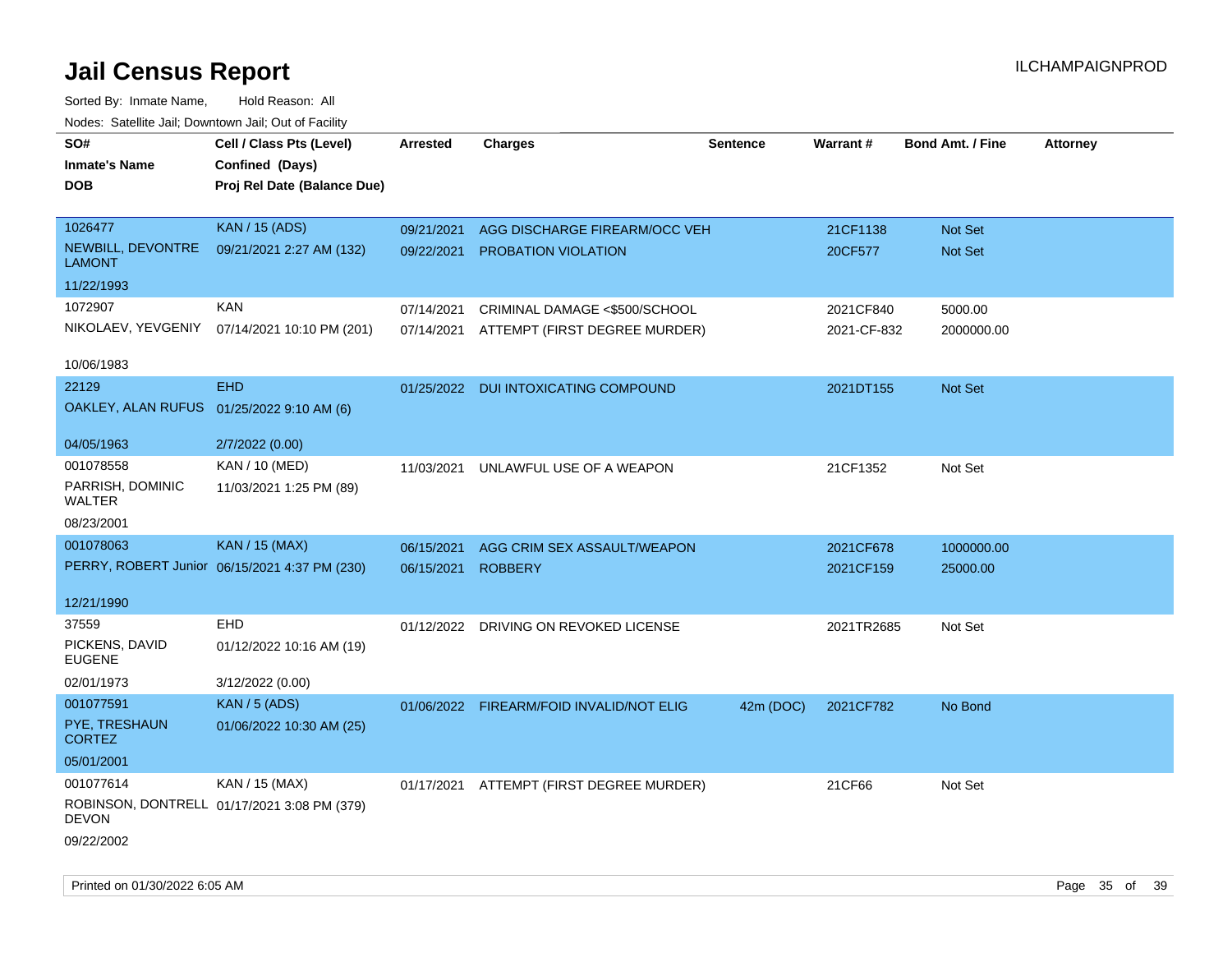| SO#<br><b>Inmate's Name</b>             | Cell / Class Pts (Level)<br>Confined (Days) | <b>Arrested</b> | <b>Charges</b>                            | <b>Sentence</b> | <b>Warrant#</b> | <b>Bond Amt. / Fine</b> | <b>Attorney</b> |
|-----------------------------------------|---------------------------------------------|-----------------|-------------------------------------------|-----------------|-----------------|-------------------------|-----------------|
| <b>DOB</b>                              | Proj Rel Date (Balance Due)                 |                 |                                           |                 |                 |                         |                 |
|                                         |                                             |                 |                                           |                 |                 |                         |                 |
| 1061216                                 | <b>KAN / 10 (MED)</b>                       | 06/22/2021      | <b>HOME INVASION/FIREARM</b>              |                 | 21CF727         | Not Set                 |                 |
| RUNGE, ANDRE<br><b>MARSEAN</b>          | 06/22/2021 4:42 PM (223)                    |                 |                                           |                 |                 |                         |                 |
| 12/05/1997                              |                                             |                 |                                           |                 |                 |                         |                 |
| 650295                                  | PIA / 50 (MAX)                              | 04/22/2020      | CRIMINAL SEXUAL ASSAULT                   |                 | 2020-CF407      | 750000.00               |                 |
| SANDAGE, JERALD                         | 04/22/2020 6:30 AM (649)                    | 04/22/2020      | <b>CRIMINAL SEXUAL ASSAULT</b>            |                 | 2020-CF408      | 750000.00               |                 |
| <b>EUGENE</b>                           |                                             | 04/22/2020      | <b>CRIMINAL SEXUAL ABUSE</b>              |                 | 2020-CF409      | 750000.00               |                 |
| 06/07/1971                              |                                             | 04/22/2020      | <b>CRIMINAL SEXUAL ASSAULT</b>            |                 | 2020-CF410      | 750000.00               |                 |
|                                         |                                             | 04/22/2020      | OFFICIAL MISCONDUCT                       |                 | 2019-CF1811     | 25000.00                |                 |
| 1062194                                 | <b>KAN / 15 (MAX)</b>                       | 02/27/2020      | MURDER/OTHER FORCIBLE FELONY              |                 | 20CF-247        | 1000000.00              |                 |
| <b>SIMMONS, MICHAEL</b><br><b>JAMAL</b> | 02/27/2020 1:11 PM (704)                    | 09/23/2020      | AGG BATTERY/DISCHARGE FIREARM             |                 | 20CF1061        | Not Set                 |                 |
| 11/03/1997                              |                                             |                 |                                           |                 |                 |                         |                 |
| 19495                                   | <b>EHD</b>                                  | 01/26/2022      | DRIVING RVK/SUSP DUI/SSS 3RD              |                 | 2021CF740       | Not Set                 |                 |
| SIMPSON, BRADLEY<br><b>FARRELL</b>      | 01/26/2022 9:07 AM (5)                      |                 |                                           |                 |                 |                         |                 |
| 05/16/1960                              | 2/24/2022 (0.00)                            |                 |                                           |                 |                 |                         |                 |
| 001078115                               | <b>KAN / 15 (MAX)</b>                       | 07/01/2021      | ARMED VIOLENCE/CATEGORY I                 |                 | 21CF772         | Not Set                 |                 |
| <b>SMITH, JAMES</b><br>NASHAUN, Junior  | 07/01/2021 2:44 PM (214)                    | 07/30/2021      | DRIVING ON SUSPENDED LICENSE              |                 | 21TR5804        | 1500.00                 |                 |
| 09/18/2000                              |                                             |                 |                                           |                 |                 |                         |                 |
| 001077868                               | KAN / 15 (MAX)                              | 04/21/2021      | ARMED ROBBERY/ARMED W/FIREARM             |                 | 21CF445         | Not Set                 |                 |
| SPEARMENT,<br><b>KENTRELL</b>           | 04/21/2021 9:48 PM (285)                    | 08/19/2021      | FLEEING/ATTEMPT ELUDE OFFICER             |                 | 2021TR1053      | 1000.00                 |                 |
| 01/21/2002                              |                                             |                 |                                           |                 |                 |                         |                 |
| 11979                                   | <b>EHD</b>                                  |                 | 01/11/2022 AGG FLEEING POLICE/21 MPH OVER |                 | 2021CF629       | Not Set                 |                 |
| <b>STARK, JACK LYNN</b>                 | 01/11/2022 10:13 AM (20)                    |                 |                                           |                 |                 |                         |                 |
| 12/31/1955                              | 4/9/2022 (0.00)                             |                 |                                           |                 |                 |                         |                 |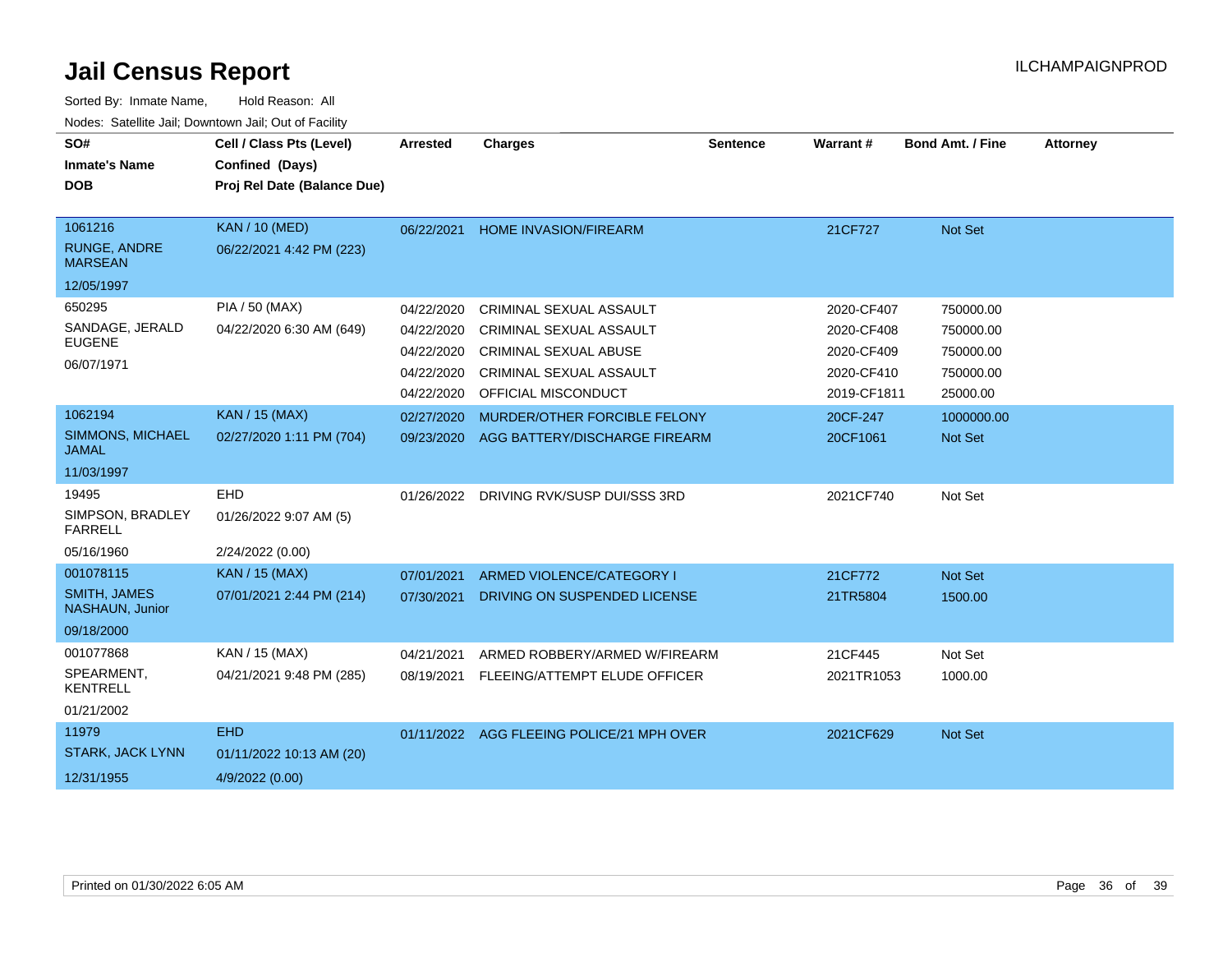| rougs. Calcing Jan, Downtown Jan, Out of Facinty              |                                                                 |            |                                       |                        |            |                         |                 |
|---------------------------------------------------------------|-----------------------------------------------------------------|------------|---------------------------------------|------------------------|------------|-------------------------|-----------------|
| SO#<br><b>Inmate's Name</b>                                   | Cell / Class Pts (Level)<br>Confined (Days)                     | Arrested   | <b>Charges</b>                        | <b>Sentence</b>        | Warrant#   | <b>Bond Amt. / Fine</b> | <b>Attorney</b> |
| <b>DOB</b>                                                    | Proj Rel Date (Balance Due)                                     |            |                                       |                        |            |                         |                 |
| 001077854<br>STUKINS, DANNY RAY                               | <b>EHD</b><br>09/15/2021 10:17 AM (138)                         | 09/15/2021 | DRIVING RVK/SUSP DUI/SSS 4-9          |                        | 2021CF306  | Not Set                 |                 |
| 07/05/1985                                                    | 3/13/2022 (0.00)                                                |            |                                       |                        |            |                         |                 |
| 1046632                                                       | KAN / 15 (MAX)<br>TATE, JAVON MARQUIS 09/14/2021 12:10 PM (139) | 09/14/2021 | ARMED VIOLENCE/CATEGORY II            |                        | 21CF912    | 750000.00               |                 |
| 08/10/1996                                                    |                                                                 |            |                                       |                        |            |                         |                 |
| 962484<br>TAYLOR, VINCENT<br><b>REGINALD</b>                  | <b>KAN / 10 (ADS)</b><br>12/29/2021 7:23 AM (33)                | 12/29/2021 | <b>AGGRAVATED DOMESTIC BATTERY</b>    |                        | 21CF1608   | <b>Not Set</b>          |                 |
| 11/03/1988                                                    |                                                                 |            |                                       |                        |            |                         |                 |
| 1033031<br>TOMS, ANDREW<br><b>CHUCKY</b>                      | KAN / 15 (MAX)<br>08/19/2020 5:59 PM (530)                      | 08/19/2020 | *AGG BATTERY W/FIREARM/PERSON         |                        | 2020-CF923 | 500000.00               |                 |
| 09/28/1978                                                    |                                                                 |            |                                       |                        |            |                         |                 |
| 27007<br><b>TUELL, ROBERT</b><br><b>STEPHEN</b><br>09/25/1967 | KAN / 15 (MAX)<br>09/19/2021 9:51 AM (134)                      | 09/19/2021 | DOMESTIC BATTERY/OTHER PRIOR          | 2y/0m/0d (DOI 21CF1133 |            | No Bond                 |                 |
| 001078263                                                     | KAN / 10 (ADS)                                                  | 08/11/2021 | AGG FLEEING POLICE/21 MPH OVER        | 15m (DOC)              |            | 200000.00               |                 |
| <b>TURK, BRANDON</b><br>LARSHAWN                              | 08/11/2021 6:23 PM (173)                                        |            |                                       |                        |            |                         |                 |
| 10/18/1995                                                    |                                                                 |            |                                       |                        |            |                         |                 |
| 001078386<br><b>TURNER, AMARIO</b>                            | <b>KAN / 10 (MED)</b><br>09/14/2021 11:42 PM (139)              | 09/14/2021 | POSSESSION OF STOLEN FIREARM          |                        | 2021CF1099 | 250000.00               |                 |
| 09/23/2002                                                    |                                                                 |            |                                       |                        |            |                         |                 |
| 1011886<br>TURNER, SHAWNTAY<br><b>EUGENE</b>                  | <b>EHD</b><br>01/12/2022 9:25 AM (19)                           |            | 01/12/2022 AGG FLEEING/2+ CON DEVICES |                        | 2021CF378  | Not Set                 |                 |
| 01/09/1992                                                    | 3/11/2022 (0.00)                                                |            |                                       |                        |            |                         |                 |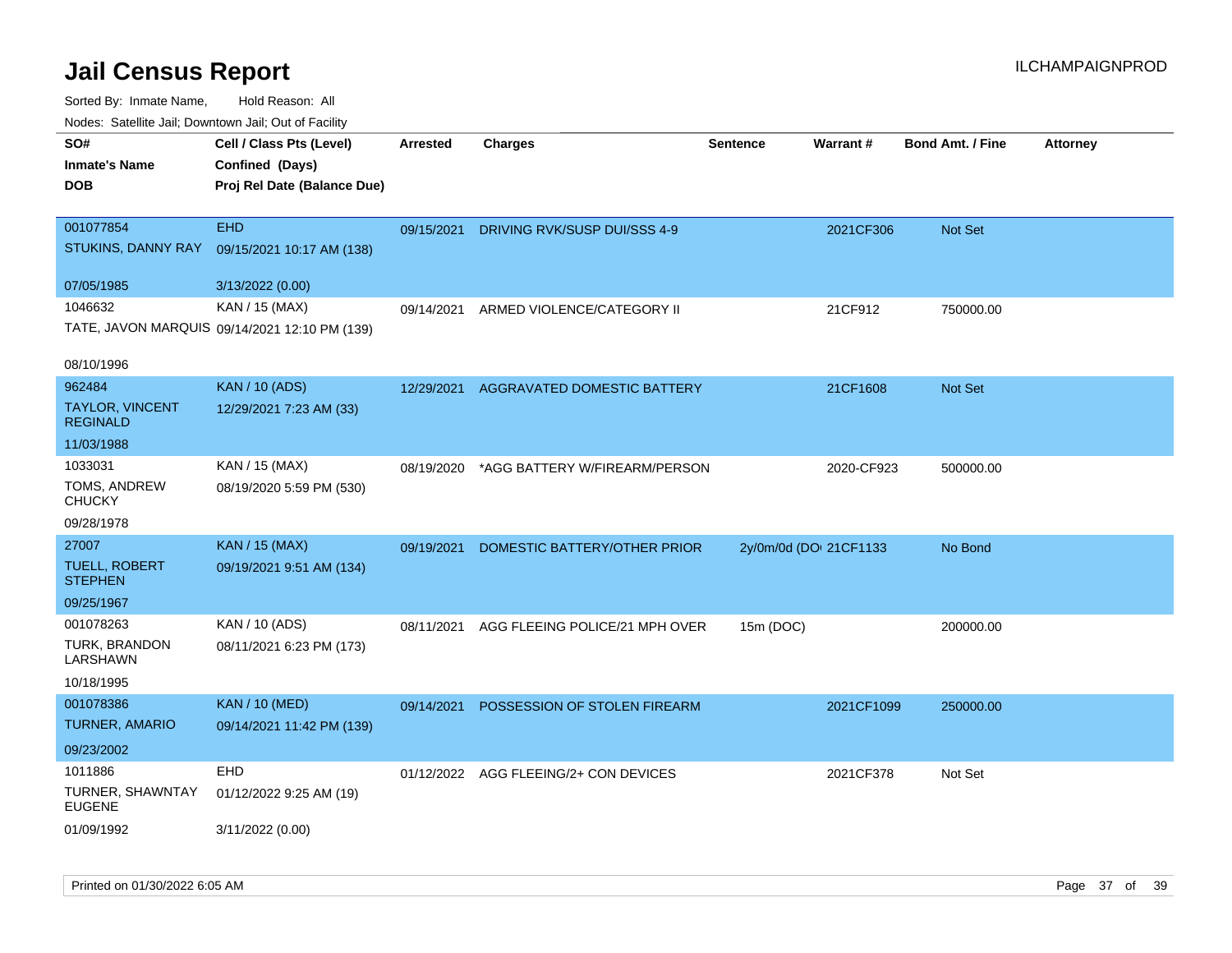| SO#<br><b>Inmate's Name</b><br><b>DOB</b>                              | Cell / Class Pts (Level)<br>Confined (Days)<br>Proj Rel Date (Balance Due) | <b>Arrested</b>                                                    | <b>Charges</b>                                                                                                                                                     | Sentence  | Warrant#                                                                      | <b>Bond Amt. / Fine</b>                                             | <b>Attorney</b> |
|------------------------------------------------------------------------|----------------------------------------------------------------------------|--------------------------------------------------------------------|--------------------------------------------------------------------------------------------------------------------------------------------------------------------|-----------|-------------------------------------------------------------------------------|---------------------------------------------------------------------|-----------------|
| 1040925<br><b>WEATHERALL,</b><br><b>JOHNNY EARL JAMES</b>              | <b>KAN / 10 (MED)</b><br>10/05/2021 4:17 PM (118)                          | 10/05/2021                                                         | AGG BATTERY/DISCHARGE FIREARM                                                                                                                                      |           | 2021CF1105                                                                    | 1000000.00                                                          |                 |
| 04/29/1994<br>1062558<br>WELLS, JIAMANTE<br><b>AMORE</b><br>09/02/1995 | KAN / 10 (MED)<br>10/02/2021 8:29 PM (121)                                 | 10/02/2021                                                         | FELON POSS/USE WEAPON/FIREARM                                                                                                                                      |           | 21CF1185                                                                      | Not Set                                                             |                 |
| 1002033<br><b>WEST, ANTONIO</b><br><b>DEONTA</b><br>04/15/1992         | <b>KAN / 15 (MAX)</b><br>09/08/2021 11:01 PM (145)                         | 09/08/2021<br>09/08/2021<br>09/08/2021<br>09/08/2021<br>09/08/2021 | DRIVING ON SUSPENDED LICENSE<br>ARMED ROBBERY/ARMED W/FIREARM<br>AGG UNLAWFUL USE OF WEAPON/VEH<br><b>OBSTRCT JUSTICE/LEAVE STATE</b><br>ARMED VIOLENCE/CATEGORY I |           | 2019-TR-11944<br>2020-CF-1406<br>2021-CF-AWOW<br>2021-CF-AWOW<br>2021-CF-AWOW | 5000.00<br>500000.00<br><b>Not Set</b><br>Not Set<br><b>Not Set</b> |                 |
| 1022068<br><b>WILKINS, MICHAEL</b><br>CARL<br>07/10/1992               | KAN / 15 (ADS)<br>10/10/2021 5:07 AM (113)                                 | 10/10/2021<br>10/10/2021                                           | FELON POSS/USE WEAPON/FIREARM<br><b>FUGITIVE FROM JUSTICE</b>                                                                                                      |           | 21CF1212<br>22CFAWOW                                                          | Not Set<br>Not Set                                                  |                 |
| 001077508<br><b>WILLIAMS, CALVIN</b><br><b>TIMOTHY</b><br>10/23/2002   | <b>KAN / 15 (ADS)</b><br>12/10/2020 8:55 PM (417)                          | 12/10/2020                                                         | MURDER/STRONG PROB KILL/INJURE                                                                                                                                     | 55y (DOC) | 2020CF1293                                                                    | No Bond                                                             |                 |
| 539662<br>WILLIAMS, JAVONTAE<br>DEMAR<br>07/28/1991                    | KAN / 10 (MED)<br>08/14/2021 1:28 AM (170)                                 | 08/14/2021<br>08/14/2021<br>08/14/2021<br>08/14/2021               | AGGRAVATED BATTERY<br>AGGRAVATED DOMESTIC BATTERY<br>DOM BTRY/CONTACT/1-2 PRECONV<br><b>CITY OV ARREST</b>                                                         |           | 21CF979<br>2020CF1098<br>2021CF770<br>2017OV893                               | No Bond<br>25000.00<br>250000.00<br>1000.00                         |                 |
| 1037579<br><b>WILLIAMS, STEVEN</b><br>PATRICK, Second<br>11/25/1994    | <b>KAN / 10 (MED)</b><br>08/17/2021 8:16 PM (167)                          | 08/17/2021                                                         | FELON POSS/USE WEAPON/FIREARM                                                                                                                                      |           | 2019CF73                                                                      | No Bond                                                             |                 |